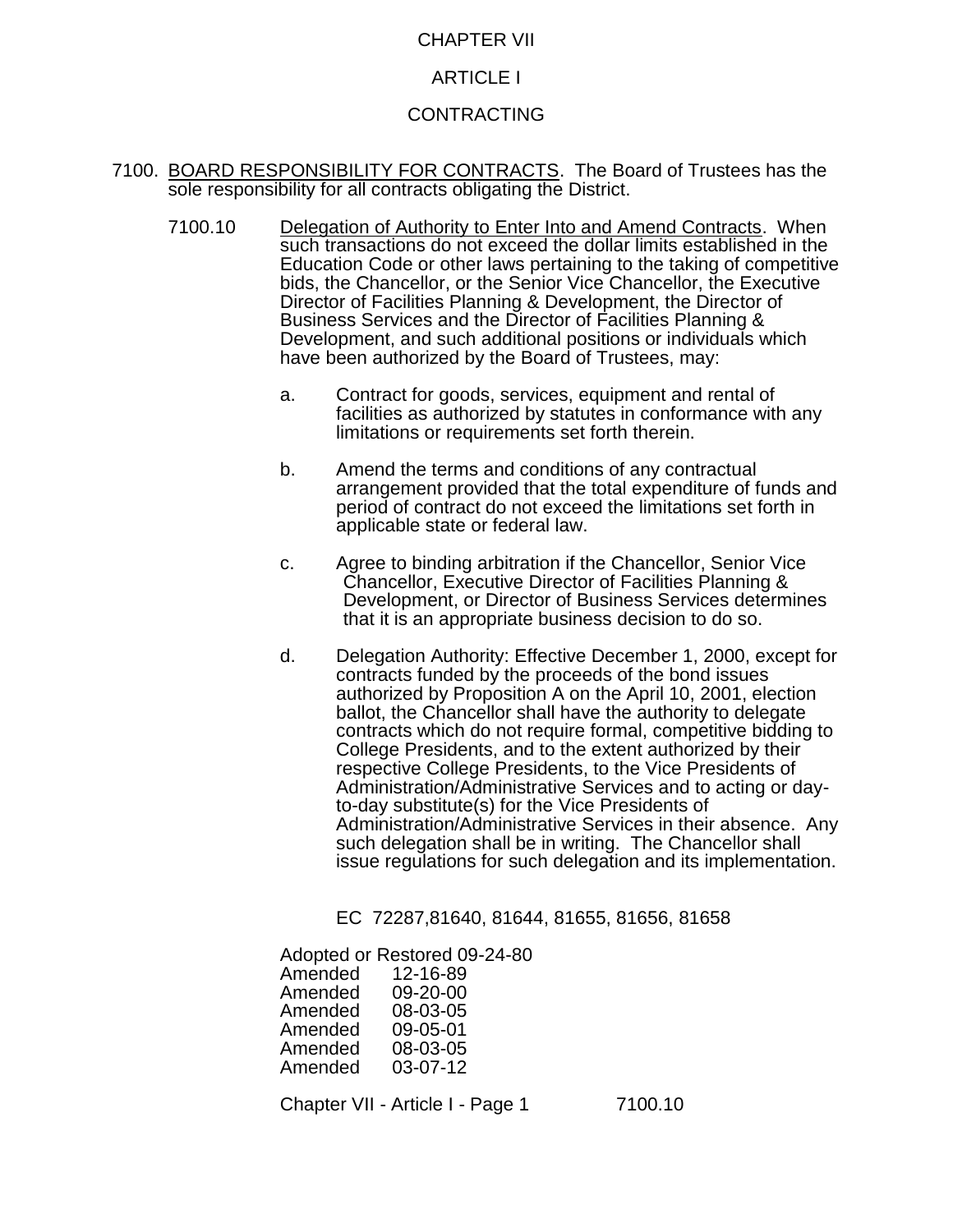- e. Effective October 1, 2001, the Chancellor shall have the authority to issue purchasing cards to District employees for the purpose of buying low-value materials, supplies and services, including business travel-related items. The Chancellor may delegate to the College Presidents, Senior Vice Chancellor and Executive Director of Facilities Planning & Development the authority to (a) designate District employees under their control to be issued purchasing cards, and (b) establish spending limits and other controls on the use of such cards. The Chancellor shall issue regulations establishing the use of purchasing cards and the associated delegation of authority.
- f. In accordance with Education Code section 81655, the District shall not be bound to any contract unless and until that contract is authorized or ratified by the Board of Trustees. Any employee who signs a contract in violation of law or in violation of his or her authority may be disciplined. In addition, in accordance with Education Code section 81655, any such employee may be personally liable to the District for any and all moneys of the District paid as a result. District funds incurred as a result of such actions 1may be charged to the location which created the liability, as determined by the Chancellor or his designee.
- g. Effective March 8, 2012, the Executive Director of Facilities Planning and Development shall make future determinations of "substantial complexity" for purposes of allowing retention proceeds in excess of five percent in accordance with Section 7201 of the Public Contract Code, which generally limits retention proceeds in public construction contracts to five percent of the total contract payment unless (1) the governing body or its designee approves a finding during a regular and properly noticed public meeting that the proposed project is "substantially complex" and requires a retention amount greater than five percent and (2) the public entity includes both the finding and the designated retention amount in the bid documents for the project.

Adopted or Restored 09-24-80 Amended 12-16-89 Amended 09-20-00 Amended 08-03-05 Amended 09-05-01 Amended 08-03-05 Amended 03-07-12

Chapter VII - Article I - Page 2 7100.10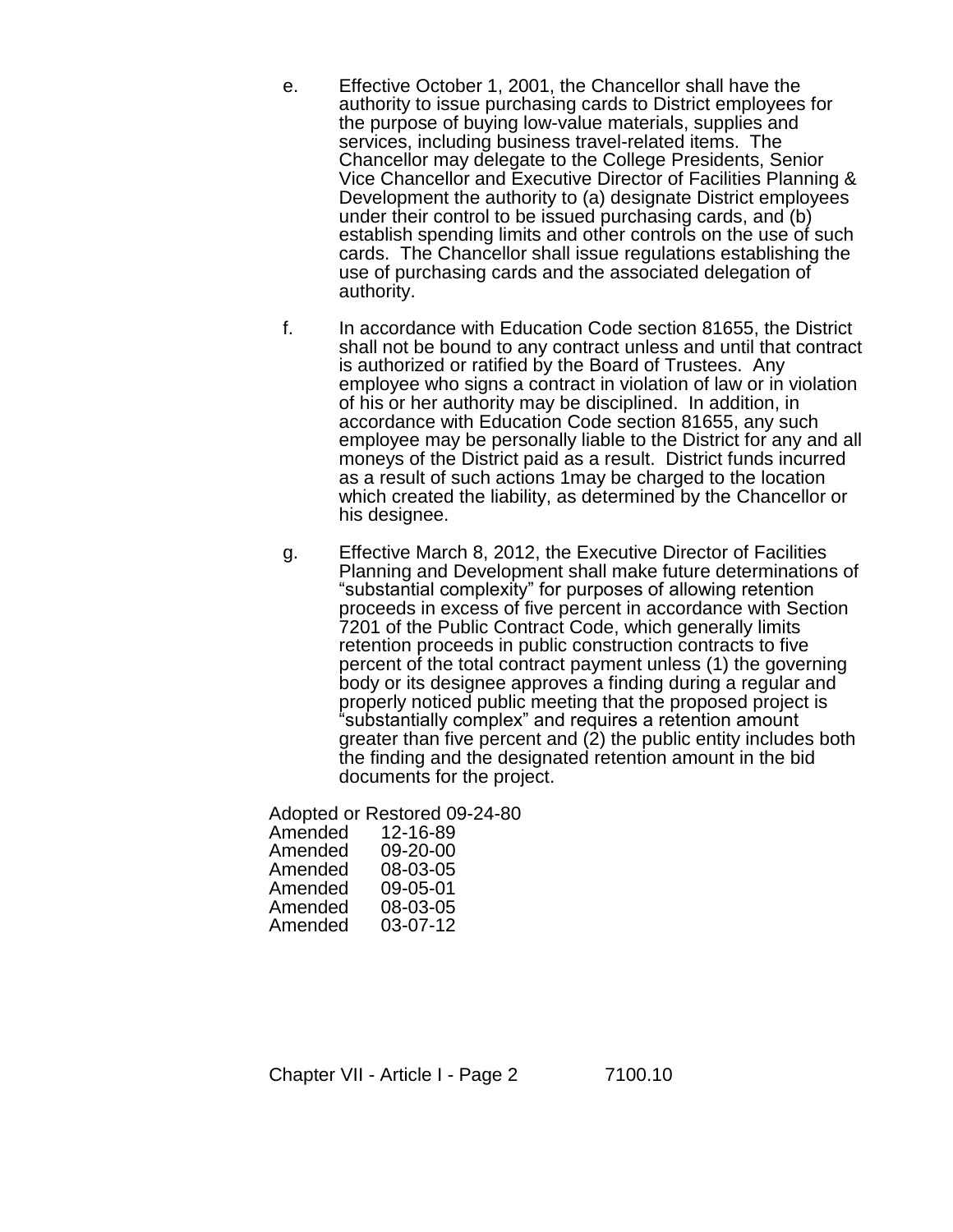7100.11 Emergency Contracts. In an emergency, as defined by the Education Code, a contract may be awarded on behalf of the District by the Chancellor, or designee, the Vice Chancellor of Business Services, or designee, for the performance of labor and furnishing of materials or supplies for the purpose without advertising for or inviting bids. Such contracts shall be reported to the Board of Trustees at the earliest possible date and in all circumstances within thirty (30) days after issuance.

EC 81648, 81656

Adopted or Restored 09-24-80 Amended 12-16-81 Amended 09-20-00

7100.12 Non-Discrimination. Any contractor performing work or providing services for the Los Angeles Community College District must certify that there is no discrimination in the contractor's hiring or employment practices because of sex, race, religious creed, color, ancestry, national origin, physical disability, mental disability, medical condition, marital status, or sexual orientation, except as provided for in section 12940 of the Government Code. All contractors must agree to comply with applicable federal and California anti-discrimination laws, including but not limited to the California Fair Employment and Housing Act beginning with sections 12900 of the California Government Code. In addition, the contractor must agree to require compliance by all subcontractors employed on the work by him/her.

> When working for the District, contractors and their subcontractors who employ workers in any apprenticeable craft or trade, and who refer apprentices to the Los Angeles Community College District for enrollment, are subject to the provisions of the California Apprenticeship Law, the California Plan in Apprenticeship and the Affirmative Action Plan adopted by the Board of Trustees.

> California Fair Employment and Housing Act, Government Code 12900 et seq.; Labor Code section 1735; California Apprenticeship Law, Labor Code section 3070 et seq.; Code of Federal Regulations, Part 30.

Adopted or Restored 09-24-80 Amended 12-16-81 Amended 09-20-00

7100.13 Discriminatory Trust and Restraints of Trade. Contractors shall be required to abide by Sections 16721 and 16721.5 of the California Business and Professions Code pertaining to unlawful discrimination in commercial transactions and unlawful restraints of trade.

> EC 81641 Adopted or Restored 09-24-80<br>Amended 09-20-00 Amended

Chapter VII - Article I - Page 3 7100.13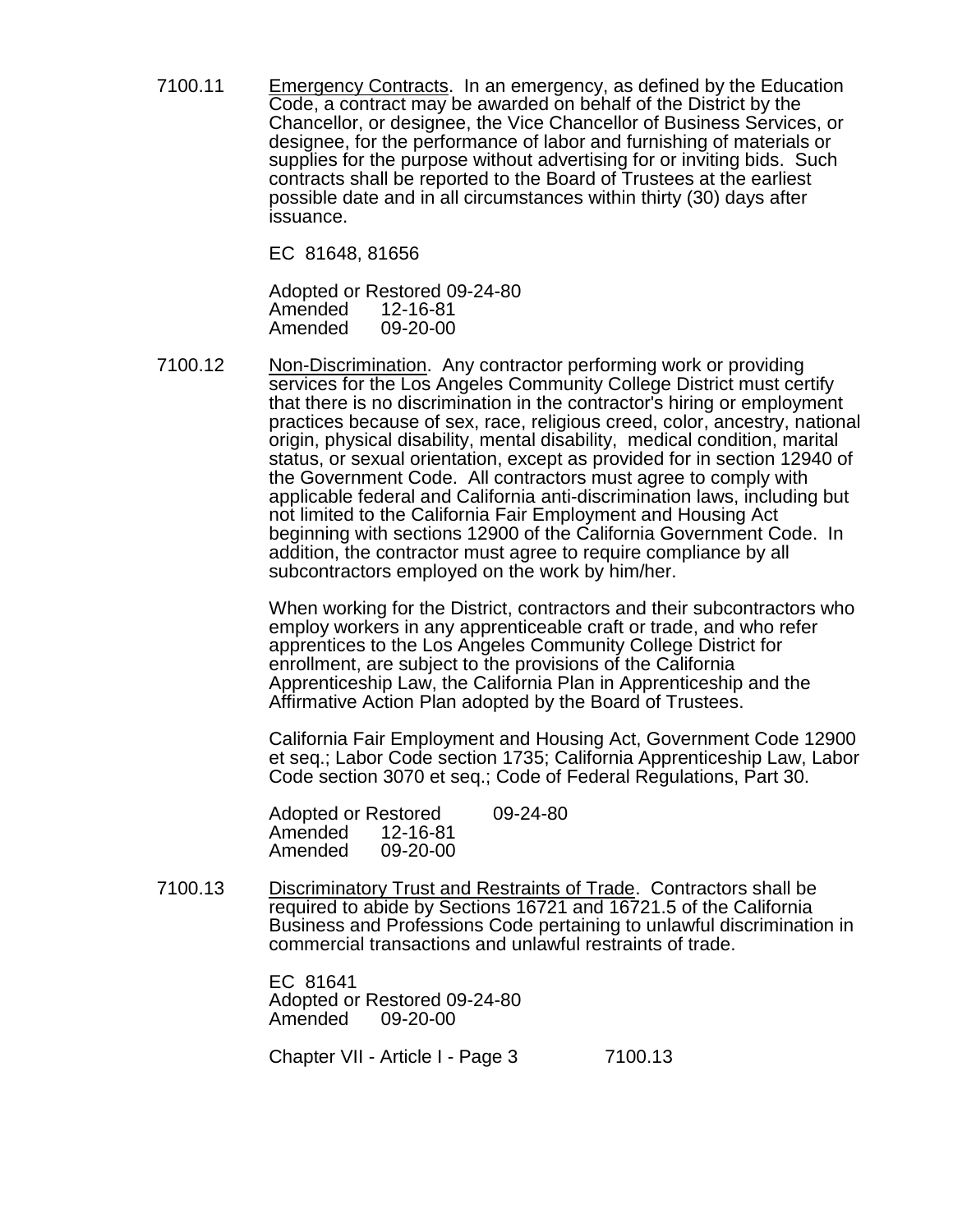7100.14 Interests of Employees and Board Members. Employees of the District and members of the Board of Trustees shall not have an interest in any contract, other than their individual employment agreement, made by the Board.

EC 72533

Adopted or Restored 09-24-80 Amended 09-20-00

7100.15 Ratification of Transactions. All transactions and amendments thereto, entered into under Board Rules 7100, 7101, 7102, 7103, and 7104 shall be reported to the Board of Trustees for ratification within sixty (60) days of such transactions.

> Adopted or Restored 09-24-80 Amended 09-20-00

7100.16 Rejection of Bids. Any and all bids may be rejected by the District for good and sufficient reason.

> Adopted or Restored 09-24-80 Amended 09-20-00

7100.17 Advertisement for Bids. The Business Services Division shall advertise for bids in accordance with the provisions of the Education Code.

EC 81641

Adopted or Restored 09-24-80 Amended 09-20-00

7100.18 Agreements with Local Law Enforcement Agencies. The Board authorizes the Chancellor to enter into agreements for each of the colleges with local law enforcement agencies that have jurisdiction within the District's boundaries in order to clarify the operational responsibilities for investigating "Part 1" violent crimes occurring on District college campuses. Such agreements will clearly designate which law enforcement agency has operational responsibility for the investigation of any "Part 1" violent crime occurring on District campuses. In addition, the agreements will delineate the geographical boundaries of each agency's responsibility, by attaching appropriate maps, if necessary. Such agreements shall be submitted to the Board for ratification.

> Adopted08-11-99 10-17-01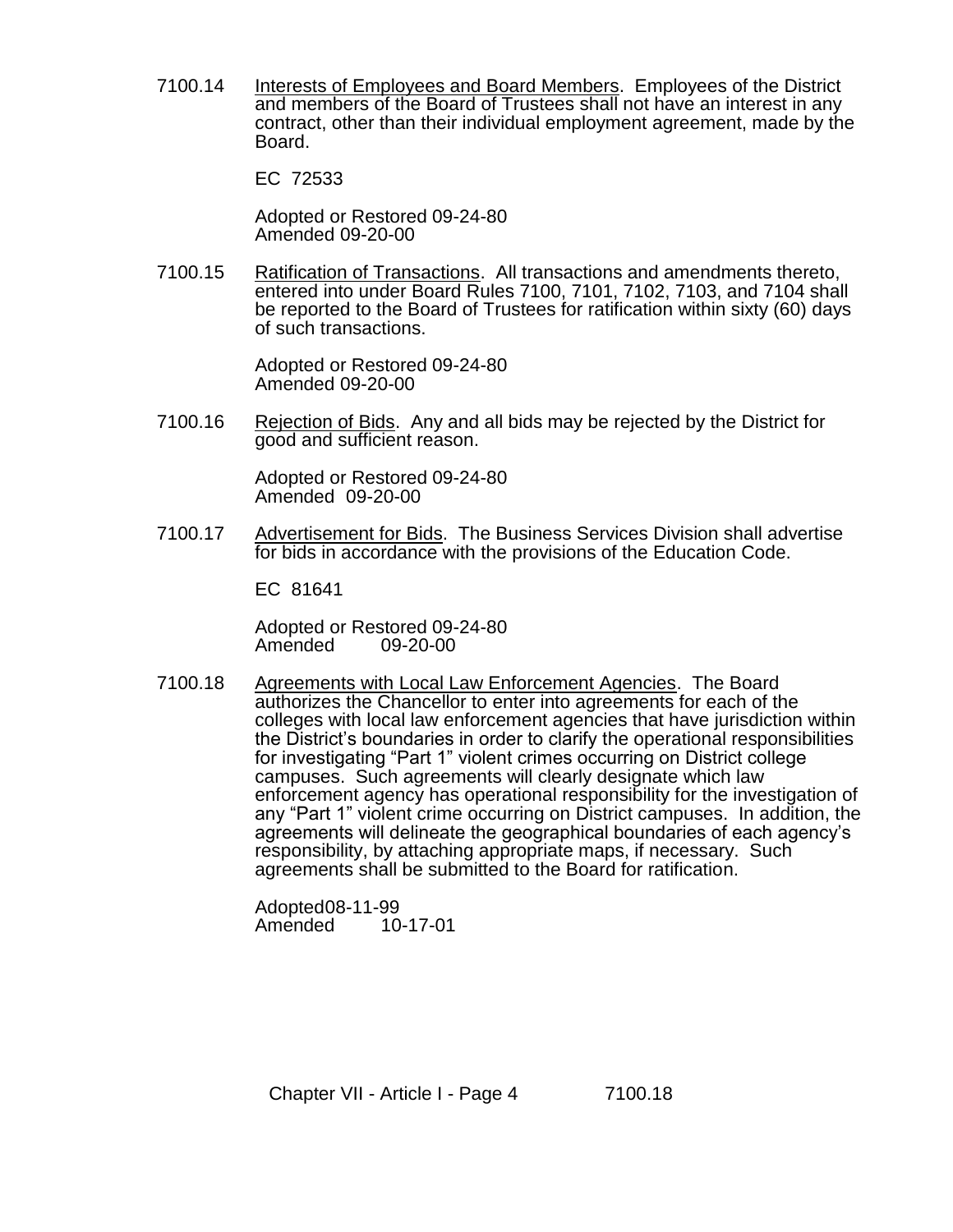7101. CONTRACTS. Contracts, involving expenditure amounts which require competitive bidding in compliance with law, shall require approval by the Board of Trustees prior to award and will be administered as indicated below:

Adopted or Restored 09-24-80

7101.10 Bid and Contract Forms. Bid and contract forms shall be prepared by the Business Services Division. A file of the basic forms shall be prepared and maintained by the Division. All applicable statutory provisions and Board Rules shall be observed in preparation of the forms.

> All bid notices issued by the Los Angeles Community College District shall contain an affirmative statement requiring compliance with California Labor Code Sections 1775 and 1776 governing payment of prevailing wages and California Labor Code Section 1777.5 governing employment of apprentices.

All bid submissions shall contain all documents necessary to assure the ability to comply with these California Labor Code Sections.

Failure to provide such documentation shall cause any such bid to be deemed incomplete.

Adopted or Restored 09-24-80 Amended 12-13-89

7101.11 Bid Guarantees. When required or appropriate, bids shall be accompanied by a certified or cashier's check, or bid bond, in the amount specified in the bid form, as a guarantee that the bidder will enter into contract and furnish the required contract bonds. When no longer required for the protection of the District, any certified or cashier's check received shall be returned to the respective bidder.

Adopted or Restored 09-24-80

7101.12 Distribution of Bid Documents and Receipt of Bids. The Business Services Division shall make available to the prospective bidders Bid Forms with sets of specifications and drawings and shall provide a convenient place where bidders, subcontractors, and materiel personnel may examine the specifications and drawings.

> A deposit for sets of plans and specifications may be required and may be refunded when such documents are returned.

The Business Services Division shall receive the bids, open and read them aloud in public at the time and place specified in the bid, check them for regularity and compliance with legal requirements, and tabulate them.

EC 81641 Adopted or Restored 09-24-80

Chapter VII - Article I - Page 5 7101.12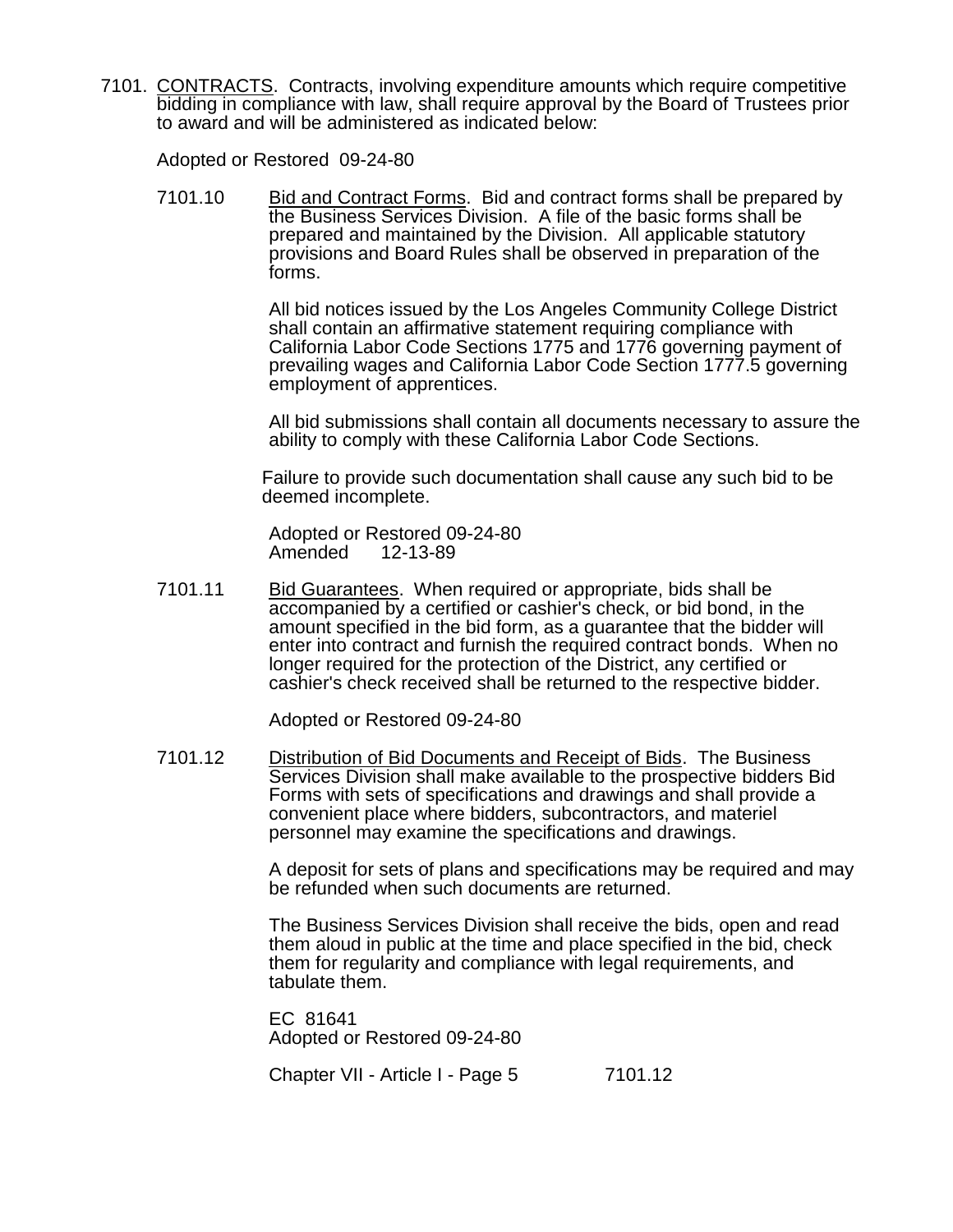7101.13 Responsive Bids. An award shall be made to the lowest responsive bidder who meets District specifications and requirements in conformance with law. The Business Services Division shall be responsible for insuring that the bid specifications are sufficiently broad to encourage and promote open competitive bidding.

Adopted or Restored 09-24-80

7101.14 Public Works Bonds. Material and Labor Bond and Performance Bonds shall be issued for not less than one hundred percent (100%) of the contract price by a surety or sureties satisfactory to the District and in a form prescribed by the District.

Adopted or Restored 09-24-80

7101.15 Acceptance of Completion for Material and Labor Contract. When the entire work has been completed, as provided for in the contract, the Business Services Division shall submit a recommendation for Board acceptance of completion of the contract. After acceptance, a Notice of Completion of contract shall be filed with the County Recorder.

Adopted or Restored 09-24-80

7102. PURCHASING. The Chancellor, or designee, is authorized to procure equipment, supplies and services for all colleges, divisions and offices of the District within budgetary limitations as authorized in Board Rules 7100.

Adopted or Restored 09-24-80

- 7102.10 Competitive Bidding. Procurement actions shall be by competitive negotiations and bidding in compliance with statutes with award to the lowest responsible bidder meeting the specifications. The "lowest responsible bidder" is the lowest bidder whose offer responds in quality, fitness and capacity to fulfill and perform the particular requirements set forth by District.
	- a. Specifications. Specifications shall be descriptive of materials desired and sufficiently broad to conform to law and to promote competitive bidding.
	- b. Qualified Bidders. An effort shall be made to attract and develop a maximum of responsible bidders capable of offering the best prices consistent with quality, delivery and service.

Adopted or Restored 09-24-80

7102.11 Purchases. Bids for all purchases which exceed the amount permissible for ratification by law shall be submitted to the Board of Trustees for approval prior to award to vendor.

Adopted or Restored 09-24-80

Chapter VII - Article I - Page 6 7102.11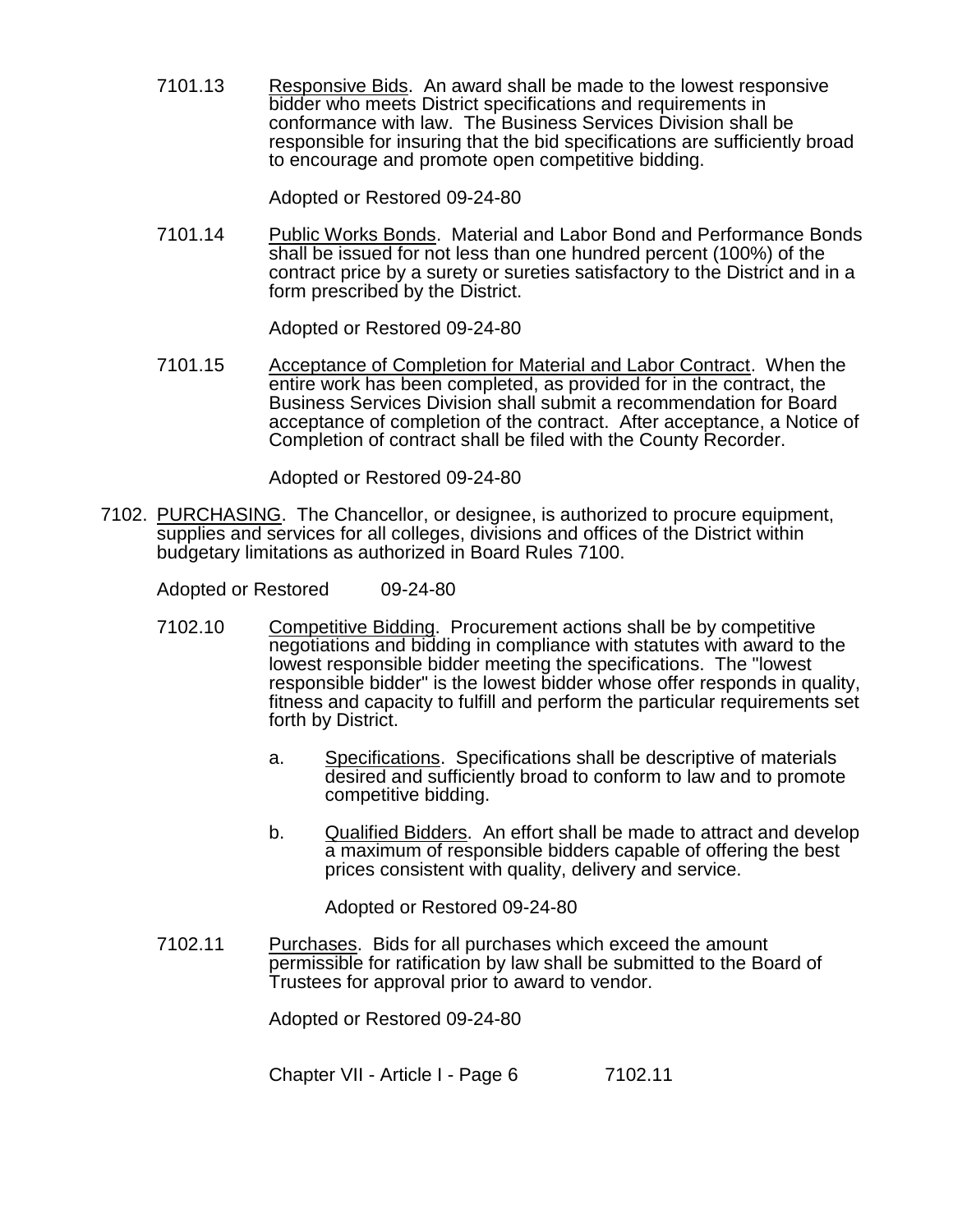7102.12 Guarantees. A performance guarantee may be required in the form of a bond from a surety company or on a form acceptable to the District.

> EC 81640 Adopted or Restored 09-24-80

7102.13 Purchase Orders for Subsequent Year. Following adoption of the Tentative Budget, but not earlier than May 15, purchase orders may be issued for delivery during the subsequent year in an amount not to exceed fifty percent (50%) of any approved appropriation in the Tentative Budget.

Adopted or Restored 09-24-80

7102.14 Purchase of Cafeteria Supplies. The College President, or designee, is authorized to negotiate with vendors for furnishing perishable merchandise, food for preparing meals and related supplies not provided for by a Districtwide contract at the lowest possible cost consistent with the needs of the cafeteria with respect to service, delivery and quality. The College President is responsible for adhering to all procedures, rules and regulations established by District administration for accounting, control and payment authorization for such materials obtained.

Adopted and Restored 09-24-80

7103. FACILITIES. The Business Services Division shall be responsible for the planning and programming of new construction, alterations and repairs of existing plants, and leasing of facilities which require State approval. This includes the planning and programming of college-initiated new construction, additions to existing plants, and major alterations and repairs of buildings and grounds. Planning and programming shall be done in cooperation with College Presidents, or designees, and with the Educational Services Division.

Adopted and Restored 09-24-80

7103.08 Public Project Contracts: Alternative Procedures. The Board of Trustees has elected to be subject to the California Uniform Public Construction Cost Accounting Act (CUPCCAA), commencing with Sections 22000 to Part 3 Division 2 of the Public Contract Code with an effective implementation date of July 1, 2001. This election provides for the following:

> Adopted 05-09-01 Amended 07-13-05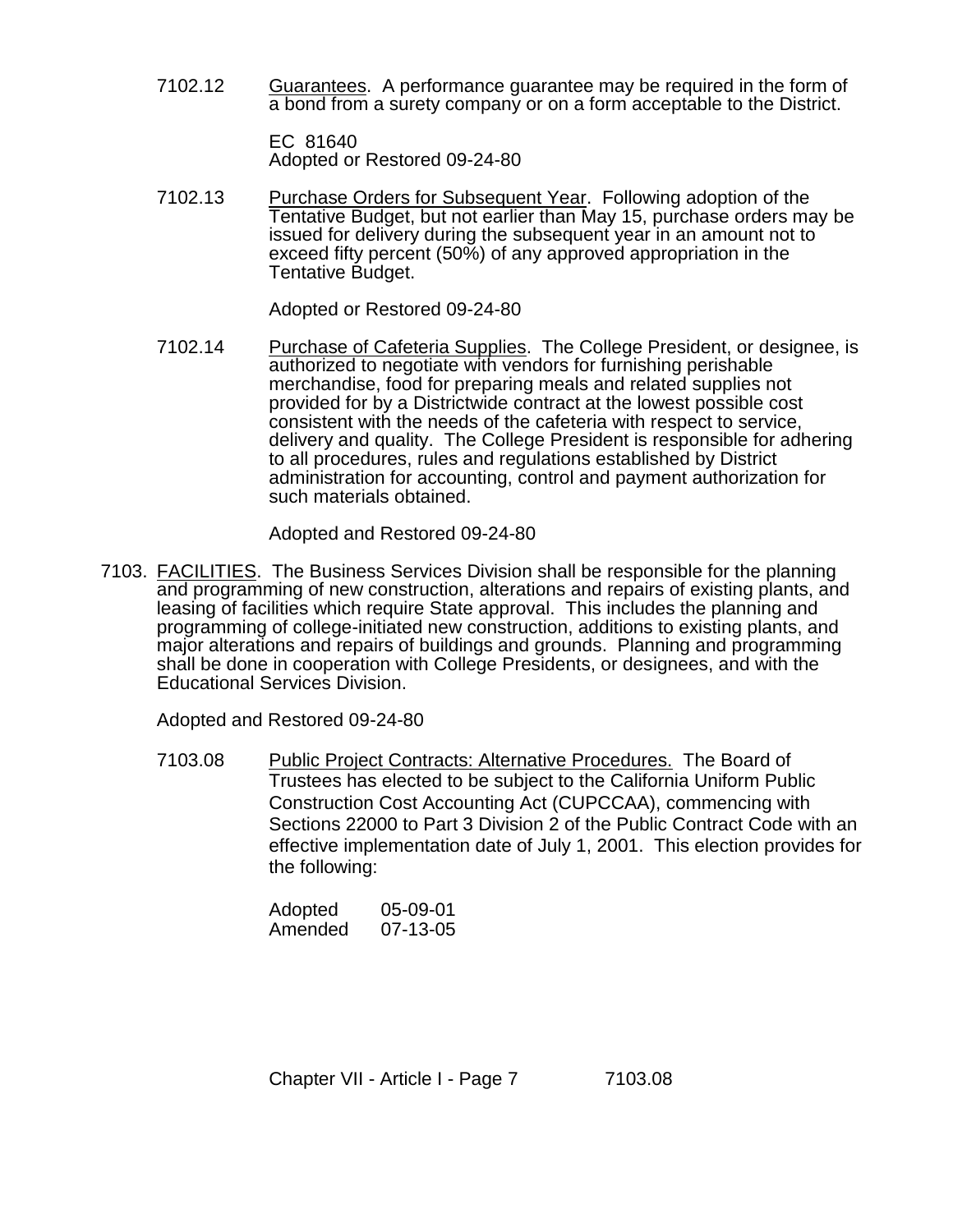- A. Public Projects of \$30,000 or less. These projects may be performed by force account, by negotiated contract or by purchase order. When such work is contracted out, to the extent possible by law, at least three written quotes should be sought. Work specified herein shall utilize qualified contractors with the appropriate and current contractor license classification.
- B. Public Projects of \$125,000 or less. These projects may be let to contract by informal procedures as set forth by the Uniform Public Construction Cost Accounting Act, particularly with respect to Sections 22034 and 22036 of the Public Contract Code. However, if all bids received are in excess of \$125,000, the Board of Trustees may, through a resolution passed by a four-fifths vote, award the contract at one hundred and thirty seven thousand five hundred dollars (\$137,500) or less, to the lowest responsible bidder, if it determines the cost estimate to be reasonable.
- C. Public projects of more than one hundred twenty five thousand dollars (\$125,000). Public projects of more than one hundred twenty five thousand dollars (\$125,000) will be let to contract by formal bidding procedures consistent with the Board Rules, Administrative Regulations, Business Operations Procedures and all other applicable Codes and laws. Such formal bidding shall be done by the Facilities Planning and Development Department under the direction of the Vice Chancellor of Business Services.
- D. Emergency Work. In cases of great emergency, as determined by the Board of Trustees, including, but not limited to, states of emergency defined in Section 8558 of the Government Code and Section 20654 of the Public Contract Code when repair or replacements are necessary to permit the continued conduct of existing college classes or the operation of services of the District Office or College or to avoid danger to life or property, the Board of Trustees by majority vote may proceed at once to replace or repair any public facility without adopting plans, specifications, strain sheets, work details, or giving notice for bids to let contracts. The work may be done by day labor under the direction of the Board of Trustees or its designee, by contract, or by a combination of the two. The Board of Trustees delegates to the Chancellor or his/her designee(s) the power to declare a public emergency subject to confirmation of the Board of Trustees, by four-fifths vote, at its next meeting.

Adopted 05-09-01 Amended 07-13-05 Chapter VII - Article I - Page 8 7103.08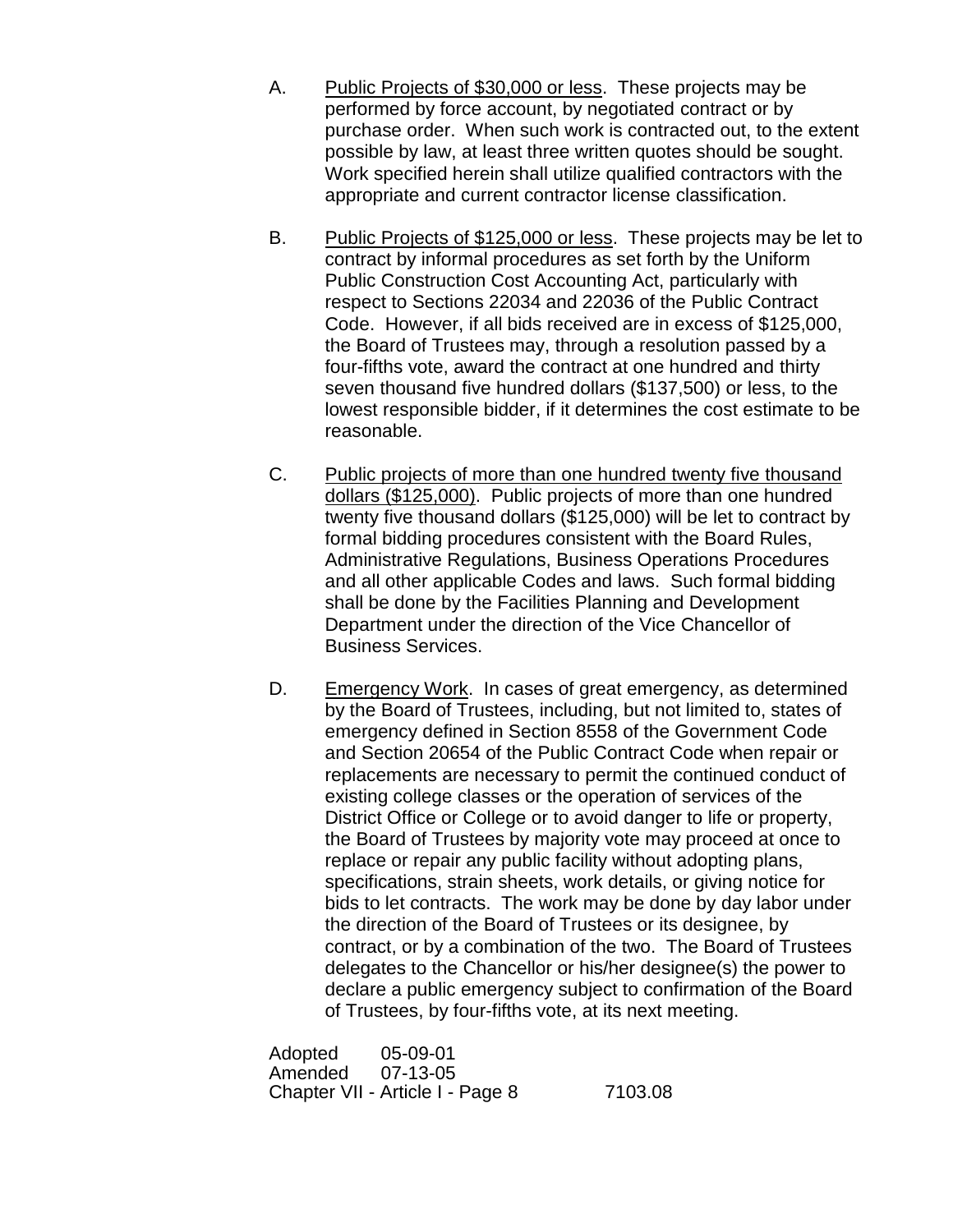- E. Contract Ratification and/or Approval by the Board. Public project contracts under \$125,000 shall be reported to the Board for ratification within sixty (60) calendar days of award of the contract. All public project contracts over \$125,000 require prior approval by the Board of Trustees as set forth in the Board Rules.
- F. Adjustments to Contract Amounts. Every five years the State Controller's Office may make adjustments to the abovementioned public project contract amounts. Any such adjustment shall be effective beginning with the fiscal year that commences not less than sixty (60) calendar days following the State Controller's notification to the Los Angeles Community College District.

| Adopted | 05-09-01 |
|---------|----------|
| Amended | 07-13-05 |

7103.09 Delegation of Authority to Contract for Public Projects and Maintenance Work

> The Board of Trustees delegates the authority to the Chancellor or the Vice Chancellor of Business Services, Director of Facilities Planning and Development, Director of Business Services, and such additional positions or individuals which have been authorized by the Board of Trustees to contract and over see new construction, alterations, additions, and repair and maintenance activities for District facilities and equipment consistent with the Uniform Public Construction Cost Accounting Act, Board Rules, Administrative Regulations, Business Operations Procedures and any other applicable Codes and laws. Effective July 1, 2001, authority may also be delegated by the Chancellor to the College Presidents, and to the extent authorized by their respective College Presidents, to the Vice Presidents of Administration as designated by the College Presidents, and to acting or day-to-day substitute(s) for the Vice Presidents of Administration in their absence. Any such delegation shall be in writing. The Chancellor shall issue regulations for such delegation and its implementation.

Adopted 05-09-01

Chapter VII - Article I - Page 9 7103.09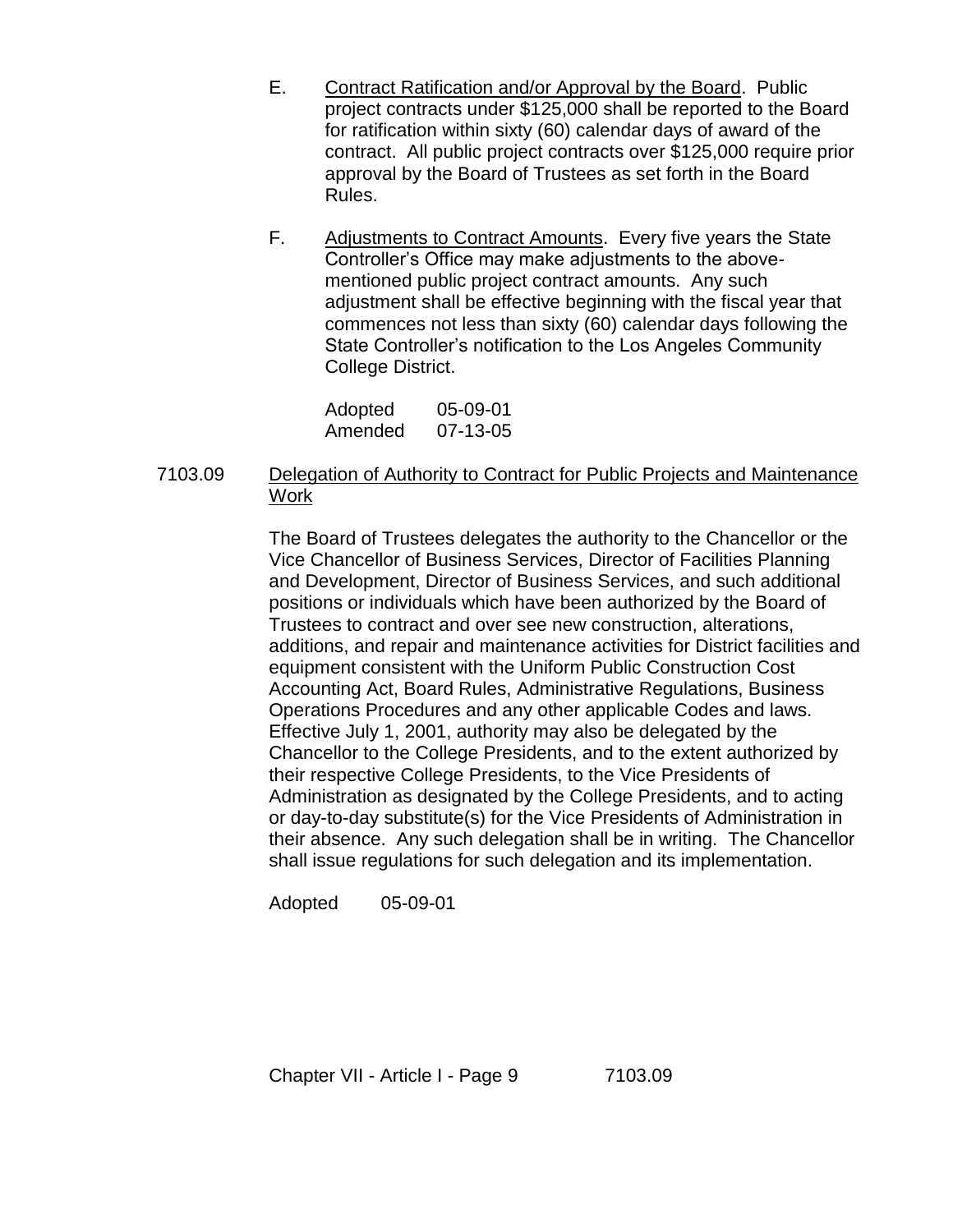In accordance with Education Code section 81655, the District shall not be bound to any contract unless and until that contract is authorized or ratified by the Board of Trustees. Any employee who signs a contract in violation of law or in violation of his or her authority may be disciplined. In addition, in accordance with Education Code section 81655, any such employee may be personally liable to the District for any and all moneys if the action may be charged to the location that created the liability, as determined by the Chancellor or his/her designee.

Adopted 05-09-01

7103.10 Drawings and Specifications. The Business Services Division shall be responsible for preparation of drawings and specifications for new buildings, leased facilities, additions, major alterations and improvements of buildings and grounds together with estimates of costs. The Preliminary Drawings, which shall cover all proposed facilities, together with construction cost estimates, shall be submitted to the Board of Trustees for approval and authorization to proceed with the Working Drawings and Specifications. Upon completion, the Working Drawings, Drawings, Specifications and revised cost estimates, if any, will be submitted for approval to the State Chancellor's Office and the State Department of General Services as required by statute in the name of the Board of Trustees. The Final Working Drawings and Specifications, approved by the State Department of General Services and the State Chancellor's Office, together with revised estimates, if any, shall then be submitted to the Board of Trustees for adoption.

EC 81103, et seq. 81837

Adopted or Restored 09-24-80

7103.11 Repair and Maintenance of Plants. College Presidents, in coordination with the Business Services Division, shall be responsible for the maintenance, repair, minor alterations and improvements of District grounds, buildings, facilities and similar work.

Amended 10-15-80

7103.12 Performance of Work by District Personnel. The Chancellor, President of each college, or designee, is authorized to utilize day labor or force account personnel to perform maintenance, repair, District approved alterations, new construction, or additions for buildings and grounds and related equipment so long as the labor time or cost expenditures do not exceed the limitations of the Education Code.

EC 81649

Adopted or Restored 09-24-80

Chapter VII - Article I - Page 10 7103.12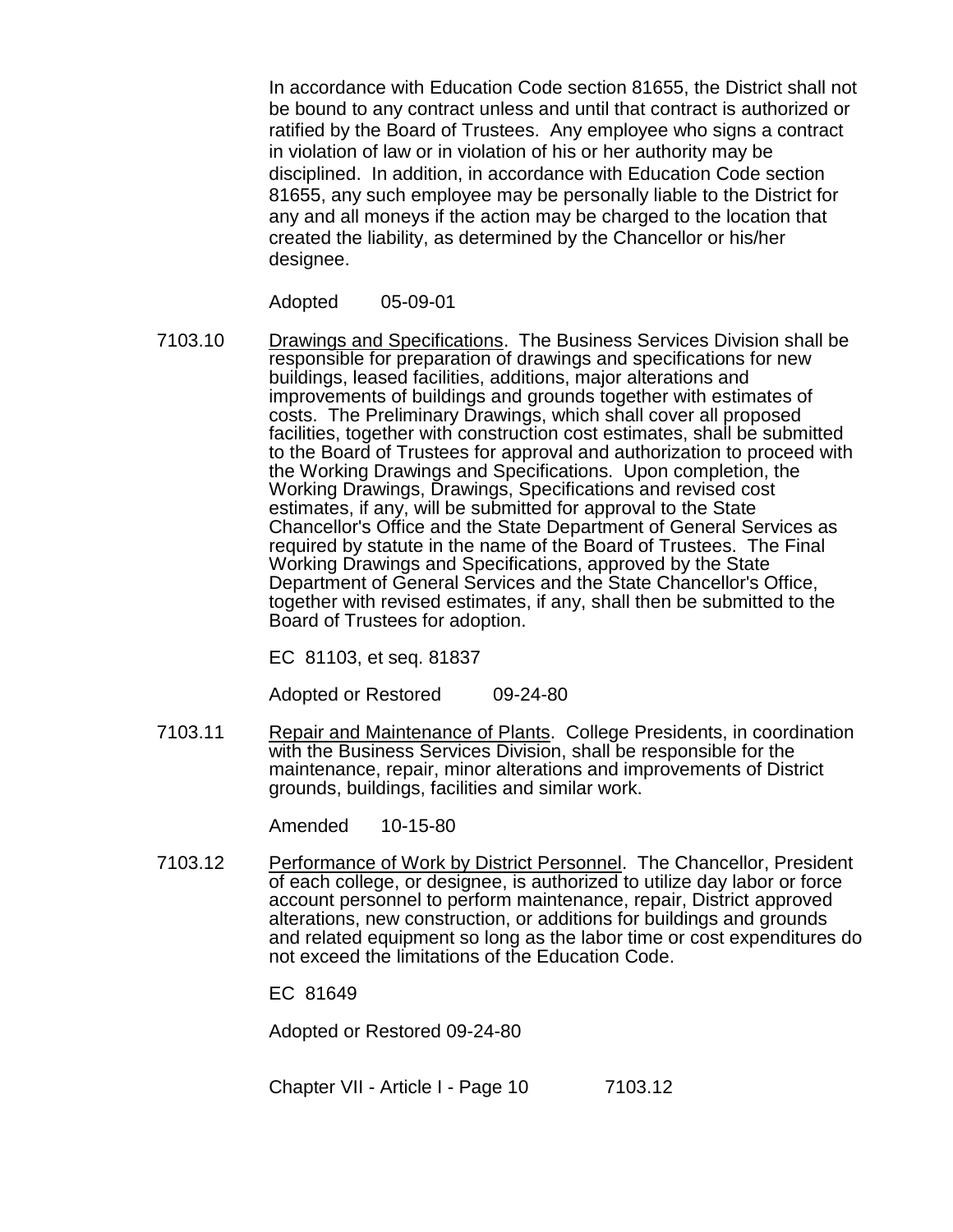7103.13 Material and Labor Proposals. Work involving an expenditure amount that requires competitive bidding will be awarded using the criteria established in Board Rule 7101. The Vice Chancellor of Business Services, or designee, is authorized to negotiate Material and Labor Proposals and issue Repair and Services Orders for minor new constructions, alterations, additions, and repair and maintenance activities for District facilities and equipment not to exceed the amount specified in Section 81640 of the Education Code.

> College Presidents, or designees, may also negotiate Proposal Contracts and issue Repair and Service Orders for similar activities which have been approved by the Chancellor, or designee, the Vice Chancellor of Business Services, not to exceed the amount authorized by the Chancellor, or designee.

EC 81640

Adopted or Restored 09-24-80

- 7103.14 Architect/Engineer and Similar Professional Service Contracts for Facilities Related Matters.
	- A. The Vice Chancellor of Operations shall adopt a selection procedure to be used when the services of an Architect/Engineer or other related professional service providers are required for a new building or other major new or renovation project and the contract fee for such services will exceed \$50,000 (hereinafter "selection procedure"). The selection committee membership shall consist of the Vice Chancellor of Operations and designees and representatives from the design professions as may be deemed necessary as well as representatives from Facilities Planning and Development and the President or designee from the affected location(s).
	- B. The Vice Chancellor of Operations, or designee, is authorized to negotiate professional service contracts with architects, engineers and related professionals involving plans, studies and reports pertaining to District owned and leased real property for projects of a minor scope not requiring the selection procedure. Contracts which require the use of the selection procedure shall be reported to the Board of Trustees for approval prior to the issuance of a contract. Contracts not requiring use of the selection procedure shall be reported to the Board for ratification within sixty (60) days of such transaction.

Adopted or Restored 09-24-80 Amended 12-15-99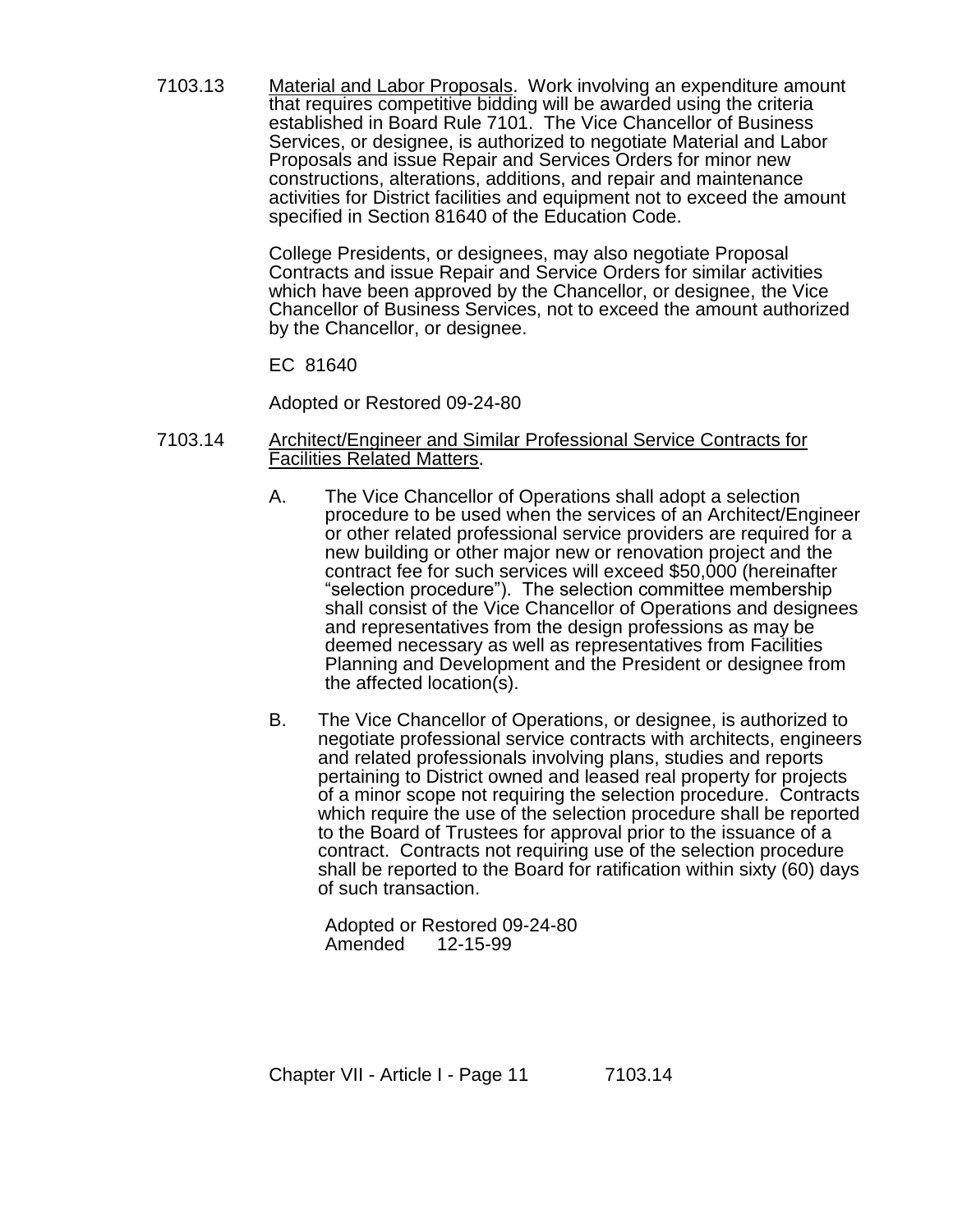- 7103.15 Prequalification of Bidders. Pursuant to Public Contract Code section 20651.5, prospective bidders for a contract or classification of contracts described in Public Contract Code section 20651, of a particular type and/or having an estimated cost to the District (either individually, or in the aggregate during the twelve (12) month period of prequalification provided for herein below), in excess of \$1,000,000.00, may be required by the Executive Director of Facilities Planning and Development, or his designee, to furnish sufficient proof of public works experience and financial ability by completing a standard form questionnaire and financial information.
	- A. Applicants for prequalification shall provide answers to questions using a District standard form of questionnaire and financial statement that is based on the prequalification forms (either the long form or short form, as deemed appropriate) attached to these Rules, which are hereby adopted, including any modifications as may be deemed appropriate by the Executive Director. When completed, the questionnaire and financial information shall be verified under oath in the manner in which pleadings in civil actions are verified.
	- B. Applicant responses to the District's standard questionnaire shall be evaluated and selected applicants will be prequalified according to a uniform system of scoring that is based on the form of scoring sheet attached to these Rules, which is hereby adopted, including any modifications deemed appropriate by the Executive Director.
	- C. Except as otherwise provided by applicable laws, the questionnaires and financial information are not public records and shall not be open to public inspection.
	- D. A determination by the District prequalifying an applicant shall not be construed a representation on the part of the District that any bids or proposals will be invited or solicited from an applicant or that a contract will be advertised, offered, bid or awarded only to prequalified applicants.

A determination that an applicant is prequalified shall, unless otherwise cancelled, revoked or limited by the District, remain valid for a period of twelve (12) months after the date that the applicant was prequalified, at which point the District may either allow the prequalification status of the applicant to expire of its own force or the District may, in its discretion and based on submission of updated or new information by the applicant, either renew the applicant's prequalification status for another twelve (12) months or conduct a new prequalification

| Adopted | 07-19-00 |
|---------|----------|
| Amended | 12-06-00 |
| Amended | 09-04-02 |
| Amended | 12-01-04 |
| Amended | 08-09-06 |

Chapter VII - Article I - Page 12 7103.15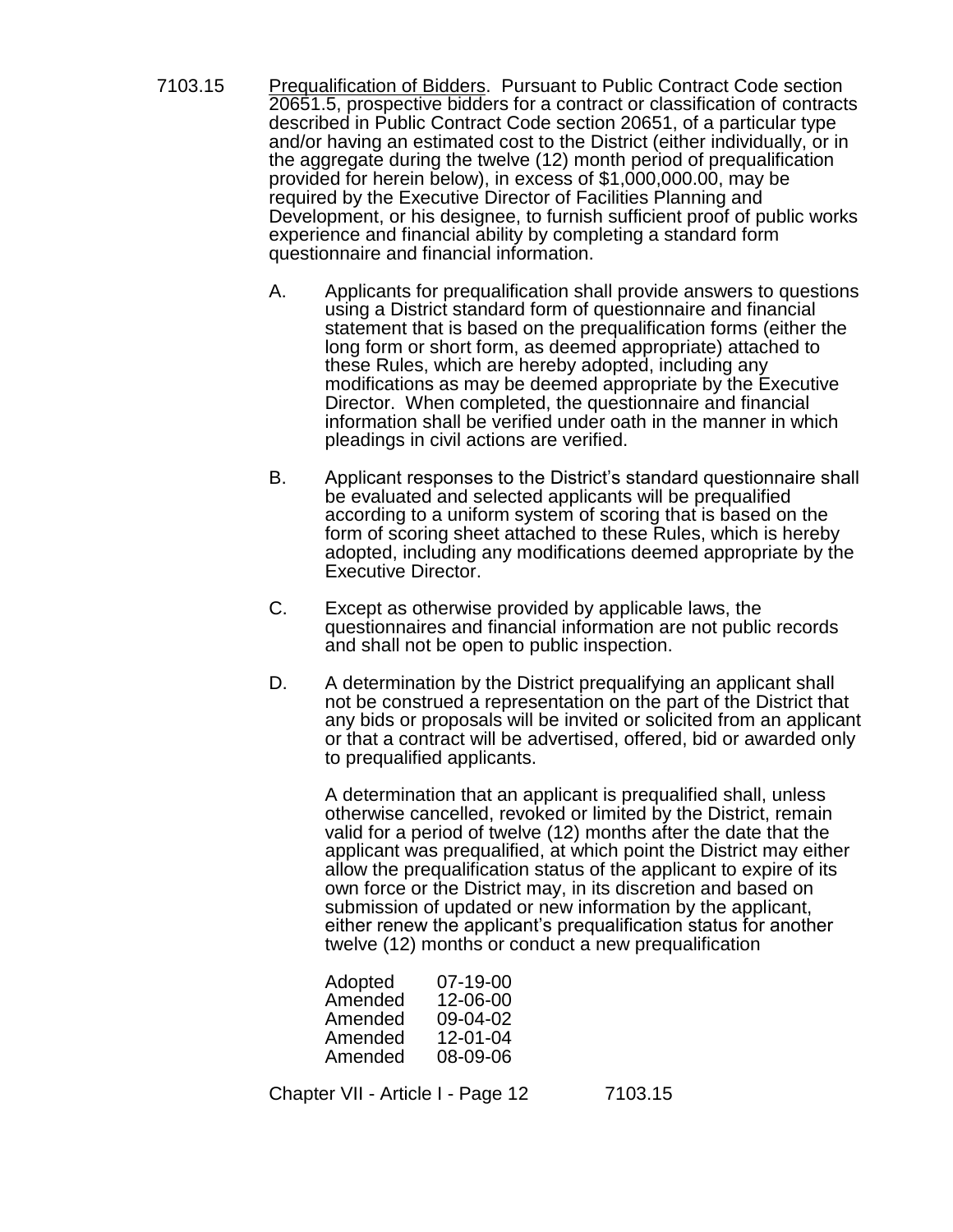E. Applicants wishing to dispute the results of a prequalification determination by the District shall be entitled, prior to the closing time for receipt of bids for the contract for which they have been prequalified (or, in the case of prequalification for a classification of contracts, prior to the closing time for receipt of bids for the first contract bid by District within such classification) to a process for appeal before a committee appointed by the President of the Board of Trustees.

| Adopted | 07-19-00 |
|---------|----------|
| Amended | 12-06-00 |
| Amended | 12-01-04 |

## **PLEASE NOTE: THE PREQUALIFICATION AND SCORING FORMS ARE LOCATED AT THE END OF ARTICLE I.**

- 7103.16 Alternate Bidding Procedure. To comply with the addition of Public Contract Code section 20103.8 effective January 1, 2001, whenever the District is required to competitively bid a project and additive or deductive items are included in the bid form, the Notice To Bidders shall specify one of the four methods described below which the District will use to determine the lowest bid. In the absence of such a specification, the lowest bid shall be the lowest bid price on the base bid without consideration of the prices on the additive or deductive items.
	- A. Methods For Determining Lowest Bid. If alternate bids are called for, the Notice To Bidders shall specify which one of the following methods will be used to determine the lowest bid:
		- (1) The lowest bid shall be the lowest bid price on the base bid without consideration of the prices on the additive or deductive items;
		- (2) The lowest bid shall be the lowest total bid prices on the base bid and those additive or deductive items that are specifically identified in the Notice To Bidders as being used for the purpose of determining the lowest bid price;
		- (3) The lowest bid shall be the lowest total of the bid prices on the base bid and those additive or deductive items taken in order from the specifically identified list of those items, depending upon available funds as identified in the Notice To Bidders; or
		- (4) The lowest bid shall be determined in a manner that prevents any information that would identify any of the bidders from being revealed to the District before the ranking of all bidders from lowest to highest has been determined.

| Adopted | $01 - 24 - 01$ |
|---------|----------------|
| Amended | 04-18-01       |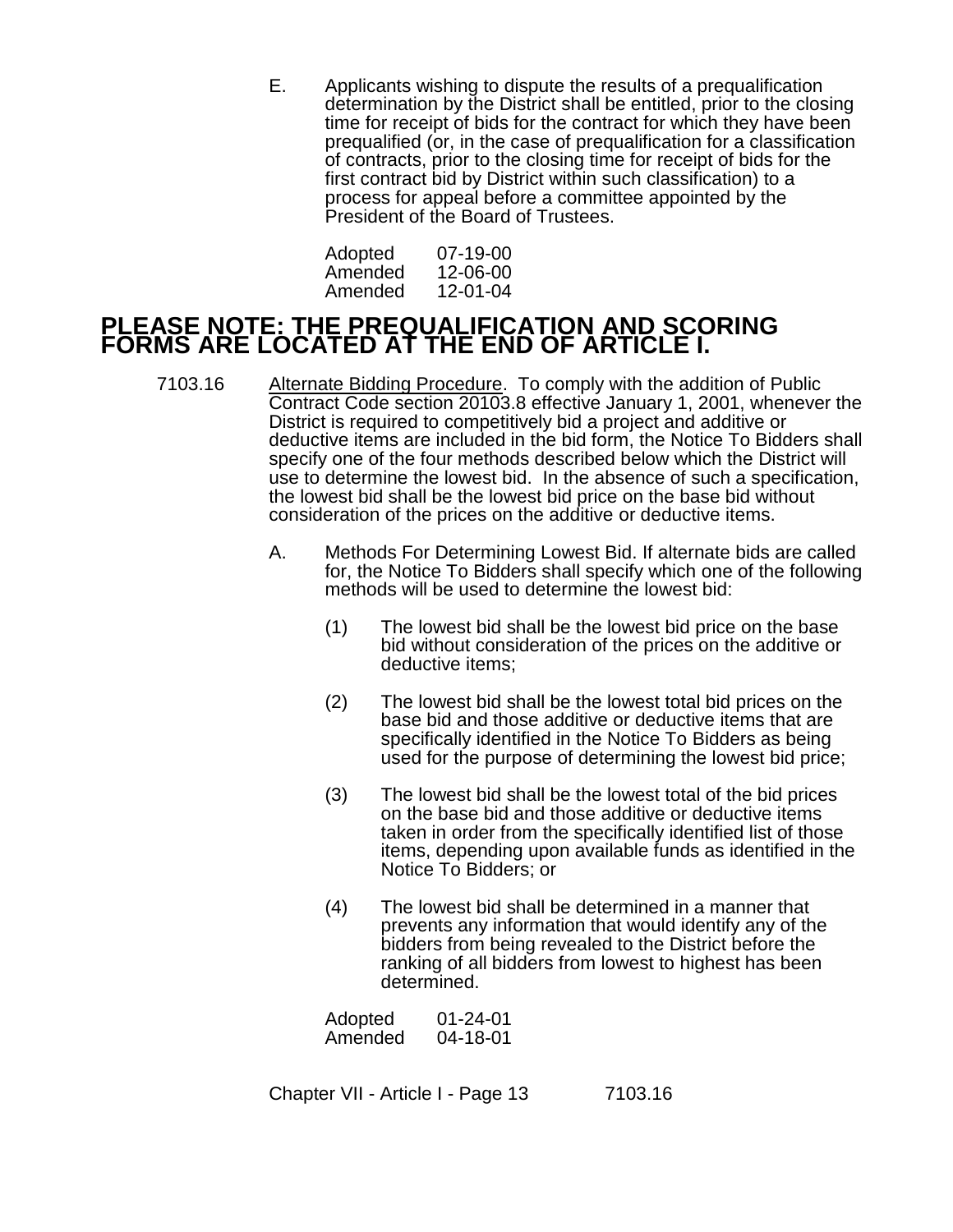B. Designated Employee. In the event the District selects method (4) above, the procedure set forth below shall be followed:

> The Director of Facilities Planning & Development or his/her designee shall designate an employee to perform the clerical functions described hereinafter. Said designated employee shall not be involved or participate in the decision making process of determining the low apparent bidder based upon the base bid and selected additive and/or deductive alternate bids.

- C. Receipt of Bids. The following procedure shall be followed by the designated employee when receiving bids:
	- (1) As each bid is received, the designated employee shall write an assigned number on the front top right corner of the bid envelope and inform the bidder of his/her assigned number.
	- (2) As the designated employee opens each bid, the assigned number shall be written in the top right hand corner of the page(s) of the Bid Form that contain the bid amounts.
	- (3) After all bids have been opened, the designated employee shall read each bid by assigned number, without reference to the name of the bidder.
	- (4) After reading all bids, the designated employee shall either (a) prepare a separate tabulation of each bid, to include only the assigned number and amounts of the base bid and all alternate bids, or (b) photocopy the page(s) of each Bid Form which include the base bid and alternate bid amounts, and excise any reference to the name of such bidder.
	- (5) The designated employee shall reinsert the original Bid Forms into the corresponding bid envelopes and shall retain custody of the bid envelopes in a secure area at the District until the low apparent bidder has been determined.
	- (6) Once the bid opening has been completed, the designated employee shall give to the Director of Facilities Planning & Development or his/her designee either the bid tabulation of the photocopied pages from the Bid Form containing the base bid and alternate bid amounts.

| Adopted | $01 - 24 - 01$ |
|---------|----------------|
| Amended | 04-18-01       |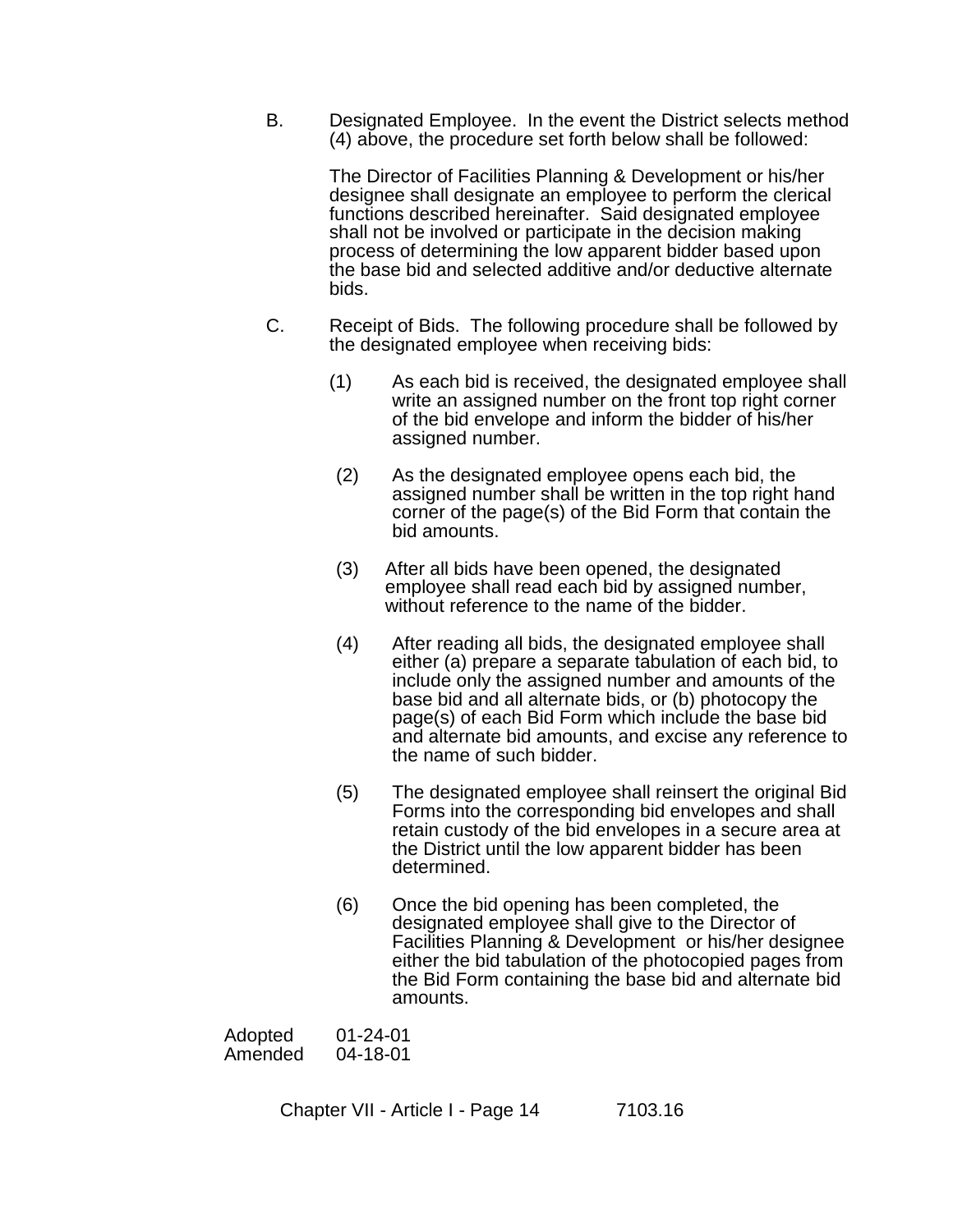D. Bid Protest. Should any bid protest be filed prior to the determination of the low apparent bidder based upon each bidder's base bid and alternate bids, such bid protest(s) must be in writing and delivered to the attention of the designated employee. Upon receipt of any bid protest, the designated employee shall maintain the bid protest along with the bid envelopes.

> Any bid protest received after the District has notified the bidders of the low apparent bidder, shall be directed to the attention of the Director of Facilities Planning & Development.

E. Selection of Low Apparent Bidder. Once the District has selected the low apparent bidder based upon the base bid and alternate bid amounts submitted, such determination shall be reduced to writing and retained by the District. Upon the selection of the low apparent bidder, the designated employee shall deliver the bid envelopes containing the original Bid Forms, and any bid protests received, to the Director of Facilities Planning & Development or his/her designee.

> After the assigned numbers have been matched with the names of the bidders and the Bid Forms along with any bid protests have been reviewed, the bidders who submitted bids shall be notified of the low apparent bidder.

F. Selection of Alternate Bids. Once the lowest responsible bidder has been selected, the District may determine to add to or deduct from the Contract any of the additive or deductive items.

| Adopted | $01 - 24 - 01$ |
|---------|----------------|
| Amended | 04-18-01       |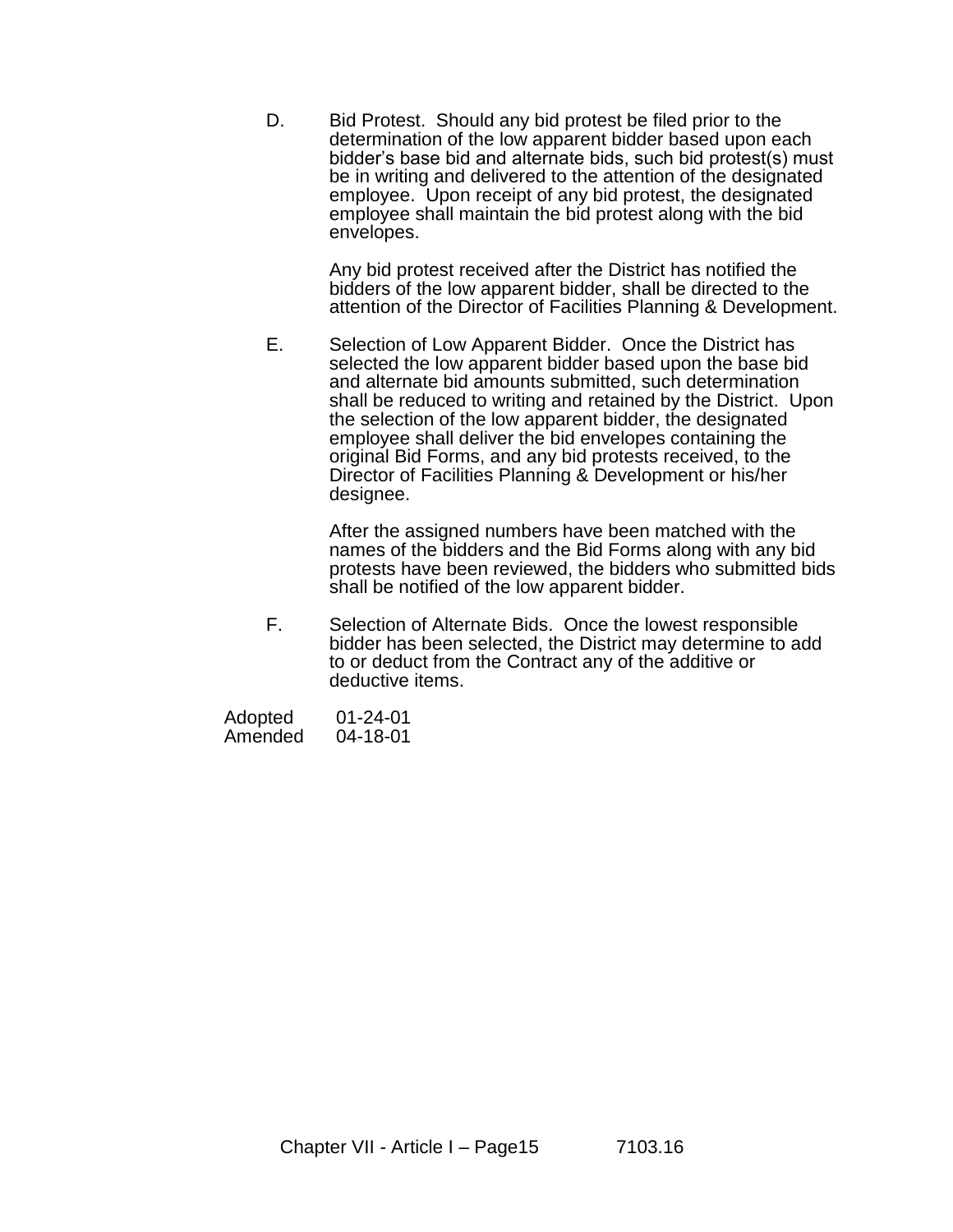## 7103.17 OPPORTUNITIES FOR LOCAL, SMALL AND EMERGING BUSINESSES.

The Board of Trustees seeks to continue and further its mission to contribute to the economic development of the community. To that end, the Board adopts the following policy for the inclusion of local, small and emerging businesses.

- A. Definitions.
	- 1. "Bid" shall mean all facilities bids and proposals that are projected to be funded by at least fifty percent (50%) by the funds from Proposition A, AA, and/or Measure J, and that are first advertised on or after January 14, 2004;
	- 2. "Emerging" shall mean a firm that has been in business in its substantially current form for up to five (5) years;
	- 3. "Local" shall mean a business that has its principal headquarters located within Los Angeles County;
	- 4. "Small" shall be defined in the same terms as defined by the federal Small Business Administration;
	- 5. "Reimbursable Expenses" shall mean expenses such as photocopying, travel, telephone other services provided by another business, that are specified as permissible under the contract, and that are less than ten percent (10%) in the aggregate of the total contract. Reimbursable Expenses shall not include performance of services or materials supplies that are subcontracted to another person or firm.
- B. Goals. The Board establishes a goal of thirty percent participation of Local, Small and Emerging businesses in its contracts regarding facilities awarded each fiscal year.
- C. Bidding. As a condition to be considered responsive, a Bid must include the following:
	- 1. Demonstrated participation of at least thirty percent (30%) of the total bid being performed by Local, Small or Emerging businesses; or,

| Adopted | 1/14/04 |
|---------|---------|
| Amended | 1/15/14 |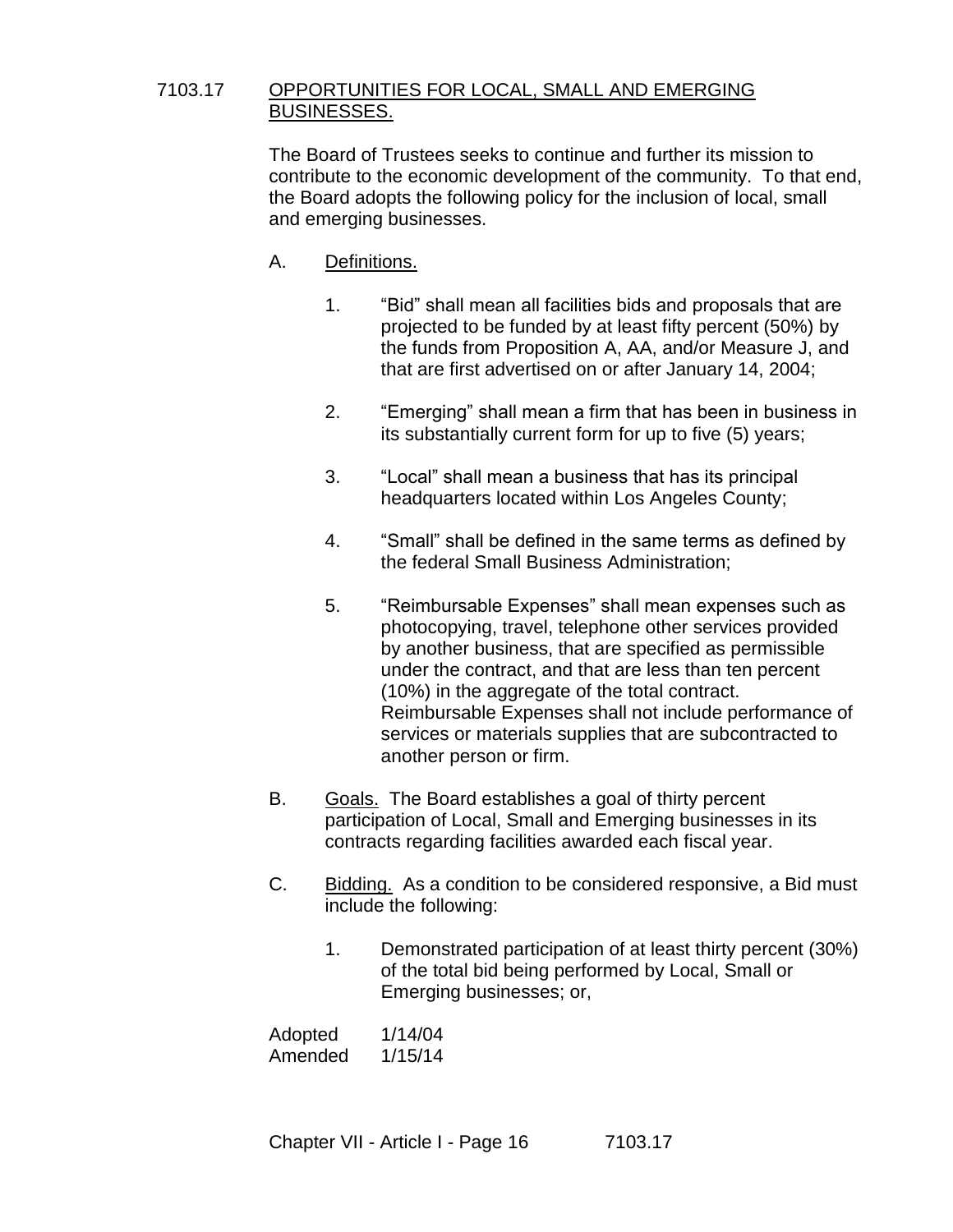- 2. A demonstrated good faith effort to include Local, Small or Emerging businesses, in accordance with regulations to be issued by the Chancellor; or,
- 3. The bidder certifies that it intends to perform ninety-five percent (95%) of the work with its own employees, excluding Reimbursable Expenses.
- D. Advertising and Mentoring. In order to further the goals stated herein, the Board directs that the Chancellor or his designee undertake an appropriate advertising program directed to Local, Small and Emerging Businesses. That program should include such things as advertising in papers local to the applicable location where work will be performed, enhancement of the District's website to include a list of self-designated Local, Small and Emerging Businesses, and accessible plan rooms for all businesses to be able to review plans and schedules for upcoming projects. The Board also directs that the Chancellor or his designee undertake an appropriate mentoring program directed to Local, Small and Emerging Businesses to improve their business skills and likelihood of success while participating in the District's facilities program. The mentoring program may be established as a function of the District through the Proposition A/AA and Measure J program, or it may be operated jointly by the District and another public entity with similar goals, whichever is deemed a more effective and efficient approach by the Chancellor or his designee.
- E. Bonding Requirements. In order to further the goals stated herein, the Chancellor or his designee may undertake the development and operation of a District-sponsored bid, labor and materials and performance bond program to facilitate the ability of Small, Local, and Emerging firms to meet District bond requirements under the Proposition A/AA and Measure J program. All firms, regardless of qualification as Local, Small or Emerging, shall be eligible to participate, and all firms shall be required to demonstrate evidence of their ability to perform to the satisfaction of the bond provider(s).

| Adopted | 1/14/04 |
|---------|---------|
| Amended | 1/15/14 |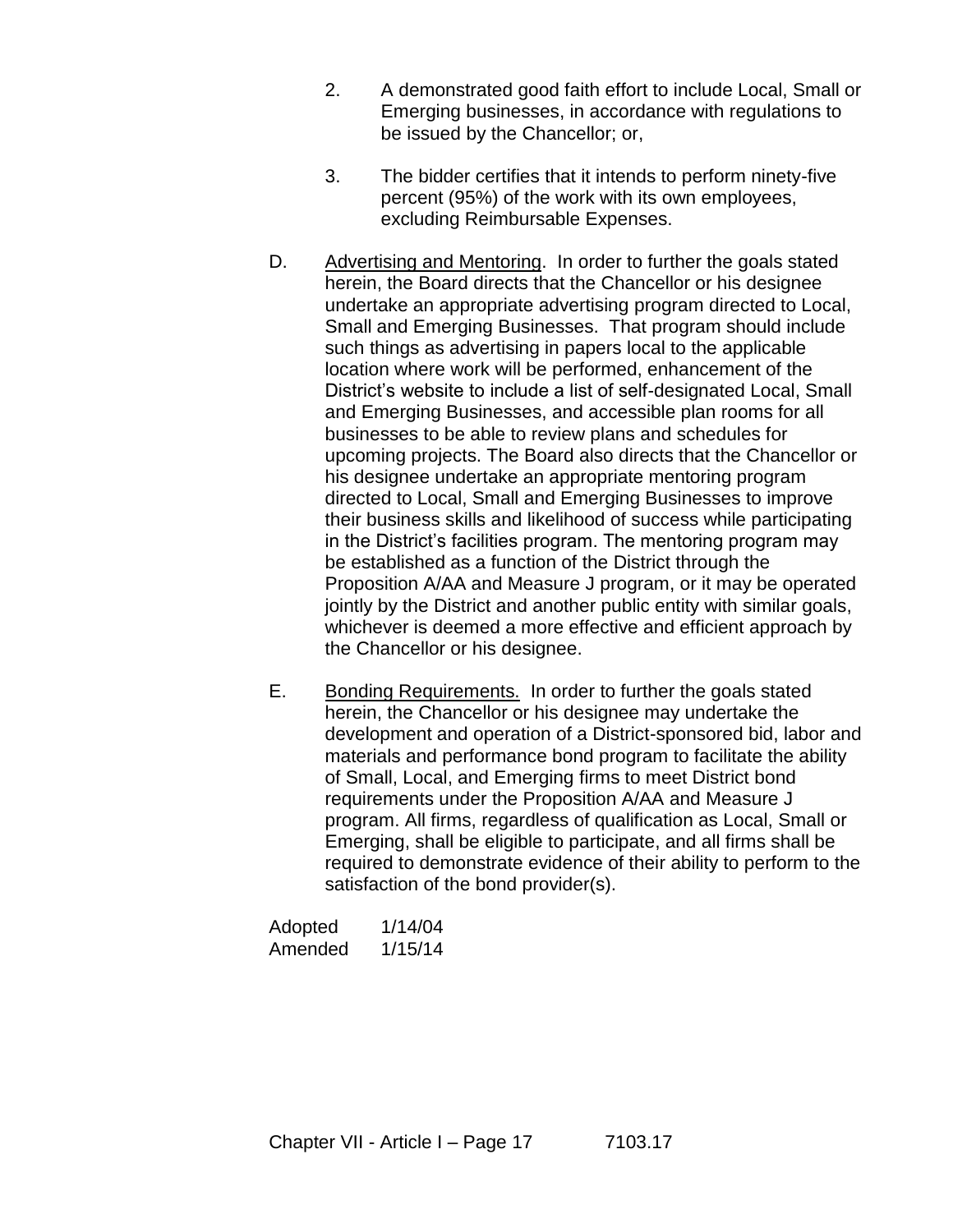- F. Mandatory Bid Conferences. Bid conferences, or bid walkthroughs, held to inform interested business about the specific requirements of District construction projects shall generally be mandatory for those considering submitting a bid or proposal for the identified work. However, a Local, Small and Emerging firm may be exempted from the mandatory requirement if it submits an affidavit with its bid submission, stating the firm was unable to send a representative to attend the bid conference/bid walk through due to a specific, unavoidable conflict. The affidavit will further state that the bidder is fully knowledgeable about the requirements of the bid, the bidder is accountable for any information that could have been ascertained by attending the conference/bid walk, and that the bidder has the ability to perform the requested work in a professional and workmanlike manner.
- G. Reporting. The Chancellor or his designee shall make a report to the Board at least semi-annually regarding the District's performance towards these goals.

Adopted 1/14/04 Amended 1/15/14

## 7103.18 BID PROTESTS FOR BOND-FUNDED ACTIVITIES.

- A. Bid protests heard through the administrative level shall be conducted in accordance with regulations issued by the Chancellor.
- B. For matters funded at least fifty percent (50%) by funds from Proposition A, Proposition AA or Measure J, upon exhaustion of the administrative-level appeal(s), the protesting party may seek a further appeal by filing an appeal within five (5) business days. In that event, the Chancellor or his or her designee will promptly forward any such appeal to the Facilities Master Planning & Oversight Committee, which shall serve as an appeal panel. In consultation with the chair of the Committee, the Chancellor or his or her designee will issue a notice of hearing within seven (7) business days. During the hearing, the protestor, intended awardee, and the District may present their positions to the Committee. Other members of the public shall be entitled to address the Committee in keeping with applicable Board Rules.
- C. The Committee will make a recommendation to the Board of Trustees. The Board may accept, reject or modify the Committee's recommendation. The Board decision will constitute the District's final decision on the appeal.

Adopted 7/9/14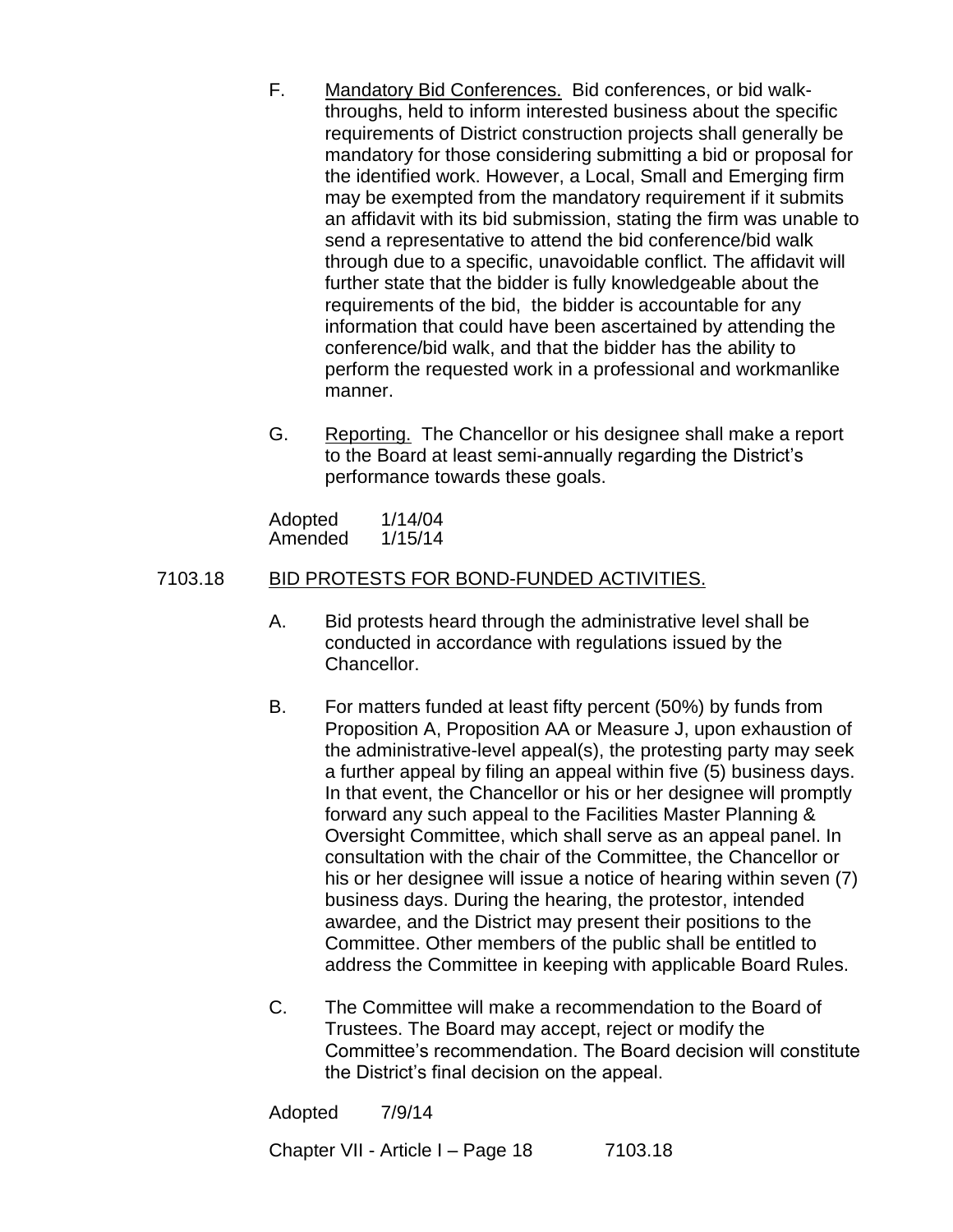#### 7104. LEASES

7104.10 Management of Real Property. All acquisitions of real property, including appraisals and valuations of real property of improvements; the securement of Title Insurance Policies covering land belonging to the District; dedications or conveyance of easements; vacation of streets and alleys, street lighting and other special assessments; and the condemnation of real property shall be accomplished through the Business Services Division.

> Adopted or Restored 09-24-80<br>Amended 09-20-00 Amended

7104.11 Use of Real Property Not Owned by District. Real property, the ownership of which is not vested in the District, shall not be used for school or administrative purposes except by lease or permit. With the exception of the designation of branch locations for the colleges which may include leases for no more than \$5.00 annually, all requests for real property arrangements shall be made through the Business Services Division. Effective December 1, 2000, the Board of Trustees authorizes the Chancellor to delegate the responsibility and authority to the College Presidents, and to the extent authorized by their respective College Presidents, to the Vice Presidents of Administration/Administrative Services and to acting and day-to-day substitute(s) for the Vice Presidents of Administration/Administrative Services in their absence, to negotiate, draft, sign and enter into leases for no more than \$5.00 annually which involve the designation of branch locations for the college. All leases or permits shall be made in conformance with the Education Code, policies of the Board of Trustees and in accordance with published Business Services procedures. The structural safety of such quarters and the terms and conditions of such arrangements shall be investigated and negotiated by the Business Services Division.

> The Vice Chancellor of Business Services, or designee, is authorized to lease facilities for District use, not to exceed the maximum amount set forth in EC 81640 for materials and supplies.

EC 81640

Adopted or Restored 09-24-80<br>Amended 09-20-00 09-20-00

7104.12 Use of Real Property by Third Parties. Whenever real property owned by the District is not needed for educational purposes, the District may grant the use of such property either under a Civic Center Permit in accordance with Board Rule 7201 et seq., or by lease or permit for use in accordance with Board Rule 7202 et seq. All uses of District facilities which include fair rental fees shall be on a form designed by the Chancellor or his or her designee. All civic center permits, leases, permits for use or sales of property shall be made in conformance with law and with policies of the Board of Trustees.

> Adopted or Restored 09-24-80<br>Amended 09-20-00 Amended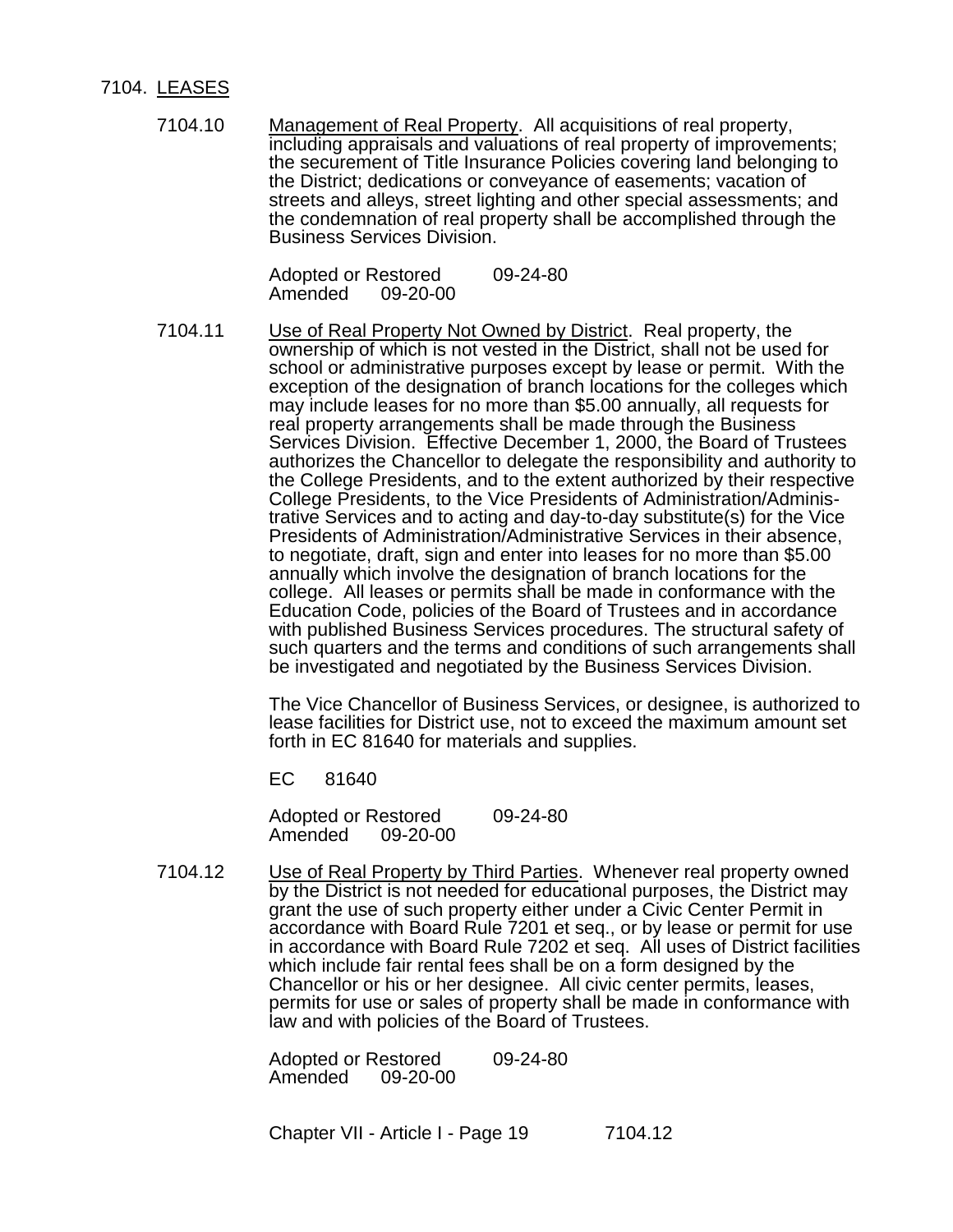7104.13 Insurance on Lease. Lessee of District facilities shall provide evidence of public liability, property and worker's compensation insurance adequate to protect the District against any liability resulting from Lessee's use of the facility. Lessee's insurance policies shall name the District as additional insured and shall conform to dollar limits and other requirements set forth in Board Rule 7200.18 and as determined by the Business Services Division.

> Adopted or Restored 09-24-80<br>Amended 09-20-00 Amended

7104.14 Violation of Lease. The District, at its discretion, shall have the right to cancel and terminate any lease immediately and without notice upon its discovery of a violation of any term, condition or provision of the lease and/or any of the general terms and conditions for using District facilities as set forth in Board Rule 7200 et seq. on the part of the Lessee. Should any such violation occur, the District, at its discretion, shall have the right to deny any future requests by the Lessee for the lease of District property which is the subject of this lease, or for any other District property or facilities.

> Adopted or Restored 09-24-80<br>Amended 09-20-00 Amended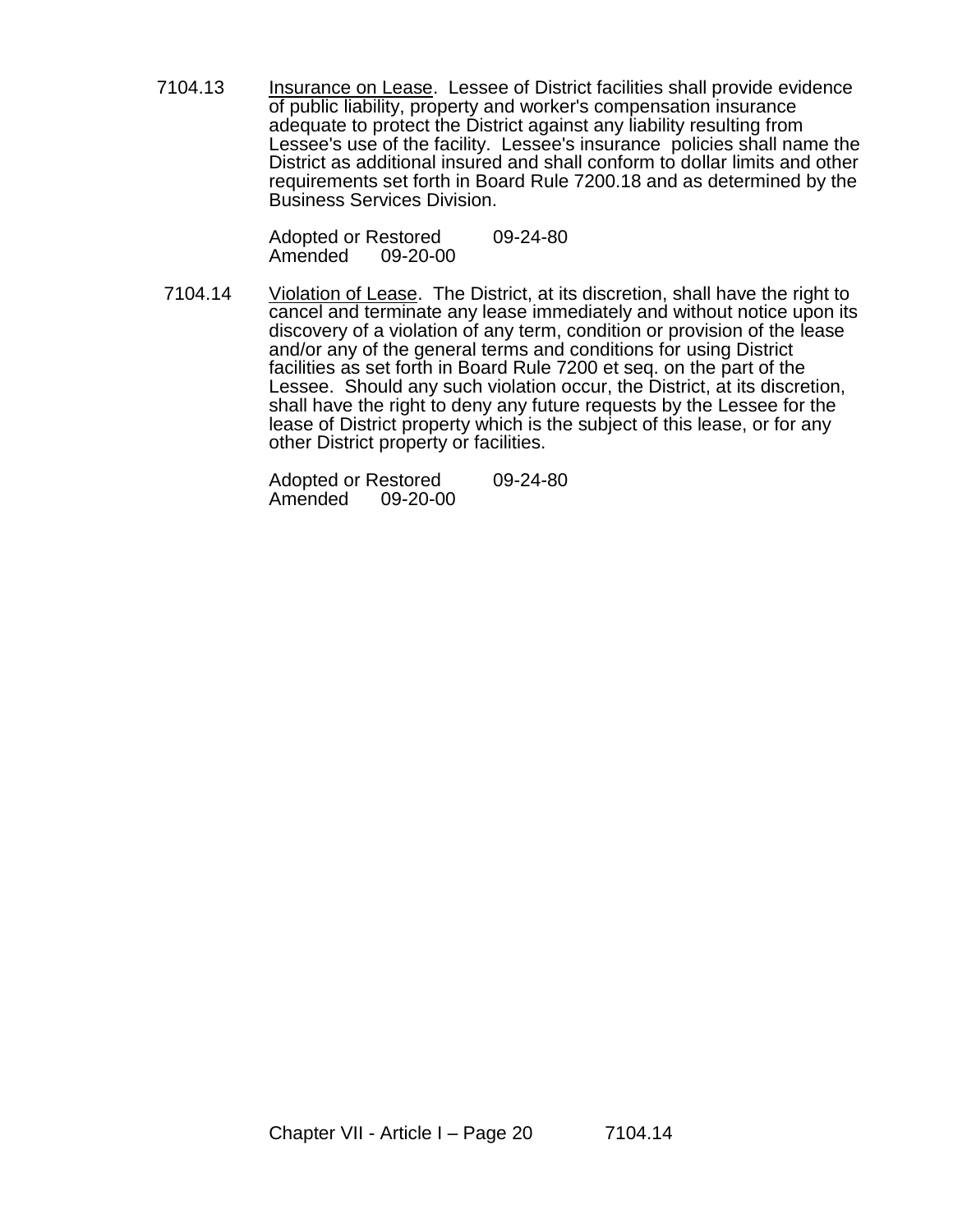

Insert "General Contractors", "Subcontractors", "Vendors", etc., as appropriate.

 $2$  Insert description of proposed individual contract and project or classification of contracts or projects. See, Public Contract Code Section 20651 for complete listing of categories of contracts for which prequalification is permitted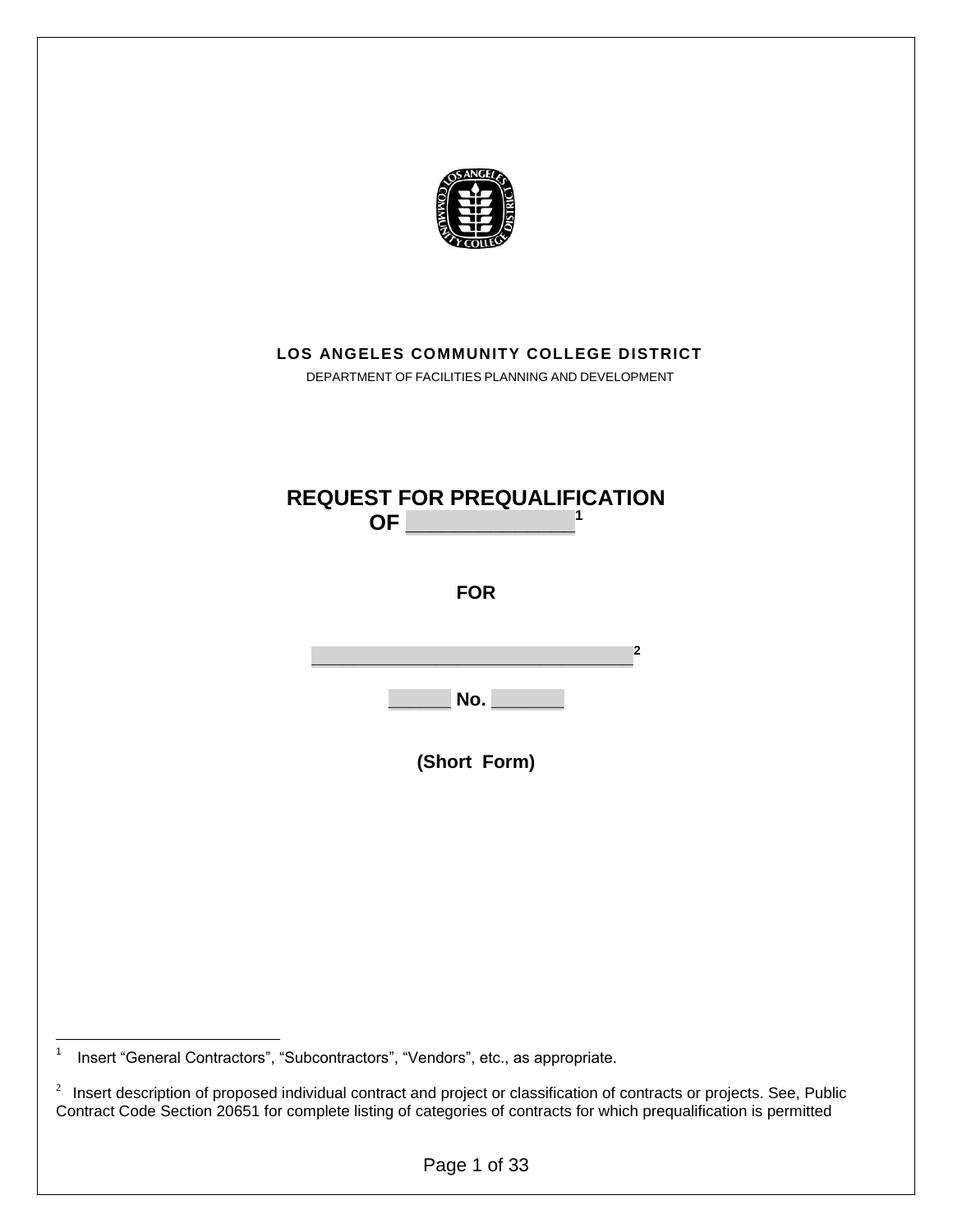# **TABLE OF CONTENTS**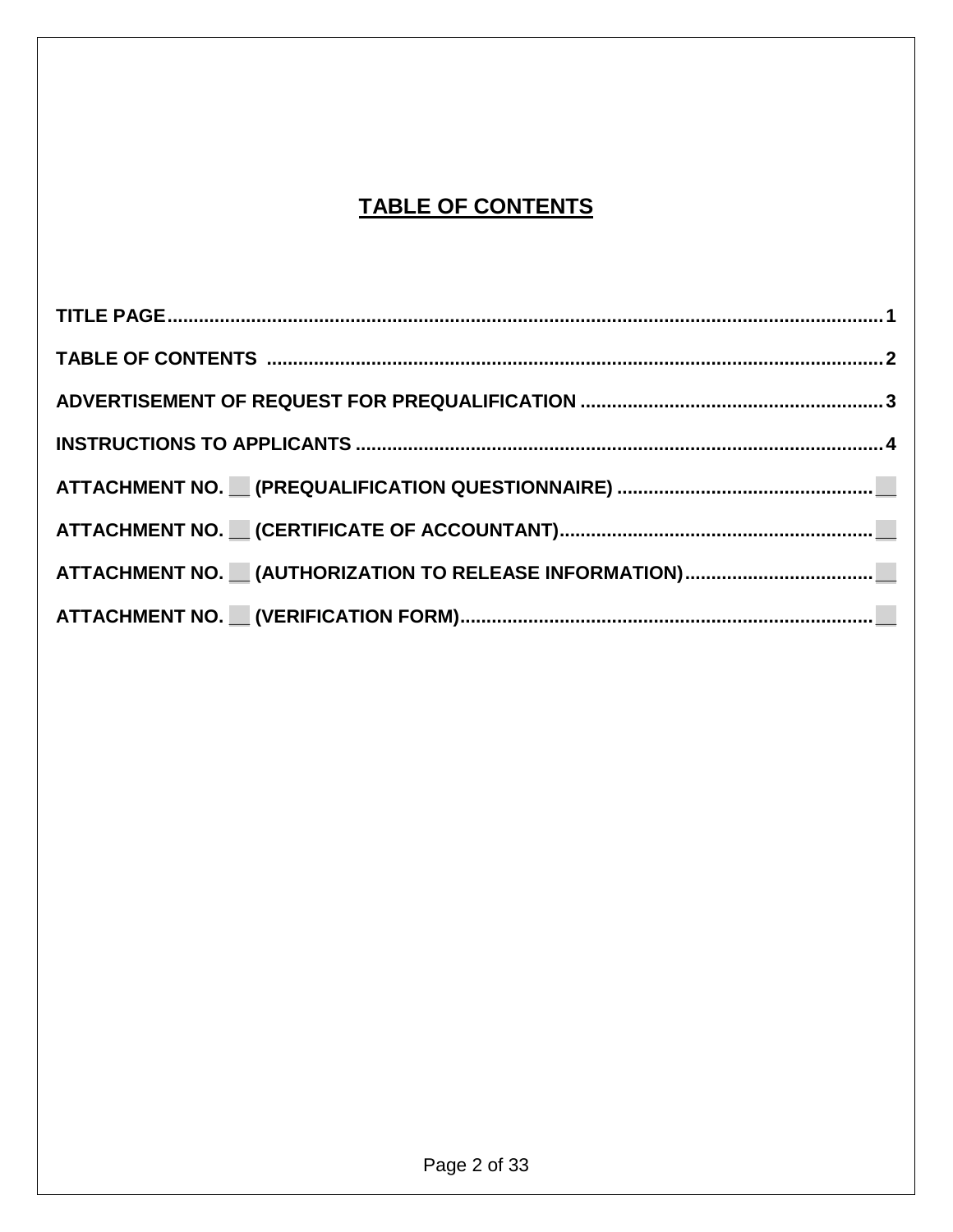

## **LOS ANGELES COMMUNITY COLLEGE DISTRICT**

DEPARTMENT OF FACILITIES PLANNING AND DEVELOPMENT

#### **ADVERTISEMENT OF REQUEST FOR PREQUALIFICATION**

| <b>OF</b>  |  |
|------------|--|
| <b>FOR</b> |  |
| No.        |  |

**NOTICE IS HEREBY GIVEN** that the Los Angeles Community College District ("District") invites qualified \_\_\_\_\_\_\_\_\_\_\_\_\_ to complete and submit a completed Prequalification Questionnaire for the purpose of prequalifying, based on financial ability and public contracting experience, to submit a bid or proposal for

Any person or entity wishing to be considered for prequalification ("Applicant") must submit a completed Prequalification Questionnaire and other information as required by the Instructions to Applicants ("Instructions") that are part of the District's Request for Prequalification, copies of which are/will be available commencing  $\sim$  20  $\,$ , 20 Monday through Friday between the hours of  $\equiv$  :00 a.m. and  $\equiv$  :00 p.m. at

A Prequalification Conference will be conducted on \_\_\_\_\_\_, 20\_\_\_, commencing promptly at \_\_:00 a.m./p.m. at  $\Box$  Attendance at the Prequalification Conference is  $\Box$  not mandatory  $\Box$ mandatory (subject to exceptions as may be permitted by the District's Board Rule 7103.17 for small, local and emerging businesses). Sign language services are available for the Prequalification Conference upon written request received by the District's Executive Director, at the address stated below for receipt of Prequalification Submittals, at least three (3) business days prior to the Prequalification Conference.

All Prequalification Questionnaires and other information required by the Instructions to be submitted by Applicants ("Prequalification Submittals") shall be prepared in conformance with the Request for Prequalification using the forms referenced in or attached thereto. Prequalification Submittals shall be hand delivered to, or be received by mail at, the \_\_\_\_\_\_\_\_\_\_\_\_\_\_\_\_\_\_\_\_\_\_\_, at any time Monday through Friday during regular working hours of \_\_:00 a.m. to \_\_\_:00 p.m., up to and including \_\_\_\_\_, 20\_, which date and time is subject to change by District in accordance with the terms of the Instructions. The Applicant assumes full and sole responsibility for timely receipt of its complete Prequalification Submittal at the aforestated location designated for receipt thereof.

> Questions relating to this project should be directed to \_\_\_\_\_\_\_\_\_\_\_\_\_\_\_\_\_\_\_\_\_\_\_\_\_\_\_\_\_\_\_\_\_\_\_\_\_\_\_\_\_

E-mail: etc. The contract of via Telephone and the contract of the contract of the contract of the contract of the contract of the contract of the contract of the contract of the contract of the contract of the contract of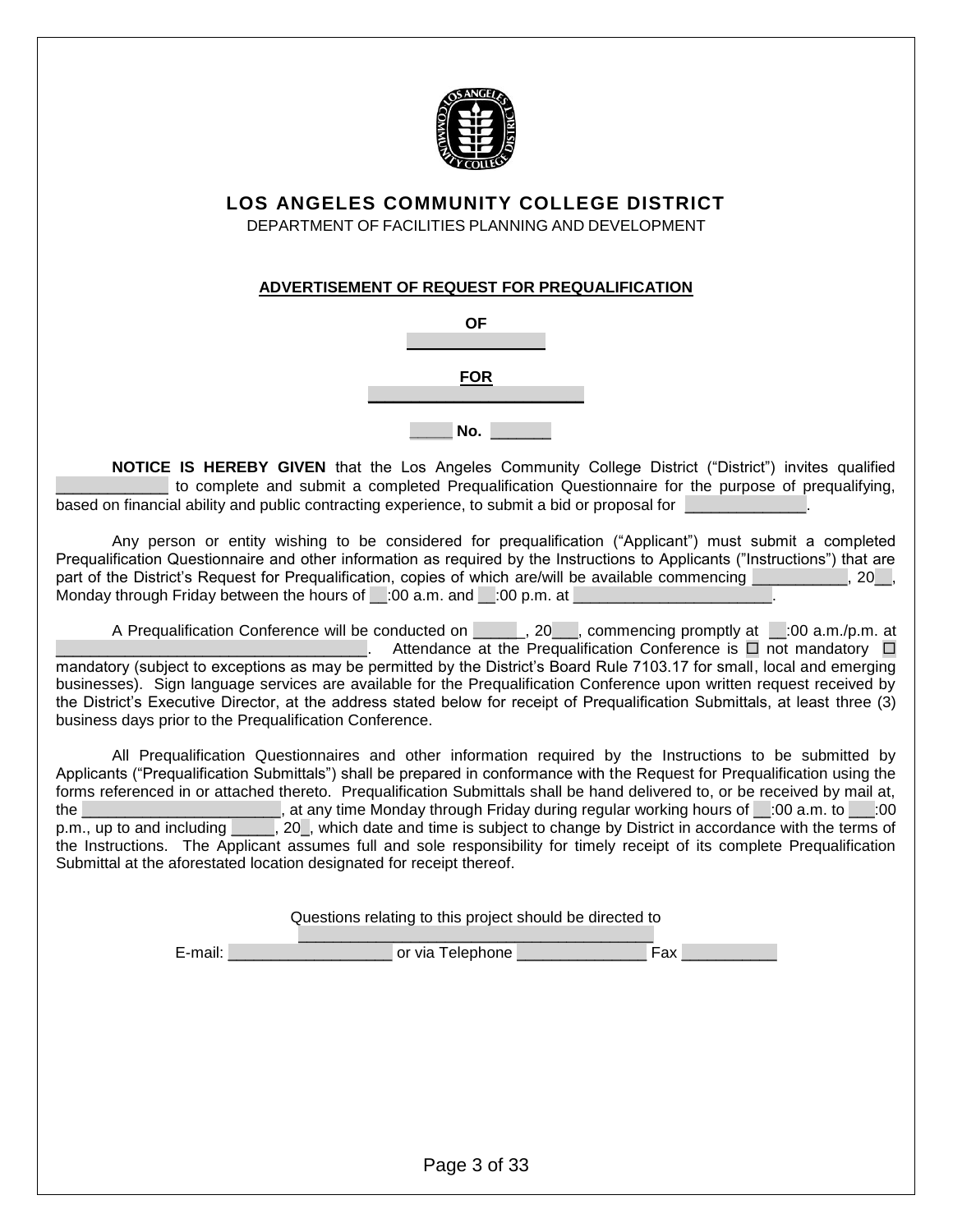#### **INSTRUCTIONS TO APPLICANTS FOR PREQUALIFICATION**

## **TABLE OF CONTENTS**

| ARTICLE TITLE | <b>PAGE</b> |
|---------------|-------------|
|               |             |
|               |             |
|               |             |
|               |             |
|               |             |

#### **ARTICLE 1**

**GENERAL PROVISIONS 1.1 Purpose.** The purpose of this Prequalification is to prequalify \_\_\_\_\_\_\_ **[Insert "General Contractors", "Subcontractors", "Vendors", etc., as appropriate]** ("Applicants") to bid for the Award of **Example 20** by the Los Angeles Community College District ("District") for the  $\overline{\phantom{a}}$  , where  $\overline{\phantom{a}}$  , where  $\overline{\phantom{a}}$  , where  $\overline{\phantom{a}}$  , where  $\overline{\phantom{a}}$ 

#### **1.2 Overview.** \_\_\_\_\_\_\_\_\_\_\_\_\_\_\_ **[Insert additional provisions or paragraphs as needed describing the prequalification, bidding and award process]**

**1.3 Authority.** This prequalification is being conducted under the authority of Public Contract Code Section 20651.5. This authority is addition to and shall not be construed as a limitation upon any other authority or right of District as may exist under applicable laws to conduct this prequalification or to separately determine the responsibility of any bidder or sub-bidder.

**1.4 Basis of Prequalification.** Applicants will be prequalified on the basis of their demonstrating, by means of the information they provide in their Prequalification Submittals, that they have the financial ability and public contracting experience that is required for the type and size of contract(s) contemplated by this prequalification.

**1.5 Applicant Member.** The term "Applicant Member" means any of the individuals, corporations, partnerships, joint ventures or other associations of persons or legal entities that shares directly in the profits, losses and liabilities of the Applicant or \_\_\_\_\_\_\_\_\_\_\_\_\_\_\_\_ **[Insert any additional description as may be applicable to joint bidding]**. No changes in or additions to the Applicant Member(s) of an Applicant that has been prequalified and who submits a bid or proposal for a contract covered by this prequalification shall be permitted after the deadline in the Prequalification Schedule for submission of Prequalification Submittals, except with the prior written authorization of the District, which authorization may be granted or withheld in the District's sole discretion. By way of example and without limitation to the foregoing, any person or entity who is an Applicant Member at the time of that Applicant is determined to be prequalified shall not be "switched out" or substituted with other persons or entities after the deadline in the Prequalification Schedule for submission of Prequalification Submittals.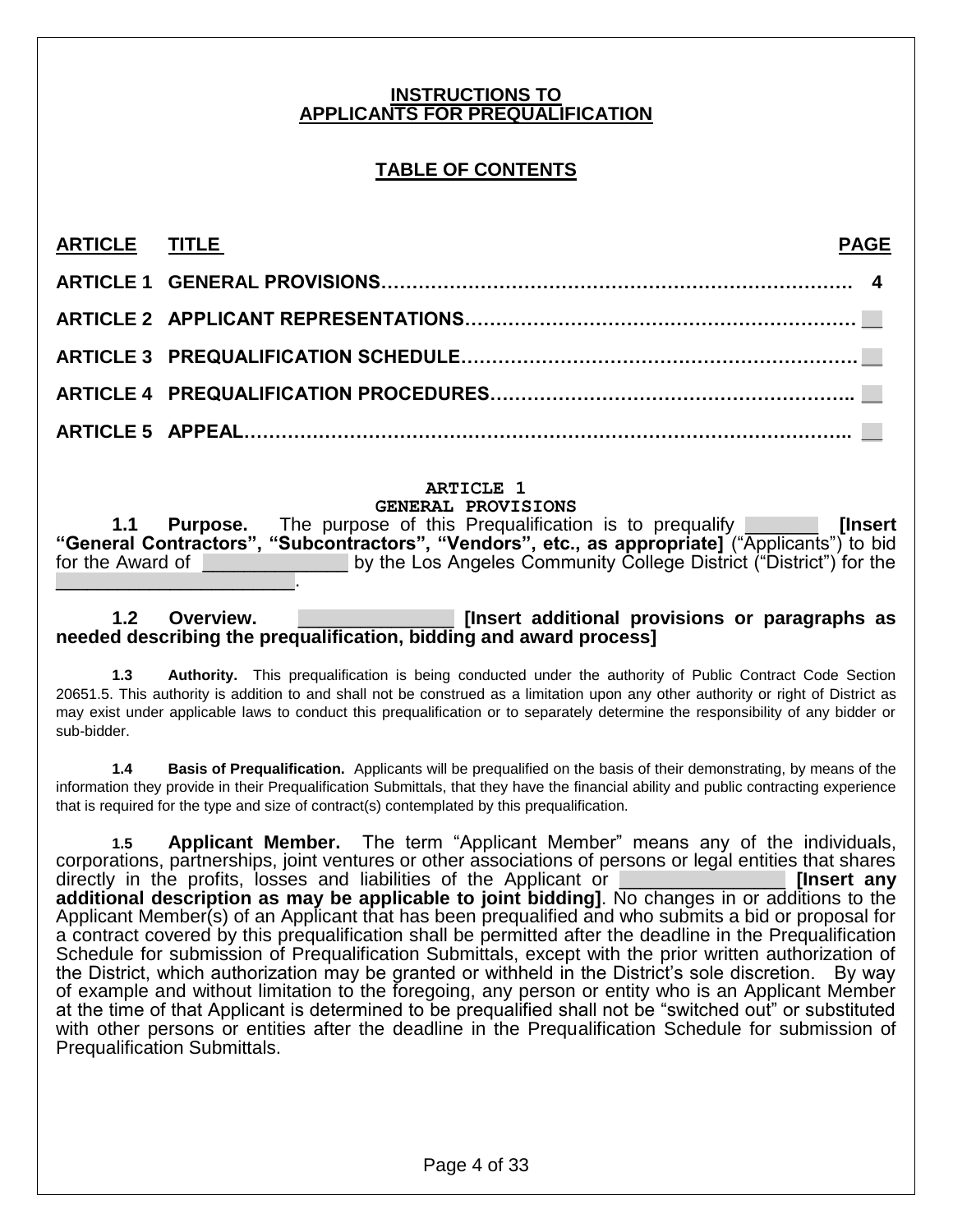**1.6 Interested Parties.** There is no limitation on the right of any person, partnership, joint venture, corporation or other association of persons or entities to participate as an Applicant or Applicant Member in more than one Prequalification Submittal. However, no person, partnership, joint venture, corporation or other association of persons or entities that successfully prequalifies to submit a bid or proposal ("Prequalified Applicant") shall be allowed to submit more than one bid or proposal for the same contract or be "interested in" a bid or proposal submitted by any other bidder or proposer for the same contract. For the purpose of this Paragraph, "interested in" means having a managerial or financial interest in another bidder or proposer.

**1.7 No Obligation or Warranty by District.** Applicants are solely responsible to satisfy themselves as to the suitability of any information provided by the District (including, without limitation, information available on the District Website) that is in the nature of estimates of costs, statement of needs or requirements, projections, budgets, or other information describing the proposed contract(s) or project(s) contemplated by this prequalification and nothing stated in the Prequalification Documents nor elsewhere shall be construed as implying the creation or existence of any warranty, express or implied, on the part of the District with respect to the accuracy, sufficiency or completeness of such information. A determination by the District prequalifying an Applicant shall not be construed as either: (1) a license to do business; (2) a promise or representation on the part of the District that any bids will be invited or solicited only from Prequalified Applicants; or (3) a representation or promise by the District that the Bidding Documents issued with respect to any contract that is the subject of this prequalification will be based only on specifications that are either restricted to one or more manufacturers or that are open to all manufacturers of the same or similar products.

**1.8 Objections by Applicant.** Any objection by an Applicant to the procedures or processes relating to this prequalification shall be submitted to the District, in writing, not more than seven (7) calendar days prior to the deadline in the Prequalification Schedule for receipt of Prequalification Submittals. Failure by an Applicant to so object shall constitute a final and conclusive waiver by the Applicant of its right to thereafter assert such objection at any other time or for any purpose.

**1.9 Calculation of Time Periods Relating to Experience.** Wherever in the Prequalification Documents the Applicant is asked to provide information or respond to a question concerning the events occurring within a stated, historical time period (such as, "within the last 5 years"), such time period shall be deemed to mean the period of time that precedes the date that the Applicant's Prequalification Submittal is first submitted to the District; provided, however, that if a question asks for information pertaining to a stated number of prior "full calendar years", it shall means the calendar years immediately preceding the calendar year in which the Prequalification Submittal is submitted by Applicant.

### **[Insert the following Paragraphs 1.10 and 1.11 if the prequalification is for a public works contract or a other contract that includes performance of non-incidental labor]**

**1.10 Conditional Safety Record Approval.** Applicants seeking prequalification for a contract that involves the performance of labor or services (other than labor or services that are incidental (i.e., not integral) to the placement or use of goods, furniture or equipment) are required to provide as part of their responses to the Prequalification Questionnaire information on their safety record. Any such Applicant that successfully prequalifies but who, for the time period requested in the Prequalification Questionnaire, reflects an Experience Modifier (as established by the Workers Compensation Insurance Rating Bureau) of between 1.00 and 1.24, shall be considered to be "conditionally" approved for prequalification only. Such Applicant must agree, as a condition of bidding and award of such contract to provide (at no additional cost to the District and as part of its bid or proposal price) a representative, whose qualifications are approved by the District, who shall be present on a full-time basis throughout the construction and who shall be dedicated exclusively to matters of safety, including, without limitation, monitoring, enforcing and reporting on matters related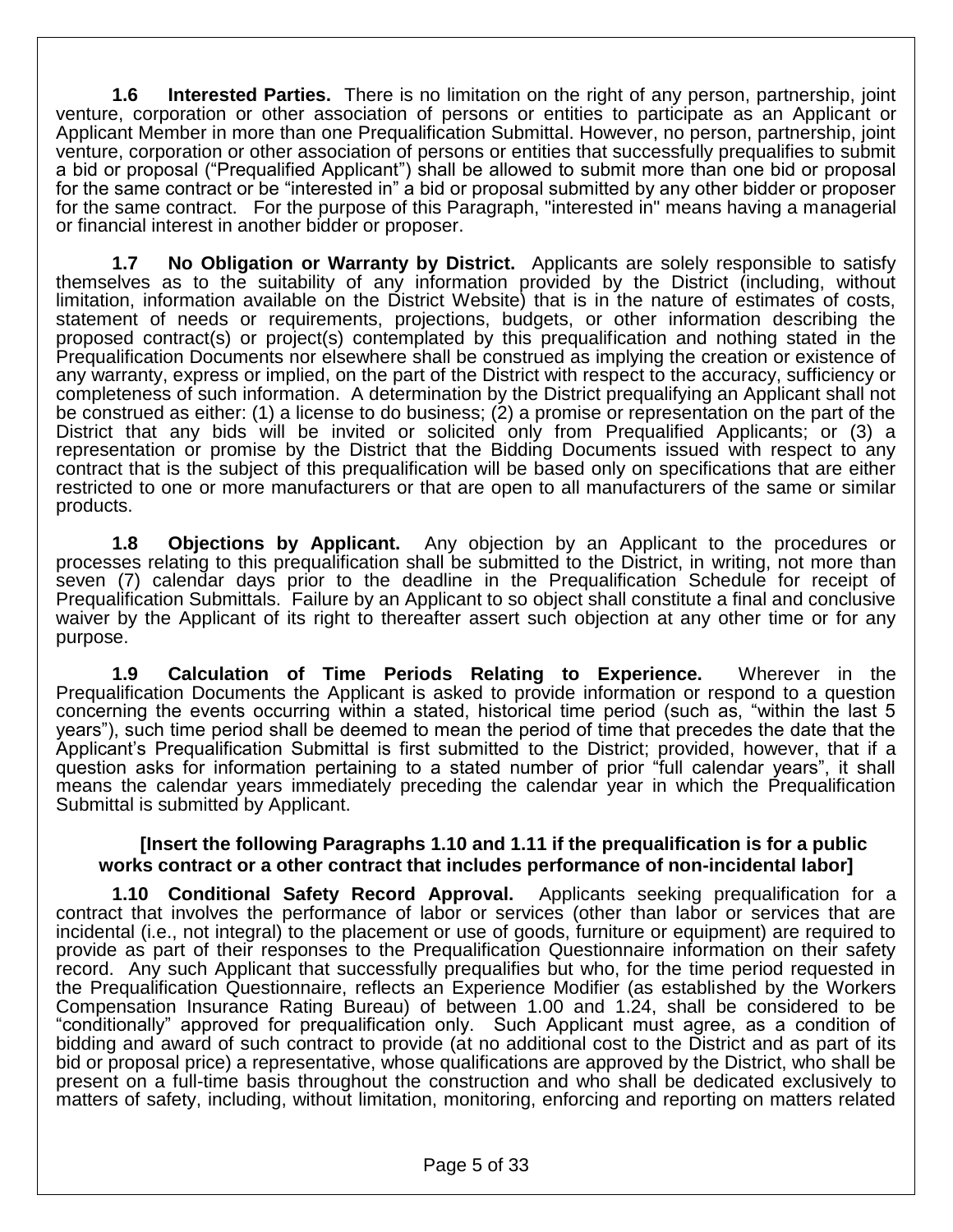to safety. By its Prequalification Submittal, Applicant specifically acknowledges and agrees that any failure to provide such a representative shall, in addition to constituting a breach of its obligations to the District under its applicable contract, constitute grounds for the District to cancel, revoke or limit the Applicant's prequalification status.

**1.11 Subcontractor Safety Qualification.** Applicants seeking prequalification for a contract that involves the performance of labor or services (other than labor or services that are incidental (i.e., not integral) to the placement or use of goods, furniture or equipment) are required to use Subcontractors in the first-contracting tier that have either of the following: (1) an Experience Modifier (as established by the Workers' Compensation Insurance Rating Bureau) no greater than 1.24; or (2) all of the following: (a) an Experience Modifier (as established by the Workers' Compensation Insurance Rating Bureau) no greater than 1.50; and (b) a Average Recordable Incidence Rate over the past  $\Box$  ( $\Box$ ) full calendar years prior to the date of closing for receipt of bids of no greater than 100% of the national average rate of injury and illness cases per 100 full-time workers according to the industrial classification(s) of the Standard Industrial Classification and/or North American Industry Classification Systems as established by the Bureau of Labor & Statistics that correspond to the type of work to be performed by the Subcontractor; and (3) Average Lost Workday Incident Rate over the past  $\Box$  ( ) full calendar years prior to the date of closing for receipt of bids of no greater than 100% of the national average rate of non-fatal injury and illness cases involving days away from work per 100 full-time workers according to the industrial classification(s) of the Standard Industrial Classification and/or North American Industry Classification Systems as established by the Bureau of Labor & Statistics that correspond to the type of work to be performed by the Subcontractor. District may at its option require that Prequalified Applicants submit, as a condition of either bidding or award of such a contract, certification that all Subcontractors in the first-contracting tier meet the minimum safety standards of this Paragraph. District further reserves the right, at no cost to District, to require that a Prequalified Applicant replace any disqualified Subcontractor in the first contracting tier that does not meet the minimum safety qualifications of this Paragraph and to replace such Subcontractor with another Subcontractor that meets such requirements.

#### ARTICLE 2

#### **APPLICANT REPRESENTATIONS**

Each Applicant, and each Applicant Member signing and submitting a verification in support of the Applicant's Prequalification Submittal, represents that:

**2.1 Compliance with Prequalification Documents.** The Applicant's Prequalification Submittal is made in compliance with the Prequalification Documents.

**2.2 Attendance at Prequalification Conference**. If the Prequalification Conference, as stated in the advertisement of this prequalification, is mandatory, the Applicant attended the Prequalification Conference or has demonstrated that it was excused from attendance under the District's Policy on Local, Small and Emerging Business, Board Rule 7103.17 ("Policy on Local, Small and Emerging Businesses").

**2.3 Due Authorization.** The persons or entities signing a verification of the Applicant's Prequalification Questionnaire are authorized to do so and any such signer that is a corporation is authorized to do business and is in good standing under the laws of the State of California.

**2.4 License Status.** The Applicant has been issued and currently holds a \_\_\_\_\_\_\_\_ license **[Insert license classification, or "not applicable" if license is not required for performance of proposed contract or contracts]** issued by the Contractor's State License Board for the State of California.

**2.5 Immigration Reform and Control Act.** The Applicant is in full compliance with the provisions of the Immigration Reform and Control Act of 1986 ("IRCA"), as well any similar provisions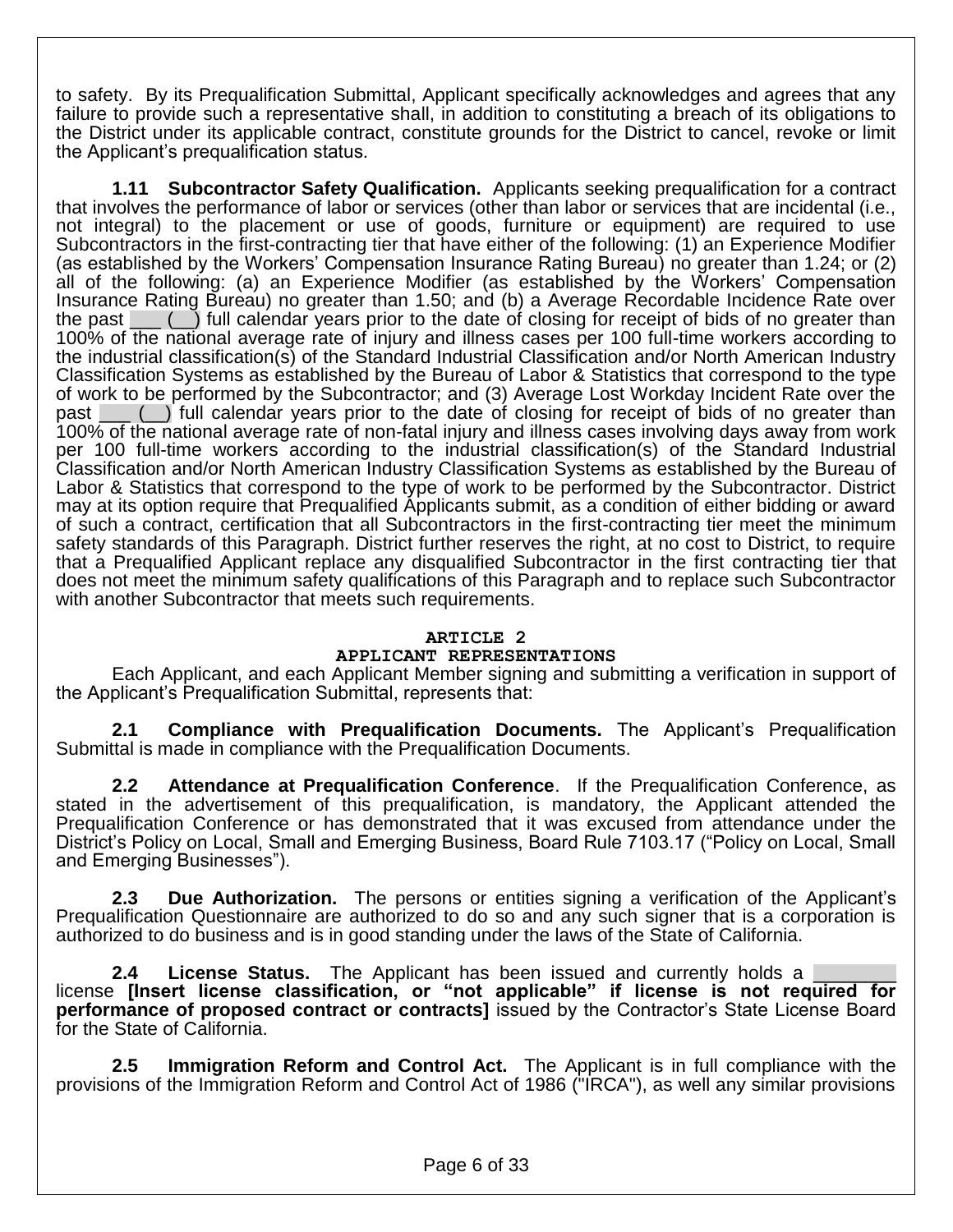of applicable laws setting forth proscriptions or penalties relating to the employment or hiring of undocumented aliens.

**2.6 Financial Condition.** There has been no significant or material change in the financial condition of any person or entity for whom the Applicant has submitted a Statement of Financial Condition or independent accountant's report since the effective date of the Statement(s) of Financial Condition or independent accountant's report.

#### **[Insert the following paragraphs in any prequalification for a public works contract or other contract that includes performance of non-incidental labor]**

**2.7 Labor Compliance.** The Applicant will, if awarded a contract within the classification of contracts provided for in the Prequalification Documents, comply with all of the applicable provisions of the California Labor Code, as well as the District's Project Labor Agreement (if applicable) and the District's Labor Compliance Program (if applicable), including, without limitation, payment of prevailing wages, maintenance and submission of weekly certified payrolls, hiring of apprentices and establishment, implementation and maintenance of an Injury and Illness Prevention Program in accordance with California Code of Regulations, Title 8, Sections 1509 and 3203.

#### **ARTICLE 3 PREQUALIFICATION SCHEDULE 3.1 Prequalification Schedule.**

The following is the anticipated schedule for the prequalification process:

|  | 3.1.1 Advertisement of Request for Prequalification |  |
|--|-----------------------------------------------------|--|
|  | 3.1.2 Prequalification Conference                   |  |
|  | 3.1.3 Deadline for Requests for Clarification       |  |
|  | 3.1.4 Prequalification Submittals Due               |  |
|  | 3.1.5 Notice of Prequalification Selection          |  |
|  | 3.1.6 Debriefings (optional)                        |  |

**3.2 Schedule Changes.** The District reserves the right, at any time, to make additions, modifications or deletions to any of the events or dates that comprise the Prequalification Schedule by issuance of a Prequalification Addendum. References in the Prequalification Documents to the Prequalification Schedule, or dates in the Prequalification Schedule, shall mean those set forth in Paragraph 3.1, above, as adjusted by any changes thereto made pursuant to this Paragraph 3.2.

**3.3 Proceedings.** All proceedings conducted for the purpose of or related to the prequalification of Applicants, other than the Prequalification Conference, shall (unless otherwise directed by the District in a Prequalification Addendum) be closed to the public

**3.4 Debarment, Non-Responsibility.** A determination by the District that an Applicant is not prequalified does not, unless otherwise expressly stated by District at the time of issuance of its prequalification determination, constitute a finding or determination of debarment or non-

<sup>-&</sup>lt;br>3 If the prequalification process is being conducted in tandem with the competitive bidding of a specific project or contract, the deadline for submission of Prequalification Submittals should be not later than five (5) calendar days prior to the date fixed for the public opening of sealed bids.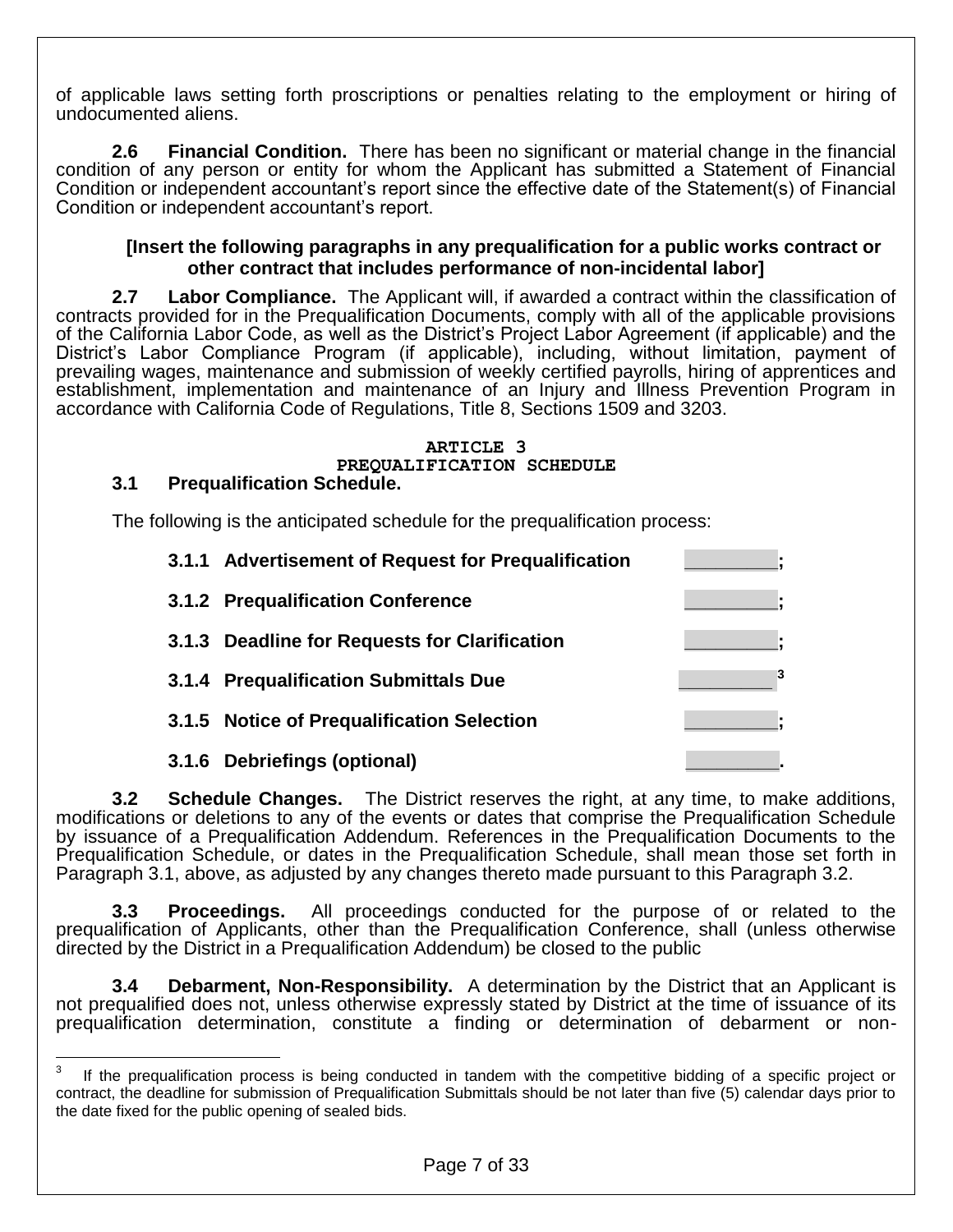responsibility. The prequalification by the District of an Applicant who successfully completes the prequalification process shall be understood to be preliminary only and shall not be interpreted as precluding the District at the time of bidding from: (1) waiving the prequalification requirement; (2) imposing new or additional responsibility requirements as part of the bidding process; or (3) or making a subsequent determination, based on new information received after the conclusion of the prequalification process, that the Prequalified Applicant or any joint bidder or sub-bidder of the Pre-Qualified Applicant is not responsible.

#### **ARTICLE 4 PREQUALIFICATION PROCEDURES**

**4.1 Prequalification Documents.** The Prequalification Documents consist of the following: (1) the Advertisement of Request for Prequalification; (2) these Instructions to Applicants (including, without limitation, all attachments hereto); and (3) Prequalification Addenda. Prequalification Documents may be obtained from **Example 20** or may be available on the District's Website at: ["http://www.laccd.edu"](http://www.laccd.edu/).

**4.2 Prequalification Questionnaire.** Applicants will be evaluated for prequalification based on the responses they provide in the Prequalification Questionnaire and other documents, if any, that they are required to submit with the completed Prequalification Questionnaire. All responses to the questions in the Prequalification Questionnaire must be made on the form of Prequalification Questionnaire attached hereto as **Attachment No.** excepting only where specifically invited in the Prequalification Documents to be submitted as a separate document. Applicants must provide all of the information that is required by the Prequalification Questionnaire. Failure to provide available information that is requested in a question shall be deemed a failure to respond to the question. Except as otherwise permitted by Paragraph 4.5, below, all information provided shall be current as of the date of submission by Applicant of its Prequalification Submittal.

**4.3 Prequalification Submittal.** The following documents, comprising the Applicant's Prequalification Submittal, are required to be submitted by an Applicant in order to be considered for prequalification:

**4.3.1** a completed Prequalification Questionnaire in the form attached hereto as Attachment No.

**4.3.2** completed verifications in the form attached hereto as Attachment No.\_\_, signed in the manner required by these Instructions to Applicants, on behalf of the Applicant and, if the Applicant is a Project Joint Venture, a separate verification signed on behalf of the Principal Managing Partner of the Project Joint Venture.

**4.3.3** a completed and signed Release of Information in the form attached hereto as Attachment No.\_\_, signed by the Applicant and each Applicant Member;

**4.3.4** either (1) a completed Statement of Financial Condition and signed Certificate of Accountant in the appropriate form attached hereto as Attachment No. , or (2) a certified public accountant's report in the form required by Paragraph 4.5, below, for the following: Applicant; Principal Managing Partner (if Applicant is a Project Joint Venture, as defined in Paragraph 4.4, below); and **the contract of the set of the set of the set of the set of the set of the set of the set of the set of the set of the set of the set of the set of the set of the set of the set of the set of the set of the se financials will be required, including, without limitation, any guarantors upon a Guaranty of Performance submitted as a Supplemental Financial Resource**]; and

all other documents or information that Applicant is required to submit under the terms of the Prequalification Documents.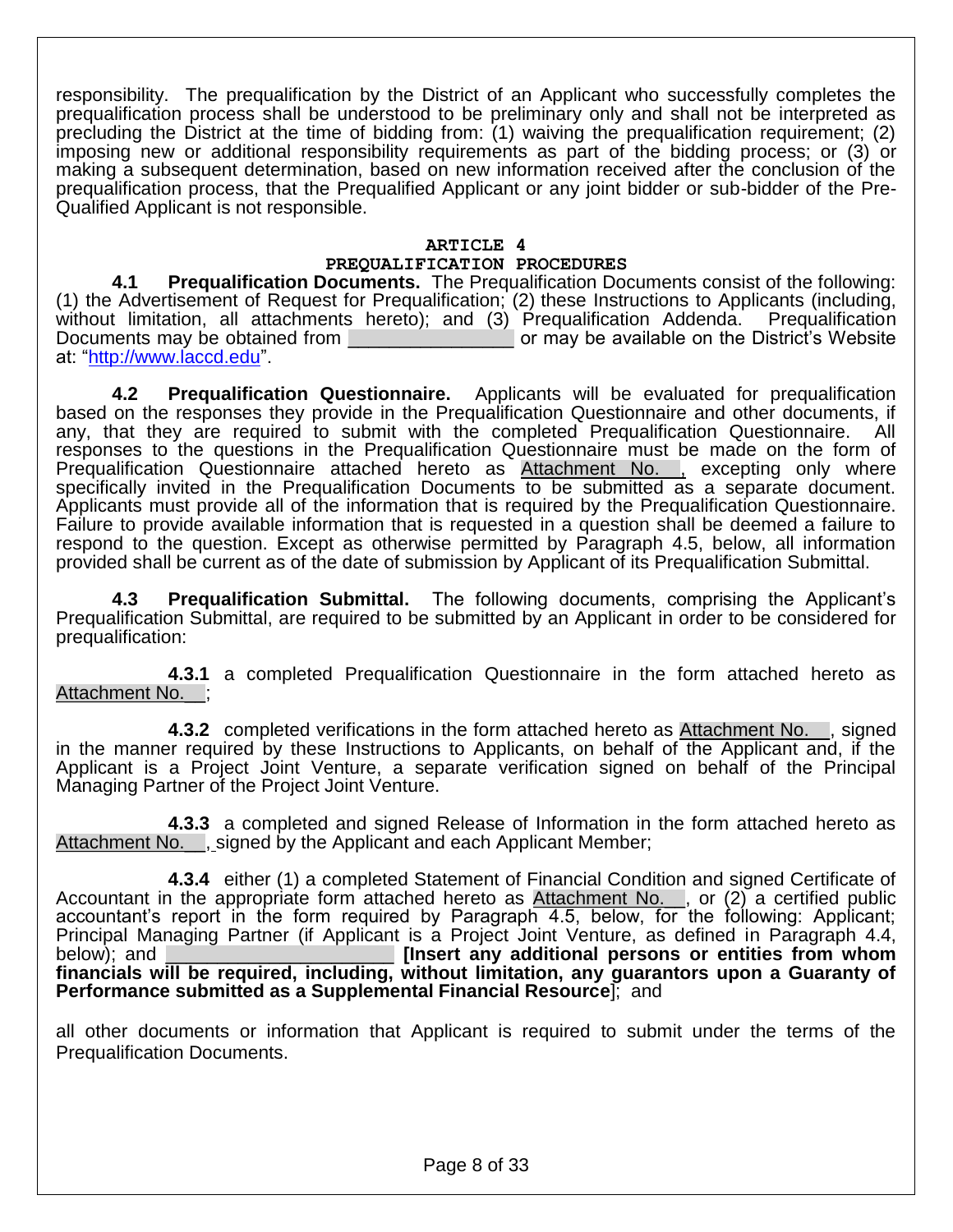**4.4 Project Joint Ventures.** Except as otherwise provided in this Paragraph 4.4 or Paragraph 4.6, below (pertaining to Supplemental Financial Resources), an Applicant's financial condition will be evaluated by District based solely upon the financial condition of the Applicant and

\_\_\_\_\_\_\_\_\_ **[Insert description of any others (such as, Applicant Members) whose financial information will be considered]**; information on the financial condition of others shall not be considered. If the Applicant is a Project Joint Venture, meaning a joint venture formed solely for the purpose of performing a contract or classification of contracts for the District, then the Applicant may submit in place of financial information about the Applicant, financial information about the person or entity who serves as the Principal Managing Partner of the Project Joint Venture. "Principal Managing Partner" means the joint venture partner primarily responsible for the day-to-day management of the business of the Project Joint Venture and whose experience or financial condition is necessary to Applicant's ability to prequalify for and perform of the contract(s) for which the Applicant seeks prequalification.

**4.5 Statement of Financial Condition.** Each Applicant is required to submit as part of its Prequalification Submittal a Statement of Financial Condition. A Statement of Financial Condition must be in the form as specified in Section II of the Prequalification Questionnaire, audited or \_\_\_\_\_\_\_\_\_\_ **[Insert, "reviewed", if permitted. Note that certification of "compiled" financial information is not acceptable.**] in accordance with generally accepted accounting principles by an independent, certified public accountant who is registered and licensed under the laws of any state and who is not employed by the Applicant or any of is Applicant Members The Statement of Financial Condition shall reflect the financial condition of the individual or firm as of the end of the last fiscal year prior to the original deadline in the Prequalification Schedule for submission of Prequalification Submittals (without adjustment to that deadline for any changes in the Prequalification Schedule). The Applicant's completed Statement of Financial Condition shall, when submitted to the District as part of the Applicant's Prequalification Submittal, be accompanied by either a duly executed Certificate of Accountant (using the applicable form attached hereto as Attachment No. ) or an independent accountant's report. An independent accountant's report, if relied upon, shall set forth the following: the name, address and telephone number of the accounting firm conducting the audit \_\_\_\_\_\_\_[**Insert "or review", if permitted]**; the license number, issuing state and expiration date of license and signature of the certified public accountant conducting the audit **Insert "or review", if permitted]**; the date of the audit \_\_\_\_\_\_\_ [**Insert "or review", if permitted]**; the degree of responsibility assumed by the certified public accountant that is commensurate with the degree of responsibility set forth in the applicable Certificate of Accountant attached hereto as **Attachment** No.  $\Box$ ; and the certified public accountant's opinion. The submission of a Statement of Financial Condition and Certificate of Accountant or independent accountant's report that contains an exception must further include a statement of the reasons for the exception, the approximate amount involved and the overall effect of the exception on financial condition of the person or entity audited \_\_\_\_\_\_\_\_\_ [**Insert "or reviewed", if permitted]**. If the Applicant fails to complete all of the financial information requested or if exception is taken by the auditing \_\_\_\_\_\_\_ [**Insert "or reviewing", if permitted]** certified public accountant to any information provided, then the District reserves the right, in its sole discretion, to choose to not accept the Statement of Financial Condition, reject the entire Statement of Financial Condition, or exclude any affected portion of the Statement of Financial Condition from consideration in determining whether the Applicant meets the minimum requirements of financial ability required for prequalification. The District reserves the right, but shall not have the obligation, to request additional information from an Applicant as may be necessary to complete its evaluation of the financial ability of any person or entity who has submitted a Statement of Financial Condition that is relied upon the by the Applicant. Applicant is responsible to provide such information, if requested, within five (5) calendar days of request by the District.

**4.6 Public Contracting Experience.** Applicants are required to meet the minimum requirements for demonstrated public contracting experience in one or more of the following areas of public contracting ("Public Contracts"):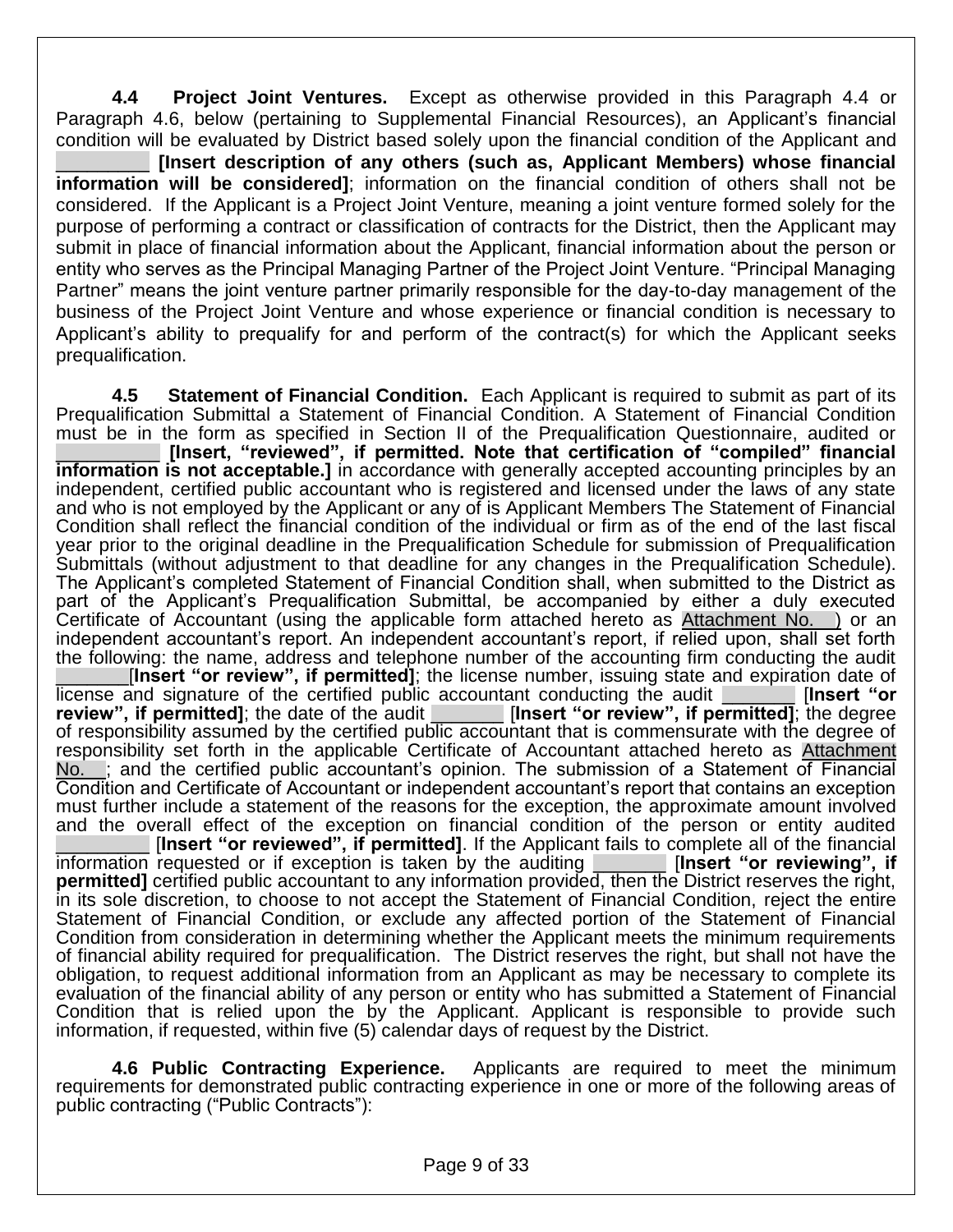**Category 1:** A Category 1 Public Contract includes the furnishing, sale or lease of equipment, materials or supplies to any state or local authority, agency, department or special district (including, without limitation, any school district or community college district).

**Category 2:** A Category 2 Public Contract includes the furnishing of services, other than construction services, to any state or local authority, agency, department or special district (including, without limitation, any school district or community college district).

**Category 3:** A Category 3 Public Contract includes the construction, reconstruction, erection, alteration, renovation, improvement, demolition, or repair (other than routine and recurring maintenance, such as minor painting, landscape maintenance, maintenance to keep, operate and maintain water, power or waste disposal systems and resurfacing of streets at less than one inch) of any plant, building, structure, ground facility or utility system that is owned or operated by any state or local authority, agency, department or special district (including, without limitation, any school district or community college district).

The category of Public Contract for which Applicants are being invited to prequalify is a Category Public Contract (Questions in the Prequalification Questionnaire concerning an Applicant's experience may request experience on any or all categories of Public Contracts listed above. Each Question relating to Public Contract experience will identity the type(s) of Public Contract(s) that is (are) the subject of the Question)

**4.8 Evaluation of Prequalification Submittals.** Each Applicant's Prequalification Submittal will be evaluated based on responses to a series of "pass/fail" questions stated in the Prequalification Questionnaire.

**4.9 Additional Investigations.** District shall have the right, but not the obligation, before or after an Applicant has been prequalified, to investigate the facts or circumstances of any response by an Applicant. Except as provided in Article 5, below, the District has no obligation to afford any Applicant the opportunity, as part of the scoring process of an Applicant's Prequalification Submittal or otherwise, to respond to any adverse information that may be received as a result of such investigations. In addition to the foregoing, the District shall have the right, but not the obligation, before or after an Applicant has been prequalified, to designate auditors to perform audits or reviews of the books or accounts of any Applicant or Prequalified Applicant, or any other person or entity upon whose financial condition the Applicant has relied in seeking prequalification, in order to confirm the accuracy and completeness of financial information provided. The Applicant must make provision for and is responsible to ensure full and prompt cooperation with such audits or reviews.

**4.12 Prequalification Selection.** The District will designate an individual or group of individuals to conduct on behalf of the District the evaluation of the Applicant's Prequalification Submittal. The identities of such individual(s) shall not be disclosed by the District to the Applicants.

**4.13 Unauthorized Communications.** Unless and except requested to do so in writing by the Executive Director of Facilities Planning & Development for the District (or his/her designee) or as otherwise permitted by these Instructions, Applicant and Applicant Members shall not prior to completion of the prequalification process communicate, either verbally or in writing, with: (1) any consultant or professional retained by the District for the purpose of providing the District advice or professional services in respect to the prequalification process or the contract(s) contemplated by the prequalification process; or (2) any employee or representative of the District concerning any aspect of the prequalification process or the contract(s) contemplated by the prequalification process.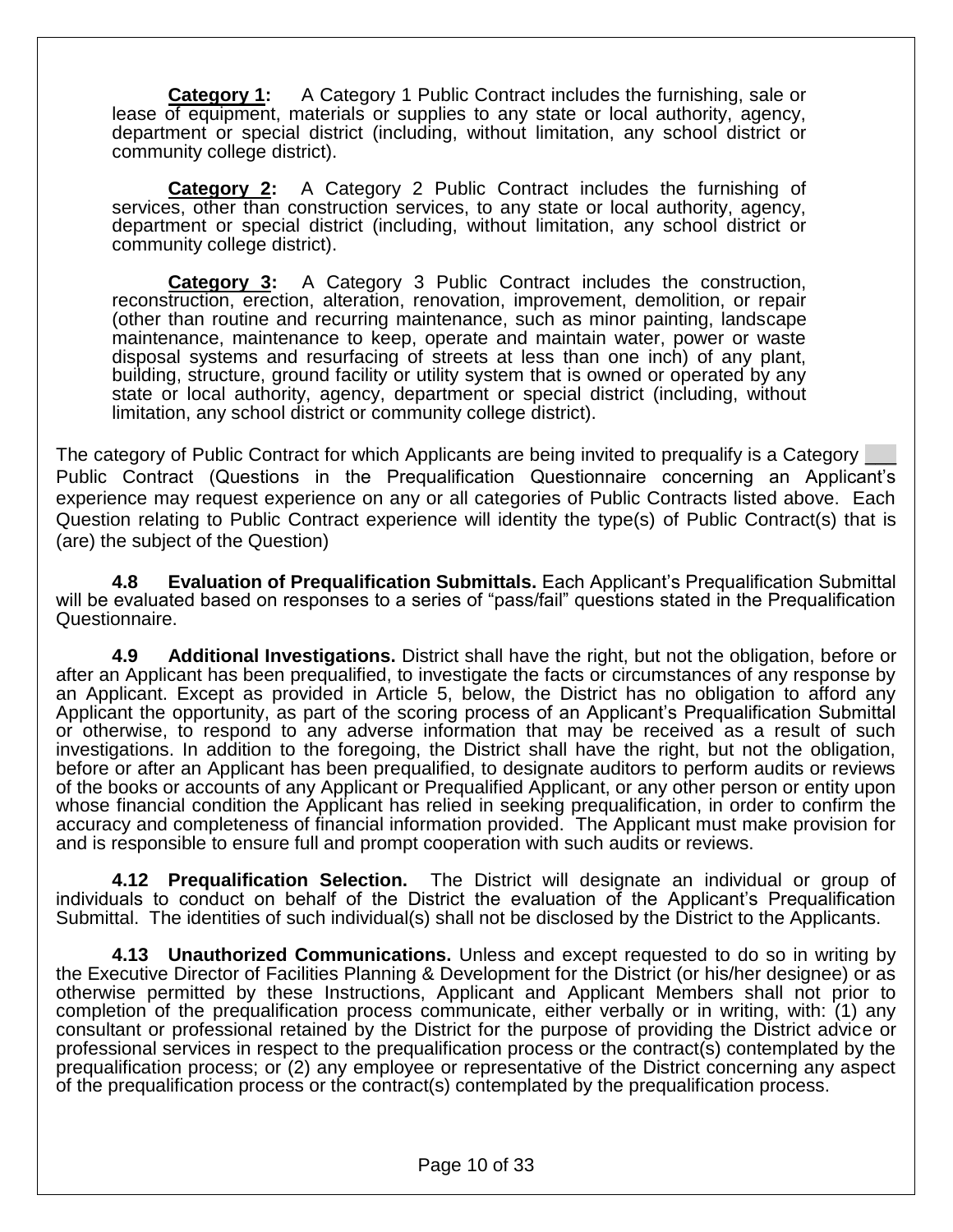**4.14 Prequalification Conference.** A □ non-mandatory □ mandatory Prequalification Conference will be conducted on the date set forth in the Prequalification Schedule commencing promptly at \_:00 a.m./p.m. at \_\_\_\_\_\_\_\_\_\_\_\_\_\_\_\_\_\_\_\_\_\_\_\_\_\_\_\_\_\_. Except as otherwise excused under the District's Policy for Local, Small and Emerging Businesses, attendance at a mandatory Prequalification Conference is a condition to Applicant's right to be considered for prequalification by the District.

**4.15 Requests for Clarification.** Applicants are solely responsible to seek clarification, if needed, of any portion of the Prequalification Documents. All requests by Applicants for clarification of the Prequalification Documents must be submitted, between the hours of \_\_:00 a.m. and \_\_:00 p.m. and prior to the deadline in the Prequalification Schedule for Requests for Clarification, by hand delivery, mail, fax or e-mail to the following: example and the sequests for clarification received after that time will not be responded to. Failure by an Applicant to seek clarification of any portion of the Prequalification Documents shall not relieve the Applicant from its representations as set forth hereinabove nor serve as the basis for any claim by the Applicant that it was mistaken or misled in connection with the preparation of its Prequalification Submittal.

**4.16 Prequalification Addendum.** Interpretations, corrections and changes by the District of the Prequalification Documents will be made by Prequalification Addendum. Interpretations, corrections and changes of the Prequalification Documents made in any other manner shall not be relied upon and will not be binding upon the District. Notice of issuance of a Prequalification Addendum that is issued prior to the original or revised deadline for submission of Prequalification Submittals shall be given only to the Applicants at the address provided by them at the Prequalification Conference. Notice of Prequalification Addenda that are issued after the deadline in the Prequalification Schedule for submission of Prequalification Submittals shall be given only to the Applicants who have submitted Prequalification Submittals in accordance with the requirements of the Prequalification Documents. Notice by the District of a Prequalification Addendum shall be effective if made by hand delivery, mail, facsimile or e-mail. The District also anticipates (but shall not be obligated for) making Prequalification Addenda available for review on the District Website. Failure of an Applicant to receive a Prequalification Addendum shall not entitle the Applicant to an extension of the Prequalification Schedule nor shall it permit the submission of any additional prequalification information after the deadlines set forth in the Prequalification Schedule.

**4.17 Preparation.** The portions of the Prequalification Submittal prepared or filled in by the Applicant must be either typed or completed in ink. Responses in pencil will be deemed unacceptable. For "Yes" or "No" answers, indicate either "Yes" or "No" by putting a check mark or "X" mark in the box next to the "Yes" or "No". If there is a requirement that the Applicant or any Applicant Member submit any additional documents, they shall be packaged as part of the Applicant's Prequalification Submittal. One (1) original marked "original" and  $\Box$  ( $\Box$ ) copies of the Prequalification Submittal shall be submitted.

**4.18 Verification**. Prequalification Questionnaires must be verified by execution of the Verification attached hereto as Attachment No. by a representative of the Applicant and \_\_\_\_\_\_\_\_\_\_\_\_ [**Insert any others who are required to sign a verification]** that is authorized to contractually bind the Applicant. If the Applicant is a Project Joint Venture (as defined in Paragraph 4.4, above), then an additional Verification shall also be submitted signed by the Principal Managing Partner of the Project Joint Venture.

**4.19 Submission.** Prequalification Submittals shall be hand delivered to, or received by mail at any time Monday through Friday during regular working hours of  $\Box$ :00 a.m. to  $\Box$ :00 p.m., up to and including the deadline for receipt of Prequalification Submittals set forth in the Prequalification Schedule. Submissions after the aforestated deadline will not be considered. The Applicant assumes full and sole responsibility for timely receipt of its complete Prequalification Submittal at the aforestated time and location designated for receipt thereof. Prequalification Submittals that are received after the deadline specified in these Instructions to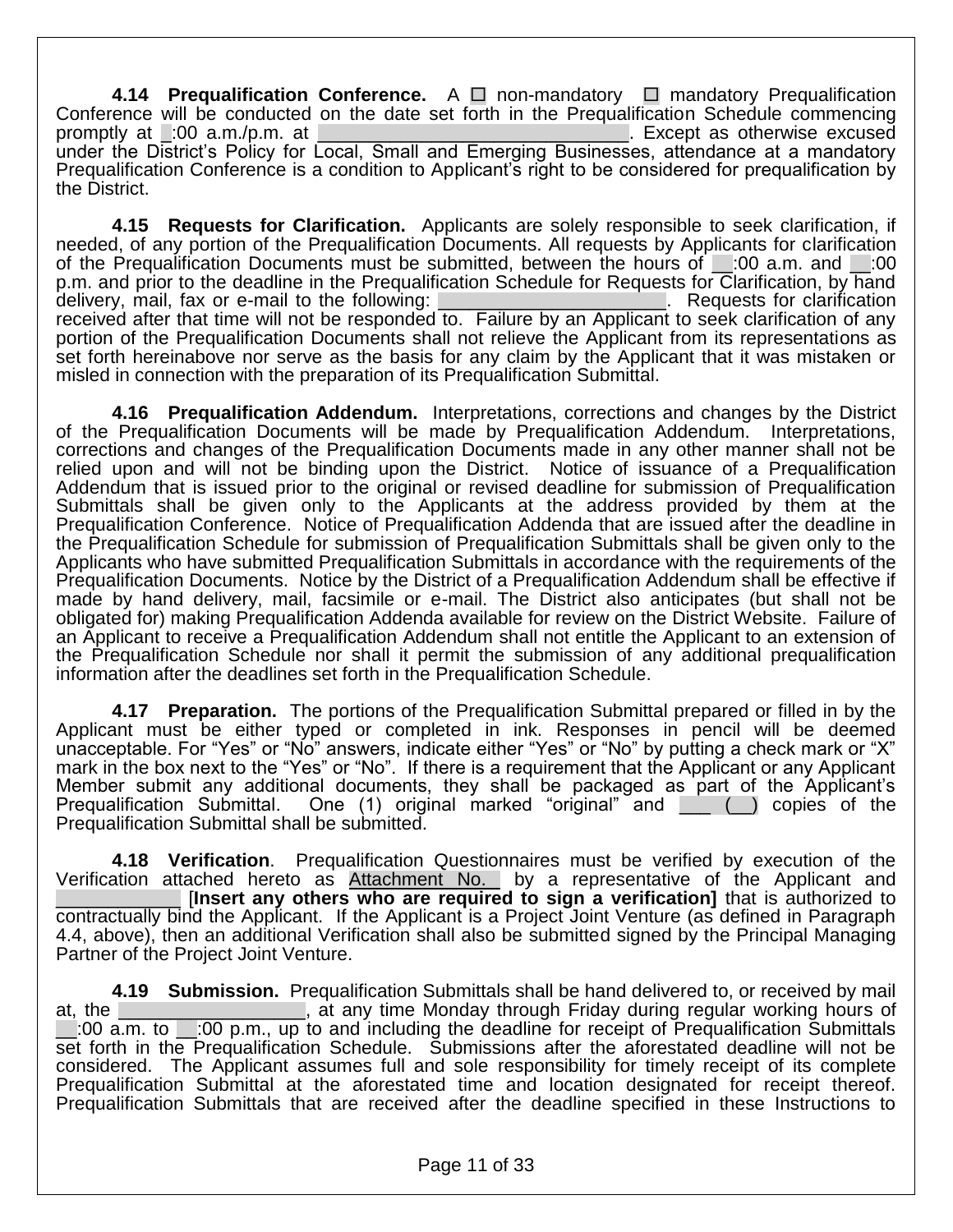Applicants shall be returned, unopened; provided, however, that a late Prequalification Submittal may be considered if it is the only Prequalification Submittal received.

**4.20 Sealed Envelope.** Each Prequalification Submittal, including the original and all copies, shall at the time of delivery be enclosed in a single, sealed opaque envelope. Piecemeal submissions are not permitted. Said envelope, as well as any other, outer envelope or packaging in which said envelope may have been placed by the Applicant or the carrier for delivery, shall be addressed and delivered as required by these Instructions and shall be clearly and conspicuously labeled with the Applicant's name and address, the identifying number of the project or contract noted on the cover page of the Request for Prequalification and the words "CONFIDENTIAL".

**4.21 Delivery.** Deposit of Prequalification Submittals shall be by hand delivery or mail and must be received by the District prior to the deadline in the Prequalification Schedule for submission of Prequalification Submittals. Oral, telephonic, facsimile or electronically transmitted Prequalification Submittals will not be considered. The Applicant assumes full responsibility for timely delivery of its Prequalification Submittal at the location designated therefor in these Instructions.

**4.22 Supplemental Information.** District reserves the right, in its sole discretion, but shall not have the obligation, to request, receive, evaluate and score as part of its evaluation of an Applicant's Prequalification Submittal any additional or supplemental information relevant to the questions in the Prequalification Questionnaire that District may receive from an Applicant or another source, including, without limitation, information received after the deadline for receipt of Prequalification Submittals set forth in the Prequalification Schedule. Unless requested by the District in a Prequalification Addendum or otherwise required by these Instructions, an Applicant shall not have the right after the deadline in the Prequalification Schedule for receipt of Prequalification Submittals to submit new or additional information to supplement its Prequalification Submittal.

**4.23 Withdrawal, Resubmission.** Prequalification Submittals may be withdrawn at any time upon written notice to the District that is received by District at the place for receipt of Prequalification Submittals. Prequalification Submittals withdrawn prior to the deadline for receipt thereof set forth in the Prequalification Schedule may be resubmitted up to the deadline for submission of Prequalification Submittals set forth in the Prequalification Schedule.

**4.24 Rejection, Cancellation, Revocation.** Without limitation to any of the District's other rights under the Prequalification Documents, applicable laws or the terms of any contract between the District and an Applicant, the District reserves the right, exercised in its sole discretion, to at any time: (1) reject any Prequalification Submittal that fails to comply with the requirements of the Prequalification Documents or that contains any information that the District determines contains false or misleading information; (2) reject all Prequalification Submittals; (3) withdraw and cancel its Request for Prequalification; or (4) cancel, revoke or limit the prequalification status, rating or duration of prequalification status of any Prequalified Applicant based on subsequently-learned information indicating that the Prequalified Applicant's Prequalification Submittal contained false or misleading information; (5) cancel, revoke or limit the prequalification status, rating or duration of prequalification status of any Prequalified Applicant based on receipt of new information that the Prequalified Applicant is obligated to disclose in accordance with its continuing obligations under Paragraph 4.25, below, including, without limitation, any such new information that reflects a material change in the financial condition of any person or entity submitting a Statement of Financial Condition or independent accountant's report; (6) cancel, revoke or limit the prequalification status, rating or duration of prequalification status of all Prequalified Applicants who have previously prequalified for the same project or contract or classification of projects or contracts for any reason, without cause and for its convenience (with or without the issuance of a further request for prequalification);

\_\_\_\_\_\_\_\_\_\_ **[Insert the following if applicable: "(7) cancel, revoke or limit the prequalification status of a Prequalified Applicant who has received a Conditional Safety Record Approval pursuant to Paragraph 1.10, above, and who fails to provide a full-time safety representative as required by said Paragraph"]**. Exercise by District of its rights under this Paragraph or of any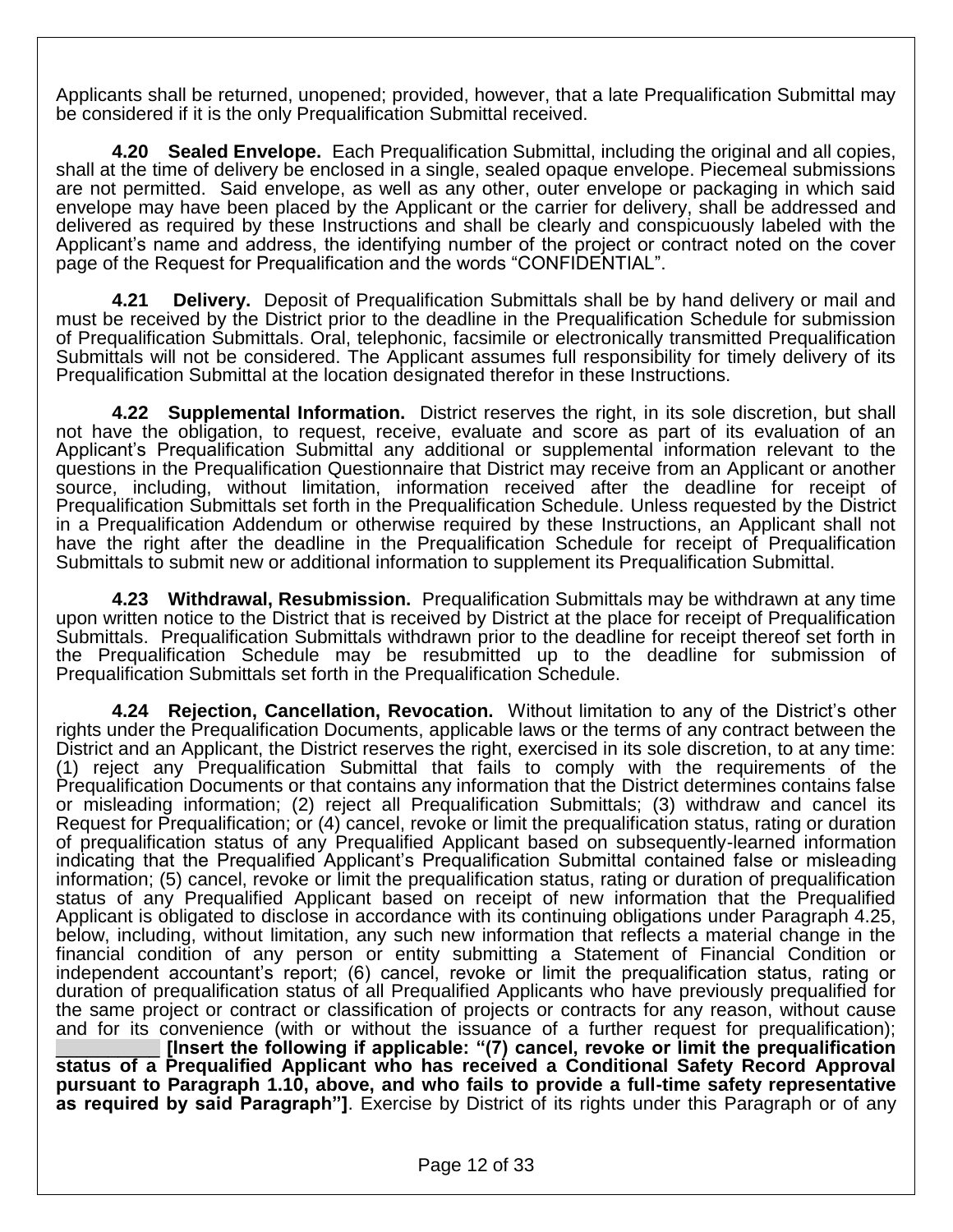other right of District under these Instructions to Applicants or applicable laws to cancel, revoke or limit the prequalification status, rating or duration of prequalification status of any Prequalified Applicant shall not, under any circumstances, give rise to any liability or obligation on the part of District nor shall it constitute grounds for any claim by an Applicant for recovery from District of any loss, damage, cost or expense.

**4.25 New Information by Applicant.** Applicant has the continuing obligation, commencing upon submission of its Prequalification Submittal and continuing for so long as such Applicant's prequalification status is in effect during its original limitation period as provided in Paragraph 4.27, below, and any period of renewal thereof, to immediately notify the District, in writing, if it learns that any of the following have occurred: (1) any statement made in its Prequalification Submittal was false or misleading; (2) circumstances have occurred since the Applicant submitted its Prequalification Submittal that, if they had occurred prior to the date that Applicant submitted its Prequalification Submittal, would have constituted grounds for the automatic disqualification of the Applicant under the terms of Part A of Section II of the Prequalification Questionnaire; **[Insert the following, if applicable: "provided, however, that the obligation set forth in Clause (2) of this Paragraph shall not extend to or include the providing of information that would involve a recalculation of the Applicant's Experience Modifier Rate"]**; (3) there has been a change in or addition to the Applicant Members"]; (4) the Applicant (or the Principal Managing Partner if the Applicant is a Project Joint Venture) has undergone a change in ownership in which ownership of 50% of more of its stock or assets has changed; (5) the Principal Managing Partner of the Applicant (if the Applicant is a Project Joint Venture) has ceased to function, or fully function, in the capacity of a Principal Managing Partner as defined in Paragraph 4.4, above, or (6) there has occurred a reduction in net worth or working capital (as reported in the Statement of Financial Condition or independent accountant's report of such person or entity submitted as part of Applicant's Prequalification Submittal) of more than twenty-five percent (25%).

**4.26 Certification for Bidding.** Prequalified Applicants may be required by District, as a condition of submitting a bid or proposal for a contract to prepare and file a certification affirming under oath that it has no new information to disclose that would constitute new information of the type that it has a continuing obligation to disclose pursuant to Paragraph 4.25, above. **[Insert the following if appropriate: "Additionally, Prequalified Applicants may be required to similarly certify the following: (1) if the Applicant has received a Conditional Safety Record Approval, that the Applicant will provide a full-time safety representative as required by Paragraph 1.10, above; and (2) that no part of the Applicant's bid for any contract that is the subject of this prequalification will be based upon, and no portion of such contract will performed by, any Subcontractor of the first contracting tier who does not meet the minimum safety requirements set forth in Paragraph 1.11, above"].**

**4.27 Limitation Period.** Prequalification may be conducted for a specific project or contract or for a class or category of projects or contracts. A determination by the District that the Applicant is prequalified to submit a bid or proposal for a class or category of projects or contracts shall, unless otherwise cancelled, revoked or limited by the District in accordance with the terms of the Prequalification Documents governing such determination, remain valid for a period of twelve (12) months after the date of submission by the Applicant of its Prequalification Submittal, at which point the District may either allow the prequalification status of the Applicant to expire of its own force or the District may, in its sole discretion, either conduct a new prequalification or based on submission of updated or new information by the Applicant renew the Applicant's prequalification status for another twelve (12) months.

**4.28 Waiver of Irregularities.** The District reserves the right to waive minor or clerical irregularities, errors or omissions in the information contained in any Prequalification Submittal or in regard to any Applicant's compliance with the prequalification process, and to make all final determinations with respect thereto.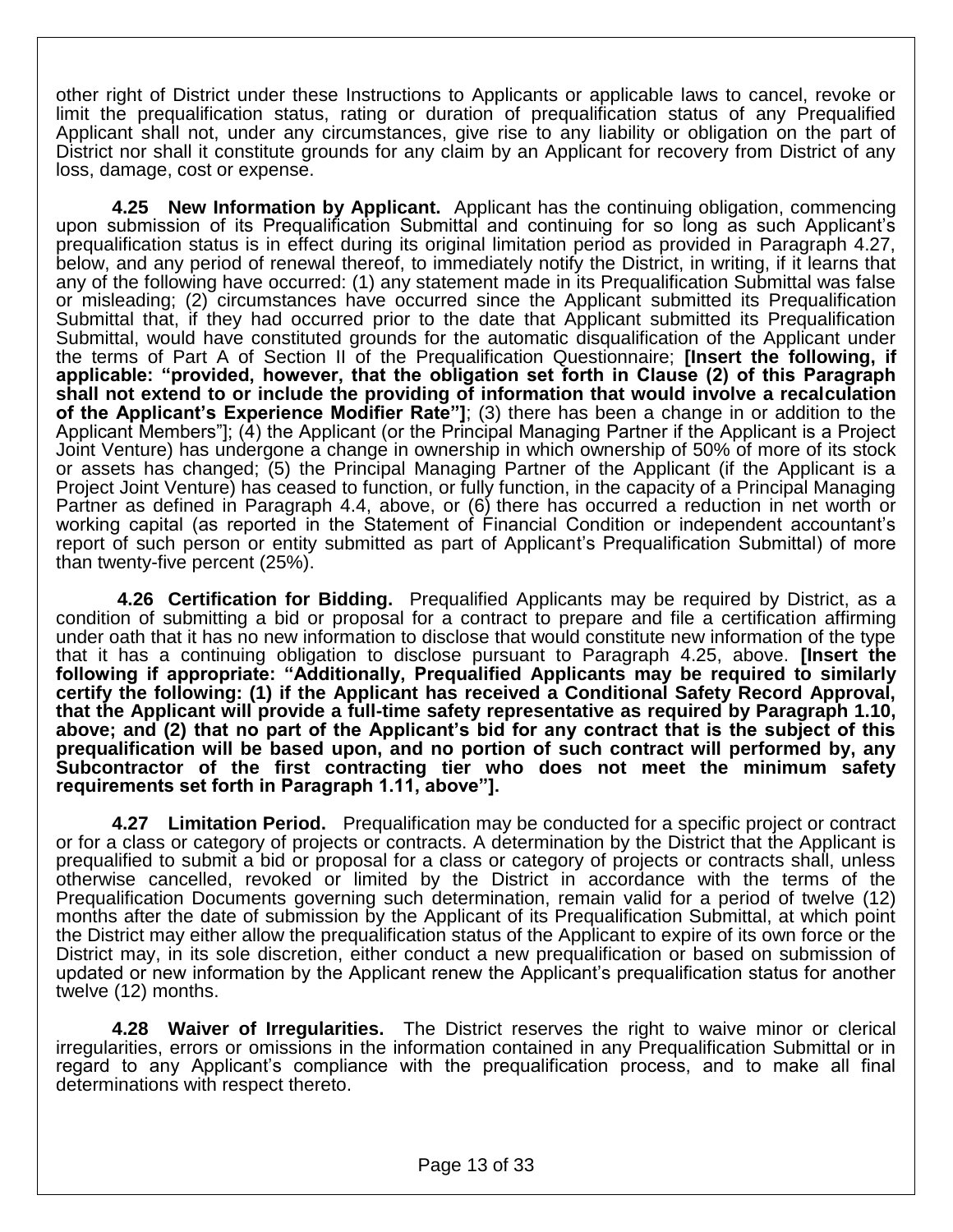**4.29 Not Public Records.** Except as otherwise provided by applicable laws, the Prequalification Submittal (including, but not limited to, any included financial statements) are not public records and are not open to public inspection.

**4.30 Applicable Laws.** All Prequalification Submittals must be submitted, filed, made and executed in accordance with applicable laws, whether such applicable laws are expressly referred to herein or not.

**4.31 Costs and Expenses.** Applicants shall bear, at their own expense and without reimbursement by the District, all costs and expenses associated with their participation in the prequalification process.

**4.32 Receipt of Notices.** Notices by the District to an Applicant that are issued after the deadline in the Prequalification Schedule for submission of Prequalification Submittals shall be deemed delivered and received by the Applicant if provided by delivery, mail, facsimile or e-mail to the Applicant at the address provided by the Applicant at the Pre-Qualification Conference, in the Pre-Qualification Questionnaire, or at the Applicant's last known address.

**4.33 Notice of Prequalification.** The District will issue a Notice of Prequalification to Applicants who have completed and submitted Pre-Qualification Submittals. Formal issuance of a Notice of Prequalification is for the convenience of the Applicants and is not a condition to the validity of the District's determination that an Applicant is or is not prequalified.

**4.34 Non-Transferable.** Neither an Applicant's Prequalification Submittal nor a Prequalified Applicant's prequalification status is assignable or transferable. Any attempt to assign or transfer in violation of this provision shall be null and void at its inception.

**4.35 Subsequent Responsibility Determinations.** A determination that an Applicant is prequalified does not constitute a waiver by the District of its right to make a subsequent determination that a Prequalified Applicant, or any sub-bidder to a Prequalified Applicant, is not responsible to submit a bid or proposal for a particular contract, including, without limitation, any contract contemplated by the Prequalification Documents.

**4.36 Debriefing.** At the District's option, exercised in its sole discretion after the issuance of the Notice of Prequalification, the District may make available for those requesting it an opportunity for a debriefing. Debriefings, if conducted, will be conducted in accordance with the Prequalification Schedule. At the pre-qualification debriefings, summaries of the overall evaluations of Prequalification Submittals will be reviewed. Copies of Prequalification Submittals or scoring of individual questions will not be provided nor will there be point-by-point comparisons of competing Prequalification Submittals.

#### **ARTICLE 5 APPEAL**

**5.1 Protests**. Any Applicant may dispute the District's determination relative to that Applicant's disqualification or failure to prequalify by filing a protest provided that each and all of the following are complied with:

**5.1.1** The protest is in writing.

**5.1.2** The protest is filed with and received by the District at the following address, Los Angeles Community College District, 770 Wilshire Blvd, 3rd Floor, Los Angeles, CA, 90017, Attention: Executive Director of Facilities Planning and Development, not more than five (5) calendar days following the date of issuance of the District's Notice of Prequalification and prior to the closing time for receipt of bids (if any) for the contract(s) or project(s) that are the subject of the prequalification.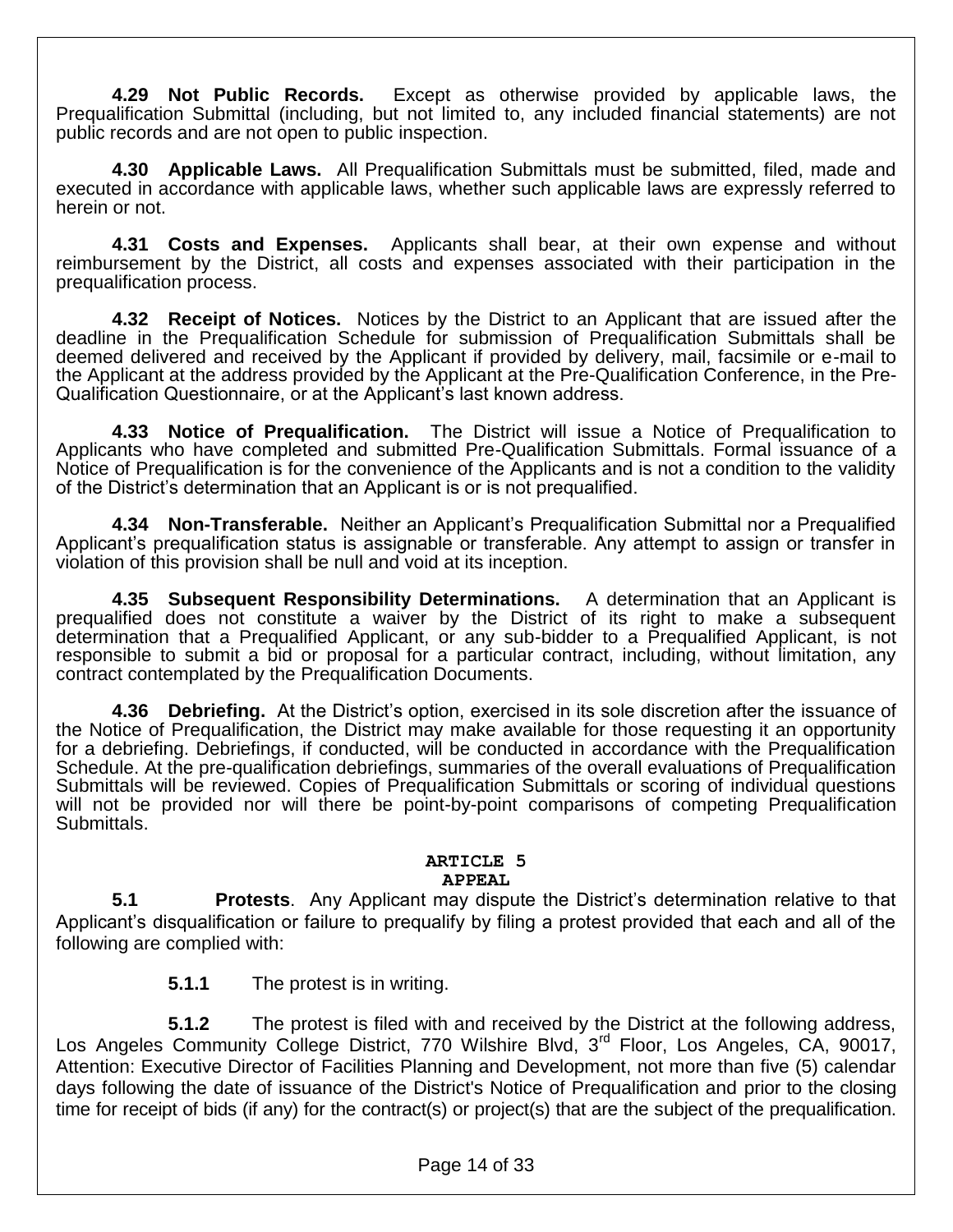Failure to timely file the protest shall constitute grounds for the District to deny the protest without further consideration of the grounds stated therein. Timely receipt of a protest shall not constitute grounds for postponement of the closing time for receipt of bids.

**5.1.3** The protest sets forth, in detail, all grounds for the protest, including without limitation all facts, supporting documentation, legal authorities and argument in support of the grounds for the protest. Any grounds not set forth in the written protest shall be deemed waived. All factual contentions must be supported by competent, admissible and credible evidence. Any protest not conforming to the foregoing shall be rejected as invalid.

**5.2 Statement of Grounds.** Upon written request by the Applicant, provided either prior to or included as part of the Applicant's written submission of its protest, the District shall provide notification to the Applicant in writing of the basis for the disqualification, including a summary of any evidence adduced by the District in support of its determination.

**5.3 Hearing.** An Applicant that has properly filed a protest in accordance with the requirements of this Article 5 shall be given notice and opportunity to appear before an Appeal Committee, consisting of individuals appointed by the Board of Trustees for the District, to rebut any evidence used as a basis for disqualification and to present evidence as to why the Applicant should be found qualified.

**5.4 Final Decision.** The Appeal Committee shall provide a written decision to the Applicant submitting the protest, either concurring with or denying the protest. The written decision of the Appeal Committee shall be final, unless overturned by the Board of Trustees.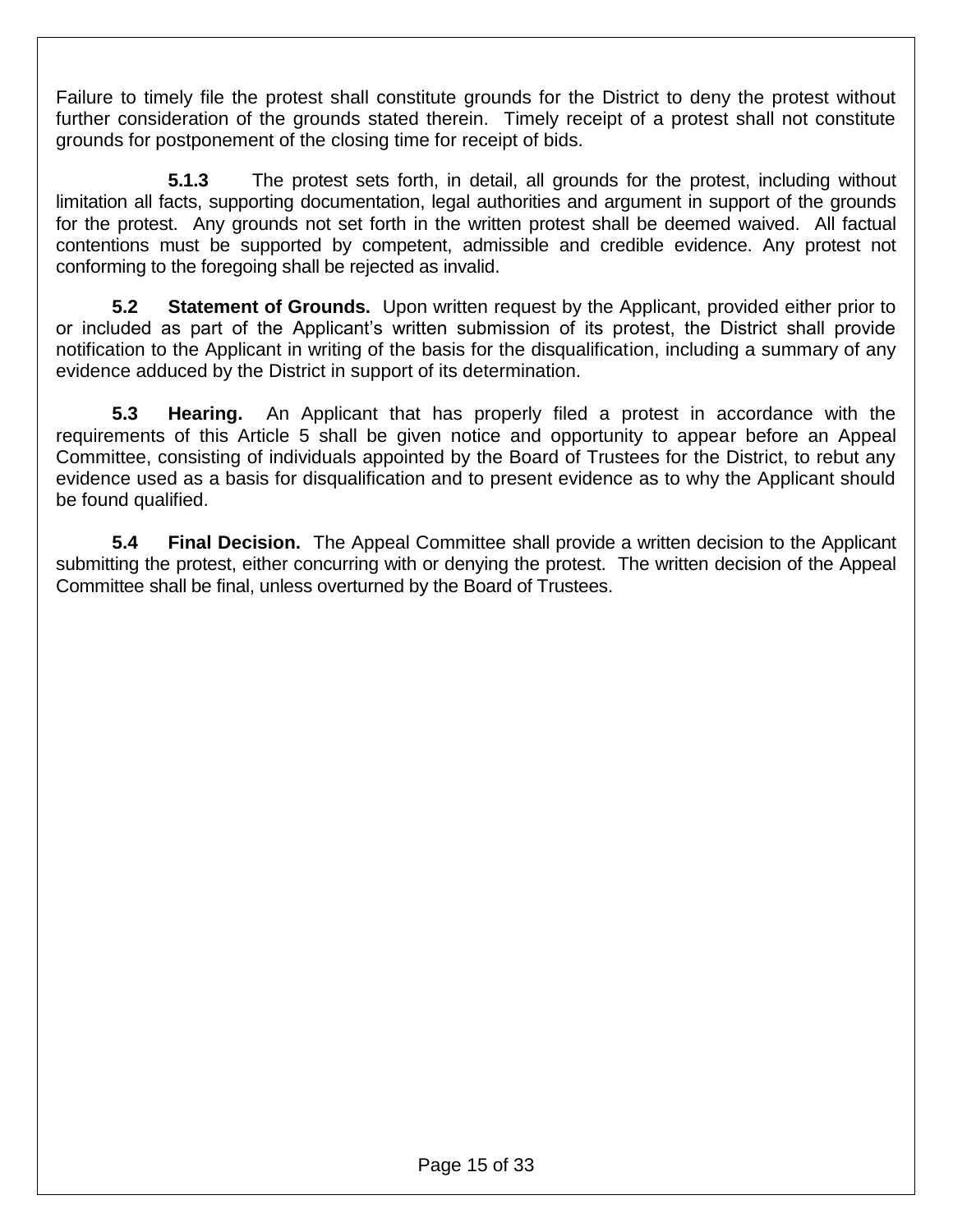## **ATTACHMENT NO.\_\_**

## **PREQUALIFICATION QUESTIONNAIRE**

Applicants must provide all of the information requested. If additional space is needed, please continue on a separate page and attach it to this Prequalification Questionnaire.

### **I. CONTACT AND BUSINESS INFORMATION**

The contact and general business information requested in this Section I shall be provided by the Applicant and Applicant Members. Although this information is required as a condition of prequalification, the responses provided will not be included in the scoring of the Applicant's Prequalification Submittal.

#### **A. Applicant and Contact Information**

#### **1. Applicant Information:**

**a.** Name of Applicant:

(if a license is required by the Instructions, enter name as it appears on license)

| <b>b.</b> Address: (street)                                                                                                                                                                                                                                                                     |                                                                                                                             | (city) | (state) |
|-------------------------------------------------------------------------------------------------------------------------------------------------------------------------------------------------------------------------------------------------------------------------------------------------|-----------------------------------------------------------------------------------------------------------------------------|--------|---------|
|                                                                                                                                                                                                                                                                                                 |                                                                                                                             |        |         |
|                                                                                                                                                                                                                                                                                                 |                                                                                                                             |        |         |
| e. Business Form: (check one)                                                                                                                                                                                                                                                                   |                                                                                                                             |        |         |
|                                                                                                                                                                                                                                                                                                 | □ Corporation □ Partnership □ Individual/Sole Proprietor<br>□ Joint Venture □ LLC<br>$\Box$ Other $\Box$ (Describe $\Box$ ) |        |         |
|                                                                                                                                                                                                                                                                                                 | f. Length of time in business in California: __________________________________. (If not                                    |        |         |
| continuous, state all start and end dates)                                                                                                                                                                                                                                                      |                                                                                                                             |        |         |
| g. Name, telephone and e-mail address of contact person: _____________________________.                                                                                                                                                                                                         |                                                                                                                             |        |         |
| 2. Applicant Member Information: (See, Paragraph 1.5 of the Instructions to Applicants for<br>definition of "Applicant Member". Provide the following information for each Applicant Member)<br>a. Name of Applicant Member<br>(if an Applicant license is required by the Instructions and the | Applicant Member is the qualifier for the license, enter name as it                                                         |        |         |
|                                                                                                                                                                                                                                                                                                 | appears on the Applicant Member's individual license)                                                                       |        |         |
| <b>b.</b> Address: $\_\_$                                                                                                                                                                                                                                                                       |                                                                                                                             |        |         |
| <b>c.</b> Phone: <u>_____________________________</u>                                                                                                                                                                                                                                           | (street)                                                                                                                    | (city) | (state) |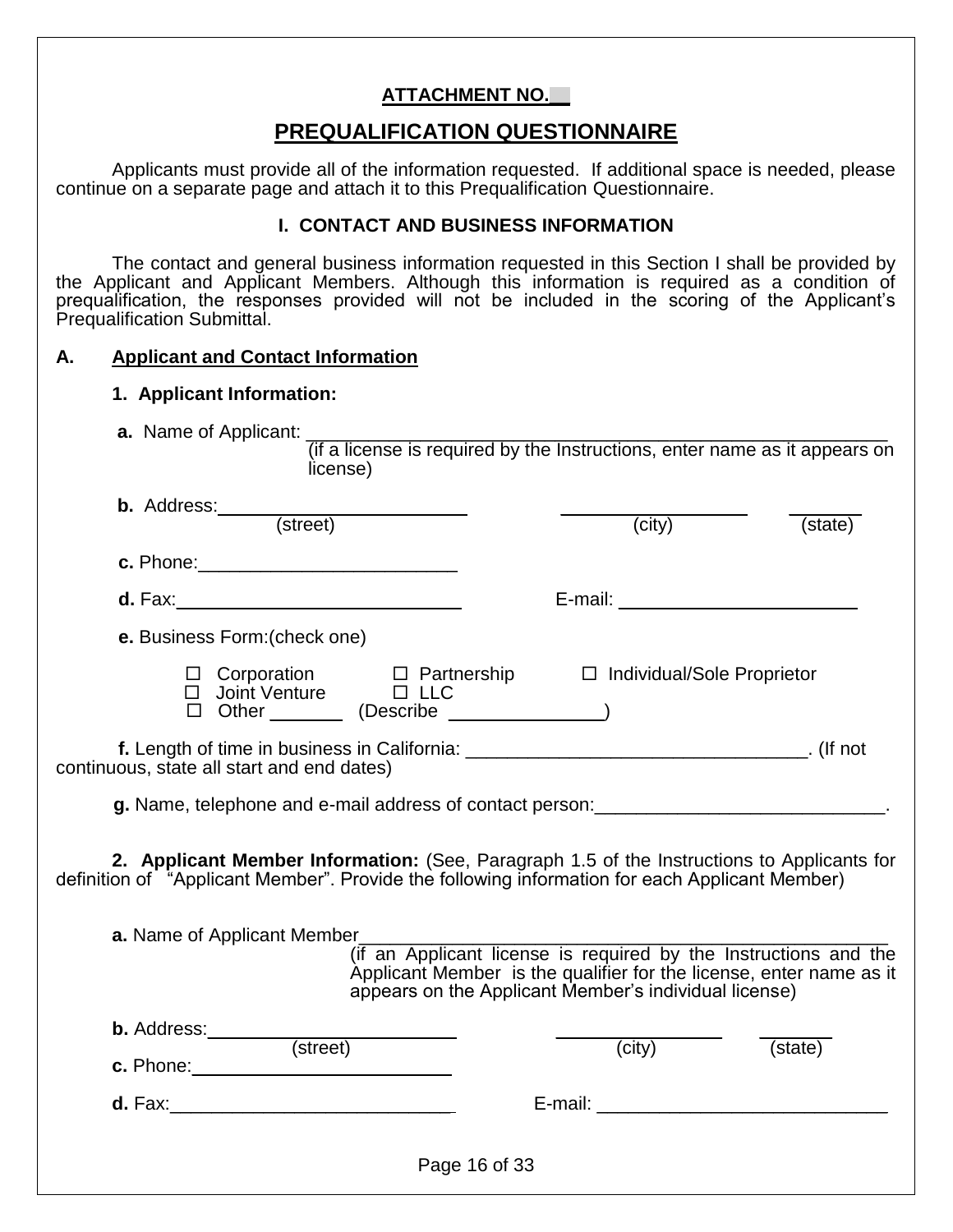|    |                             | e. Business Form: (check one)                                                                                                                                                                                                             | □ Corporation □ Partnership □ Individual/Sole Proprietor<br>□ Joint Venture □ LLC<br>□ Other (Describe ______________)                                                                                                                                                                      |              |             |
|----|-----------------------------|-------------------------------------------------------------------------------------------------------------------------------------------------------------------------------------------------------------------------------------------|---------------------------------------------------------------------------------------------------------------------------------------------------------------------------------------------------------------------------------------------------------------------------------------------|--------------|-------------|
|    |                             | continuous, state all start and end dates)                                                                                                                                                                                                | f. Length of time in business in California: __________________________________. (If not                                                                                                                                                                                                    |              |             |
|    |                             |                                                                                                                                                                                                                                           | g. Name, telephone and e-mail address of contact person: ______________________________.                                                                                                                                                                                                    |              |             |
|    |                             |                                                                                                                                                                                                                                           | 3. Principal Managing Partner Information (Project Joint Ventures): (See, Paragraph<br>4.4 of the Instructions to Applicants for the definitions of "Project Joint Venture" and "Principal Managing Partner". If the Applicant is not a Project Joint Venture, then enter "not applicable") |              |             |
|    |                             |                                                                                                                                                                                                                                           |                                                                                                                                                                                                                                                                                             |              |             |
|    |                             | <b>b.</b> Address: $\qquad \qquad \qquad \qquad$ (street)                                                                                                                                                                                 |                                                                                                                                                                                                                                                                                             | (city)       | (state)     |
|    |                             |                                                                                                                                                                                                                                           |                                                                                                                                                                                                                                                                                             |              |             |
|    |                             | <b>d.</b> Fax: <u>Alexander State of Base of Base of Base of Base of Base of Base of Base of Base of Base of Base of Base of Base of Base of Base of Base of Base of Base of Base of Base of Base of Base of Base of Base of Base of </u> |                                                                                                                                                                                                                                                                                             |              |             |
|    |                             | e. Business Form: (check one)                                                                                                                                                                                                             |                                                                                                                                                                                                                                                                                             |              |             |
|    |                             |                                                                                                                                                                                                                                           | □ Corporation □ Partnership □ Individual/Sole Proprietor<br>□ Joint Venture □ LLC<br>□ Other (Describe (Describe )                                                                                                                                                                          |              |             |
|    |                             | continuous, state all start and end dates)                                                                                                                                                                                                | f. Length of time in business in California: __________________________________. (If not                                                                                                                                                                                                    |              |             |
|    |                             |                                                                                                                                                                                                                                           | g. Name, telephone and e-mail address of contact person:                                                                                                                                                                                                                                    |              |             |
| В. | <b>Business Information</b> |                                                                                                                                                                                                                                           |                                                                                                                                                                                                                                                                                             |              |             |
|    | 1.                          | <b>Corporations:</b>                                                                                                                                                                                                                      |                                                                                                                                                                                                                                                                                             |              |             |
|    |                             |                                                                                                                                                                                                                                           | <b>a.</b> If the Applicant is a corporation, provide the following information for each officer of the<br>corporation and for owners of 10% or more of the corporate stock:                                                                                                                 |              |             |
|    | <b>Position</b>             |                                                                                                                                                                                                                                           | <b>Name and Social Security Number</b>                                                                                                                                                                                                                                                      | <b>Years</b> | % Ownership |

| <b>Position</b> | <b>Name and Social Security Number</b> | Years<br>with Co. | % Ownership |
|-----------------|----------------------------------------|-------------------|-------------|
|                 |                                        |                   |             |
|                 |                                        |                   |             |
|                 |                                        |                   |             |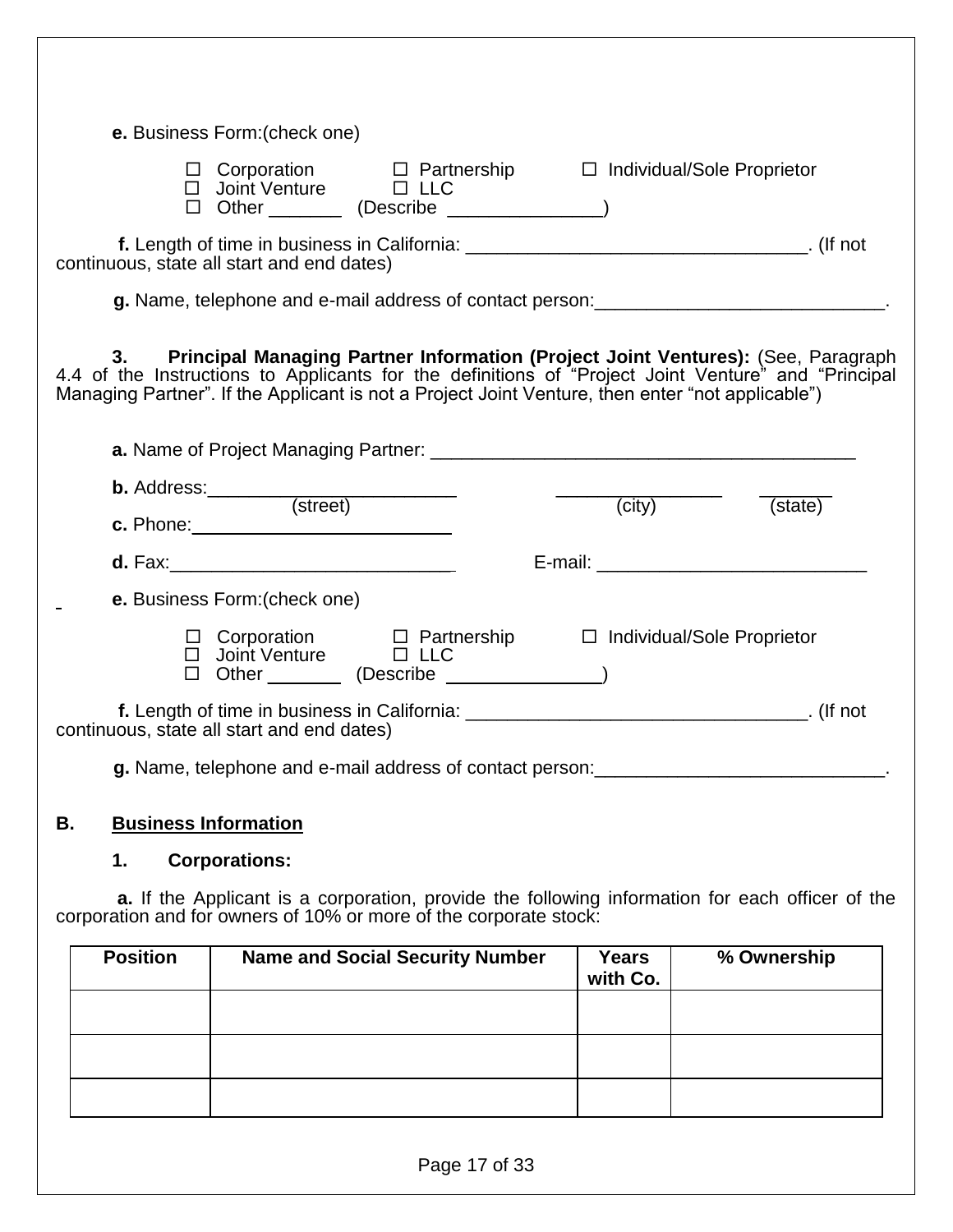**b.** State the state and date of incorporation: State: Date: Date:

**c.** State the corporation's Federal Tax ID number: \_\_\_\_\_\_\_\_\_\_\_\_\_\_\_\_\_\_\_\_\_\_\_\_\_\_\_\_\_

 **d.** If the Applicant is an out-of-state corporation, has the corporation complied with California's laws governing the conduct by out-of-state corporations of business in California?

 $\Box$  Yes  $\Box$  No

**2. Sole Proprietorships:**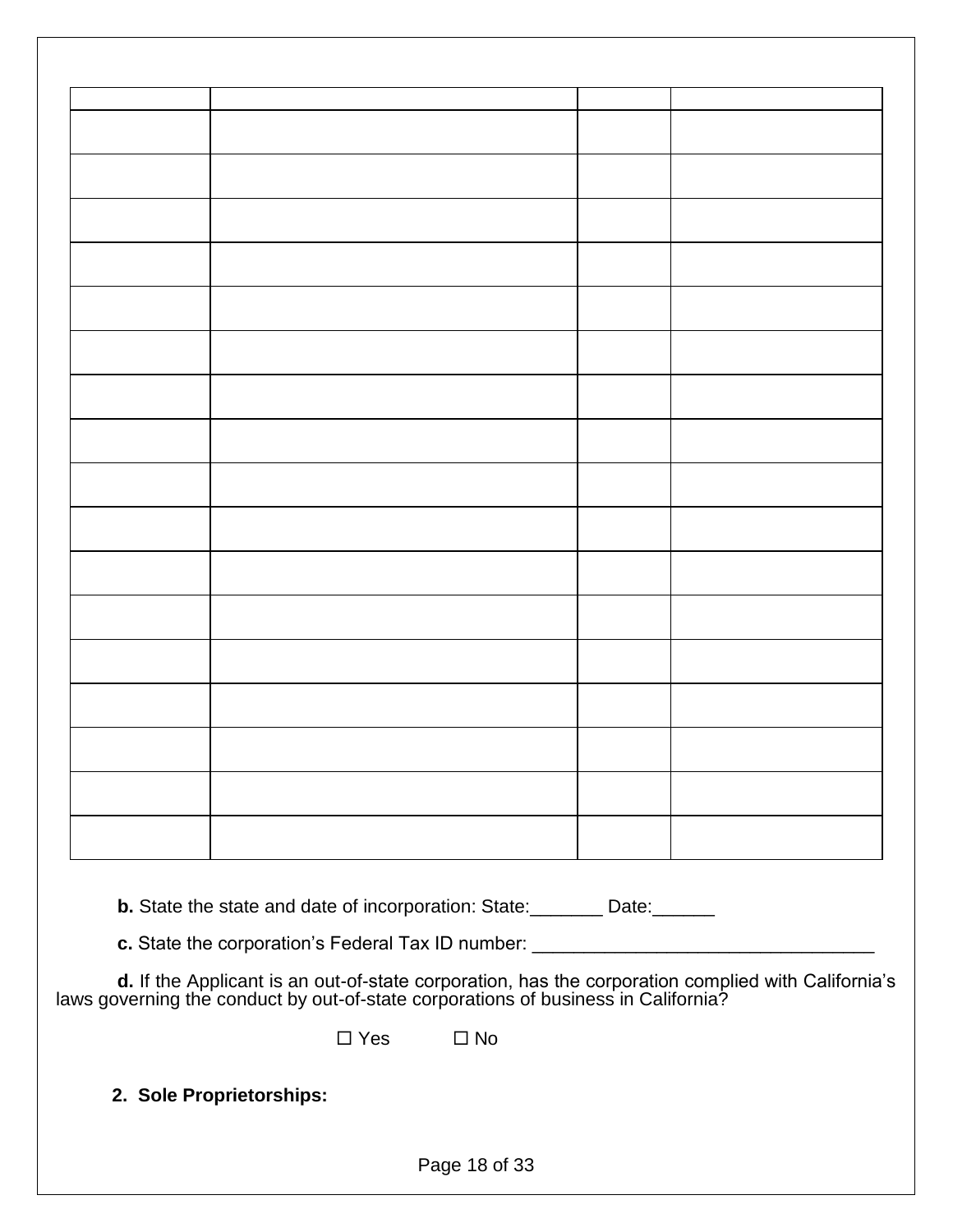**a.** If the Applicant is an individual doing business as a sole proprietorship, please complete the following:

| <b>Owner Name and Social Security Number</b> | <b>Years as Owner</b> |
|----------------------------------------------|-----------------------|
|                                              |                       |

**b.** Current fictitious business name(s) and date(s) of filing of fictitious business name statement(s): \_\_\_\_\_\_\_\_\_\_\_\_\_\_\_\_\_\_\_\_\_\_\_\_\_\_\_\_\_\_.

## **3. Partnerships, Joint Ventures, Other Associations:**

 **a.** If the Applicant is a joint venture, partnership or other association of persons or entities, provide the following for each Applicant Member of the joint venture, partnership or association. (Attach additional pages if necessary):

| <b>Name of</b><br>Individual (with<br><b>Social Security</b><br>Number)<br><b>Or Entity (with</b><br>Federal Tax ID<br>number) | <b>Principal Contact</b> | <b>Position</b> | <b>Years with</b><br><b>Joint</b><br>Venture/<br><b>Partnership</b> | % Ownership<br><b>Interest</b> |
|--------------------------------------------------------------------------------------------------------------------------------|--------------------------|-----------------|---------------------------------------------------------------------|--------------------------------|
|                                                                                                                                |                          |                 |                                                                     |                                |
|                                                                                                                                |                          |                 |                                                                     |                                |
|                                                                                                                                |                          |                 |                                                                     |                                |
|                                                                                                                                |                          |                 |                                                                     |                                |

 **b.** State the date the partnership, joint venture or other association was formed:\_\_\_\_\_\_\_\_\_\_\_\_.

 **c.** State the partnership's, joint venture's or other association's Federal Tax ID number:\_\_\_\_\_\_\_\_.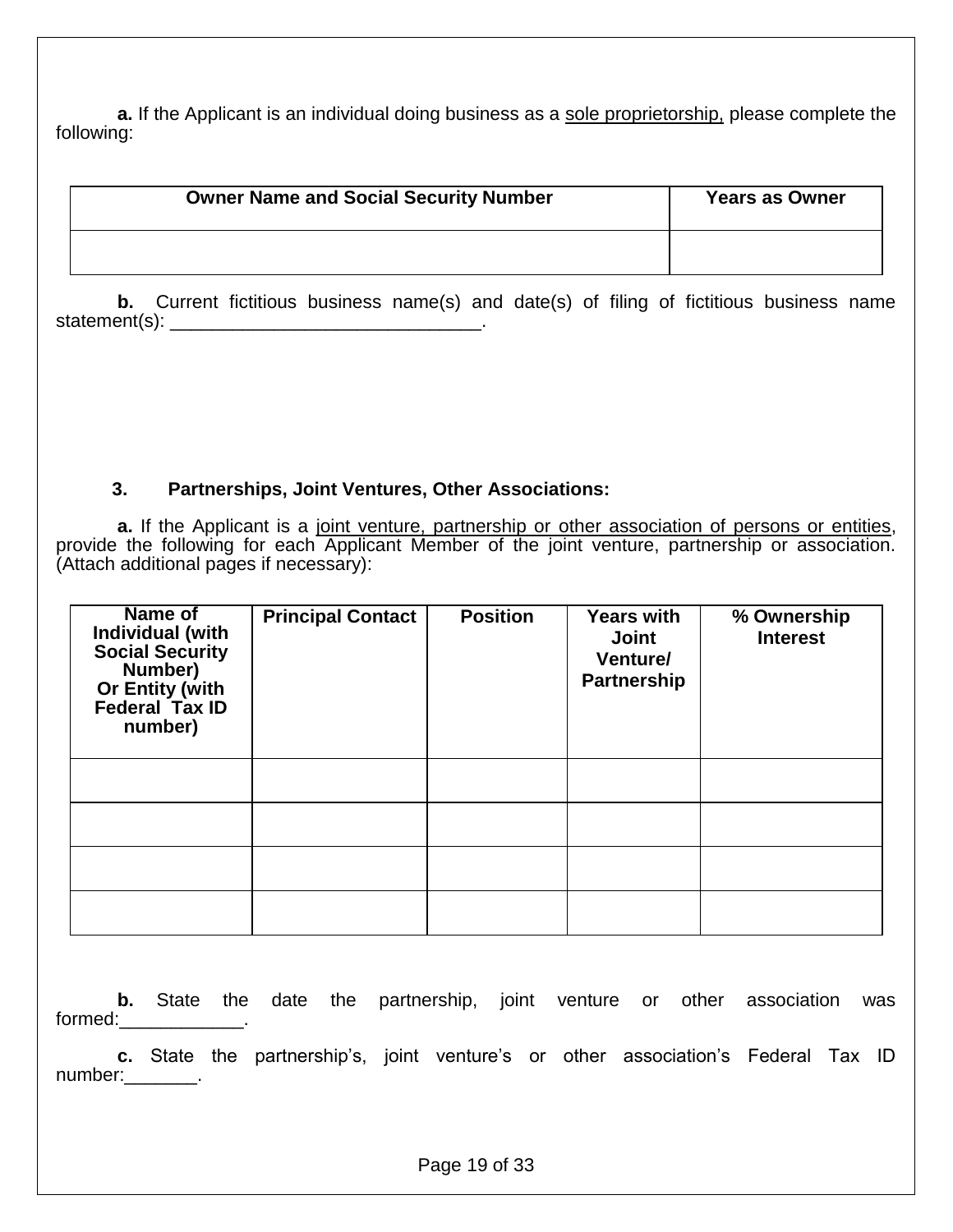|    | d. | Is there any limitation on the duration or proposed activities of the partnership, joint<br>venture or other association?                                                                                                                                                  |  |  |  |  |
|----|----|----------------------------------------------------------------------------------------------------------------------------------------------------------------------------------------------------------------------------------------------------------------------------|--|--|--|--|
|    |    | $\Box$ Yes $\Box$ No                                                                                                                                                                                                                                                       |  |  |  |  |
|    |    |                                                                                                                                                                                                                                                                            |  |  |  |  |
| C. |    | <b>License Information</b>                                                                                                                                                                                                                                                 |  |  |  |  |
|    |    | (Only to be completed if the Instructions state that a license is required for prequalification. If more<br>than one license is required, provide the information requested for each license)                                                                              |  |  |  |  |
|    | 1. | License Number: National Accounts and Accounts and Accounts and Accounts and Accounts and Accounts and Accounts and Accounts and Accounts and Accounts and Accounts and Accounts and Accounts and Accounts and Accounts and Ac<br>License Class: _________________________ |  |  |  |  |
|    | 2. | Expiration Date:_____________________                                                                                                                                                                                                                                      |  |  |  |  |
|    | 3. |                                                                                                                                                                                                                                                                            |  |  |  |  |
|    | 4. |                                                                                                                                                                                                                                                                            |  |  |  |  |
|    | 5. |                                                                                                                                                                                                                                                                            |  |  |  |  |
|    | 6. |                                                                                                                                                                                                                                                                            |  |  |  |  |
|    | 7. |                                                                                                                                                                                                                                                                            |  |  |  |  |
|    |    | 8. Has the Applicant ever been licensed under a different name or license number (other than<br>the license number(s) described above)?                                                                                                                                    |  |  |  |  |
|    |    | $\square$ Yes<br>$\square$ No                                                                                                                                                                                                                                              |  |  |  |  |
|    |    | If yes, give name(s), license number(s), state(s) where licensed and date(s) of expiration:                                                                                                                                                                                |  |  |  |  |

## **II. PUBLIC CONTRACTS EXPERIENCE**

The questions in this Section II concern the Applicant's and Applicant Members' experience in public contracting. The term "Public Contracts" as used herein include the following:

**Category 1**: A Category 1 Public Contract includes a contract for the furnishing, sale or lease of equipment, materials or supplies to any state or local authority, agency, department or special district (including, without limitation, any school district or community college district).

**Category 2**: A Category 2 Public Contract includes a contract for the furnishing of services, other than construction services, to any state or local authority, agency, department or special district (including, without limitation, any school district or community college district).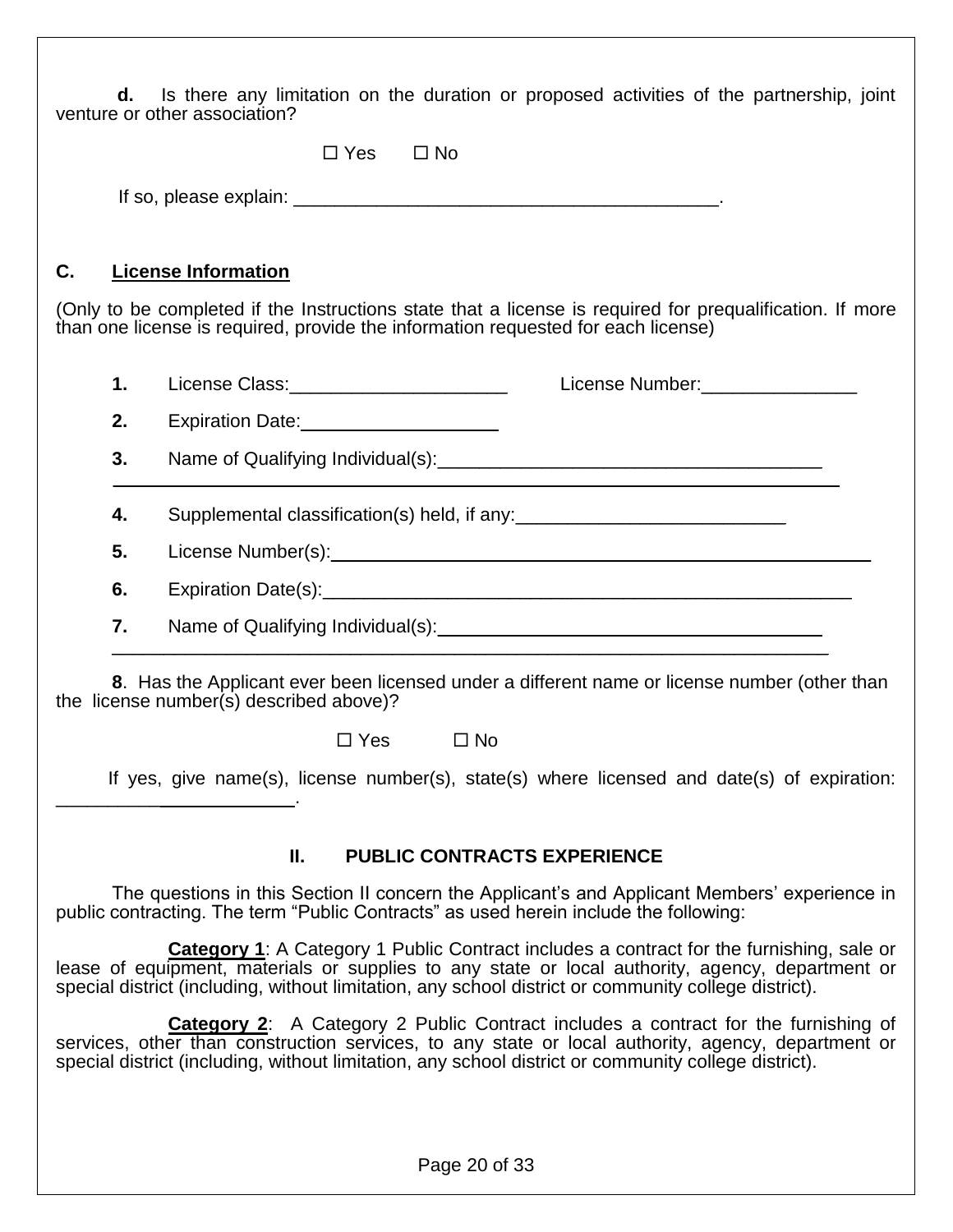**Category 3**: A Category 3 Public Contract includes a contract for the construction, reconstruction, erection, alteration, renovation, improvement, demolition, or repair (other than routine and recurring maintenance, such as minor painting, landscape maintenance, maintenance to keep, operate and maintain water, power or waste disposal systems and resurfacing of streets at less than one inch) of any plant, building, structure, ground facility or utility system that is owned or operated by any state or local authority, agency, department or special district (including, without limitation, any school district or community college district).

The Category of Public Contract for which prequalification is being sought by the District is a Category \_\_ Public Contract; however, questions may ask for information concerning any or all the above listed Categories of Public Contracts.

### **A. General Requirements**

The questions appearing under this Part A of Section II constitute minimum requirements in order for the Applicant to prequalify. Evaluation is on a pass/fail basis. A "no" answer to any question shall result in automatic disqualification.

**1**. Is it true that the Applicant currently holds the following license(s): \_\_\_\_\_\_\_\_\_\_\_\_\_\_\_\_\_? **[Insert applicable license or "not applicable" if no license is required by the Instructions]**

 $\Box$  Yes  $\Box$  No

**2.** Is it true that the Applicant or an Applicant Member completed during the past  $\qquad$  ( years at least two (2) Category **II Public Contracts each having a total contract value of at least**  $\overline{P}$ ? (If the Applicant is a Project Joint Venture, then answer on the basis of the experience of the Principal Managing Partner of the Project Joint Venture)

 $\Box$  Yes  $\Box$  No

**3.** Is it true that within the last  $\boxed{\phantom{a}}$  ( $\boxed{\phantom{a}}$ ) years a surety firm has not had to complete, or pay for completion of, a Category  $\boxed{\phantom{a}}$ ,  $\boxed{\phantom{a}}$  or  $\boxed{\phantom{a}}$  Public Contract on behalf of Applicant or any Applicant Member because the Applicant or Applicant Member was terminated by the project owner? (If the Applicant is a Project Joint Venture, then answer on the basis of the experience of the Principal Managing Partner of the Project Joint Venture)

 $\Box$  Yes  $\Box$  No

**4.** Is it true that within the last **4.** (2) years neither the Applicant nor any Applicant Member has failed, due to a default by the Applicant or an Applicant Member, to complete a Public Category <sub>\_\_\_,</sub> \_\_\_ or \_\_\_ Public Contract? (If the Applicant is a Project Joint Venture, then answer on the basis of the experience of the Principal Managing Partner of the Project Joint Venture)

 $\Box$  Yes  $\Box$  No

**5.** Is it true that within the last  $\Box$  ( $\Box$ ) years neither the Applicant nor any Applicant Member has been debarred from contracting with a state or local authority, agency, department or special district (including, without limitation, any school district or community college district)? (If the Applicant is a Project Joint Venture, then answer on the basis of the experience of the Principal Managing Partner of the Project Joint Venture)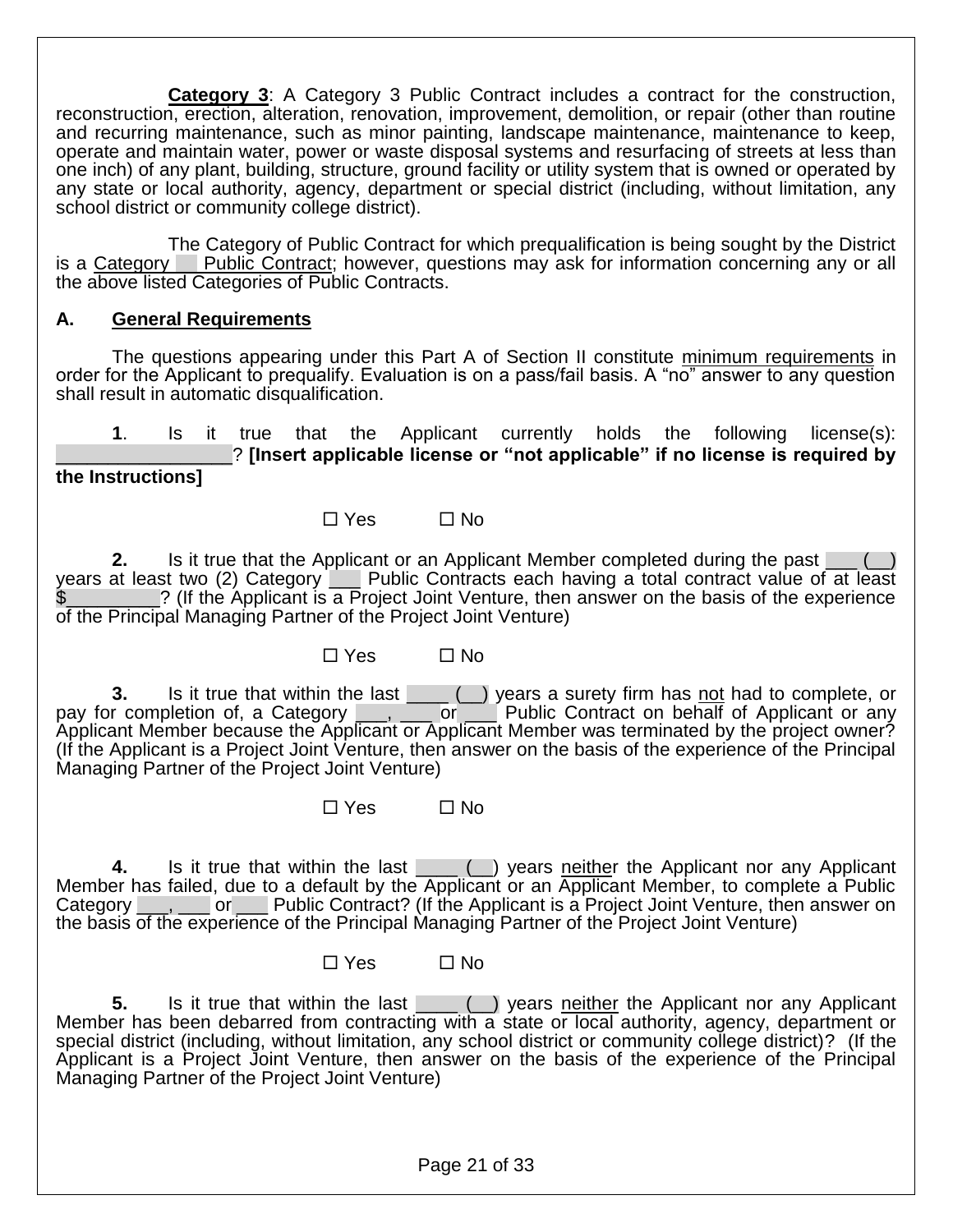$\Box$  Yes  $\Box$  No

**6.** Is it true that no owner, officer, director or managing officer of the Applicant or an Applicant Member **[Insert the following, if applicable: "or responsible managing employee on the Applicant's contractor's license"]** has ever been indicted or convicted (including, without limitation, a plea of guilty or nolo contendre) of a felony crime? (If the Applicant is a Project Joint Venture, then answer on the basis of the experience of the Principal Managing Partner of the Project Joint Venture)

 $\Box$  Yes  $\Box$  No

**7.** Is it true that neither the Applicant nor any Applicant Member has ever been indicted or convicted (including, without limitation, a plea of guilty or nolo contendre) of a crime (including a felony or misdemeanor) relating to the bidding, awarding or performance of a contract with a state or local authority, agency, department or special district (including, without limitation, any school district or community college district)? (If the Applicant is a Project Joint Venture, then answer on the basis of the experience of the Principal Managing Partner of the Project Joint Venture)

### $\square$  Yes  $\square$  No

**8.** Is it true that neither the Applicant nor any Applicant Member has ever been determined by a public agency, public authority or court of law to have submitted a false claim to a state or local authority, agency, department or special district (including, without limitation, any school district or community college district)? (If the Applicant is a Project Joint Venture, then answer on the basis of the experience of the Principal Managing Partner of the Project Joint Venture)

 $\square$  Yes  $\square$  No

**[Insert the following Questions 9 through 14 if the prequalification is for a public works contract or other contract that includes performance of non-incidental labor]**

**9.** Is it true that neither the Applicant nor any Applicant Member has ever had penalties assessed against it pursuant to Labor Code sections 1777.1 [violation of prevailing wage or related requirements]? (If the Applicant is a Project Joint Venture, then answer on the basis of the experience of the Principal Managing Partner of the Project Joint Venture)

 $\square$  Yes  $\square$  No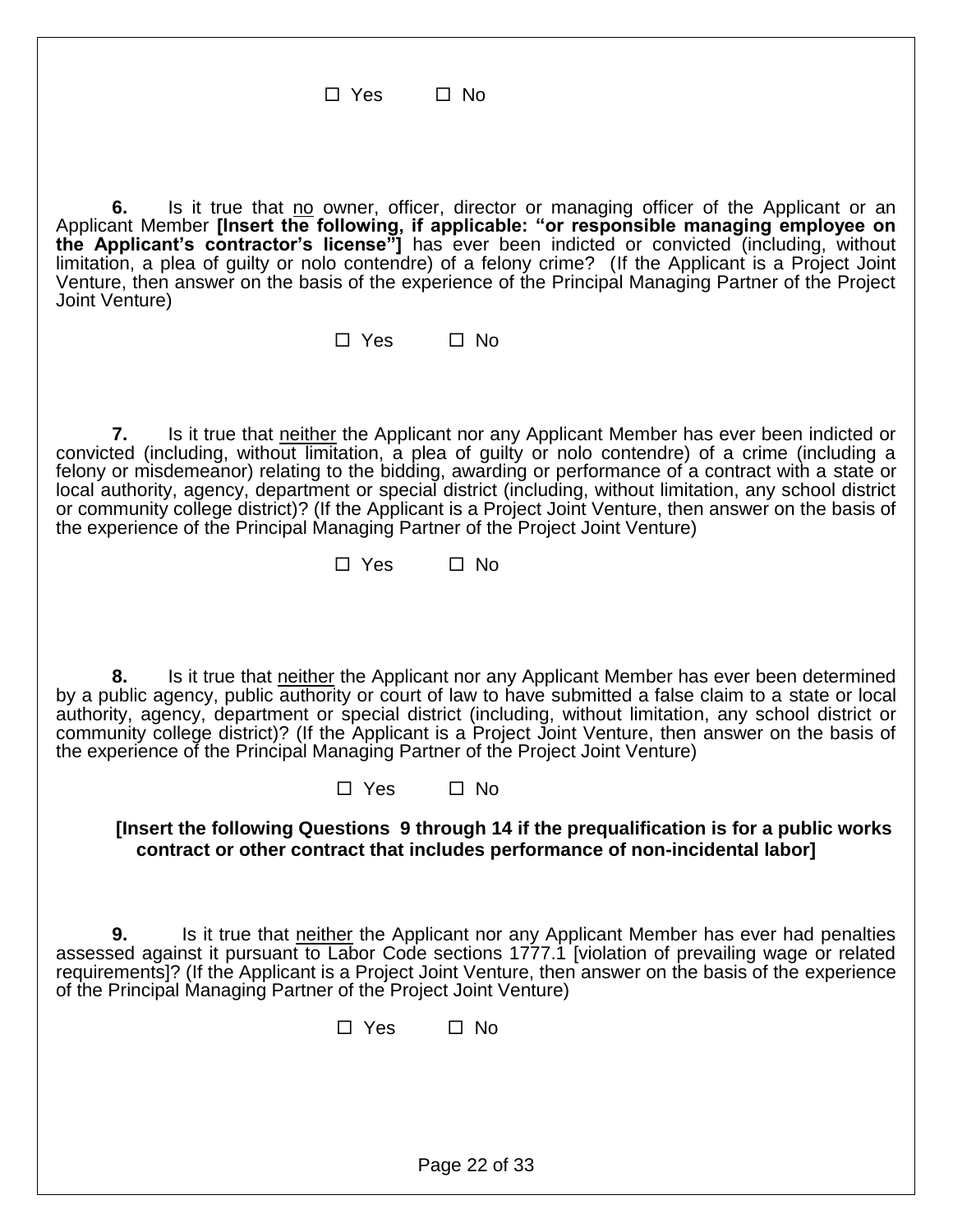**10.** Is it true that neither the Applicant nor any Applicant Member has ever been found in violation of Labor Code sections 1777 [violation of payroll requirements], 1777.5 [apprenticeship requirements], 1778 [unlawful kickbacks], 1779 [charging a fee for registering], or 1780 [charging a fee to obtain employment]? (If the Applicant is a Project Joint Venture, then answer on the basis of the experience of the Principal Managing Partner of the Project Joint Venture)

#### $\Box$  Yes  $\Box$  No

**11.** Is it true that within the last \_\_\_ (\_) years CAL OSHA has not cited and assessed penalties against either the Applicant or an Applicant Member for any "willful" violations of its safety or health regulations in connection with performance of a Category <sub>1</sub> or Public Contract? (If the Applicant is a Project Joint Venture, then answer on the basis of the experience of the Principal Managing Partner of the Project Joint Venture)

### $\Box$  Yes  $\Box$  No

**12.** Is it true that within the last \_\_\_ (\_) years has CAL OSHA has not cited and assessed penalties against either the Applicant or an Applicant Member for more than \_\_\_ (\_\_) "serious" violations of its safety or health regulations in connection with a Category  $\Box$ , or  $\Box$  Public Contract? (If the Applicant is a Project Joint Venture, then answer on the basis of the experience of the Principal Managing Partner of the Project Joint Venture)

 $\square$  Yes  $\square$  No

 **13.** Is it true that the Applicant's "Experience Modification Rate (EMR)" (as established by the Workers' Compensation Insurance Rating Bureau) is not greater than 1.00 ? (If the Applicant is a Project Joint Venture, then answer on the basis of the experience of the Principal Managing Partner of the Project Joint Venture)

 $\square$  Yes  $\square$  No

**14.** Is it true that the Applicant has established an Injury and Illness Prevention Program in accordance with California Code of Regulations, Title 8, Sections 1509 and 3203?

 $\Box$  Yes  $\Box$  No

**[Insert the following Question 15 if the prequalification is for a contract that requires the bidder hold a contractor's license]**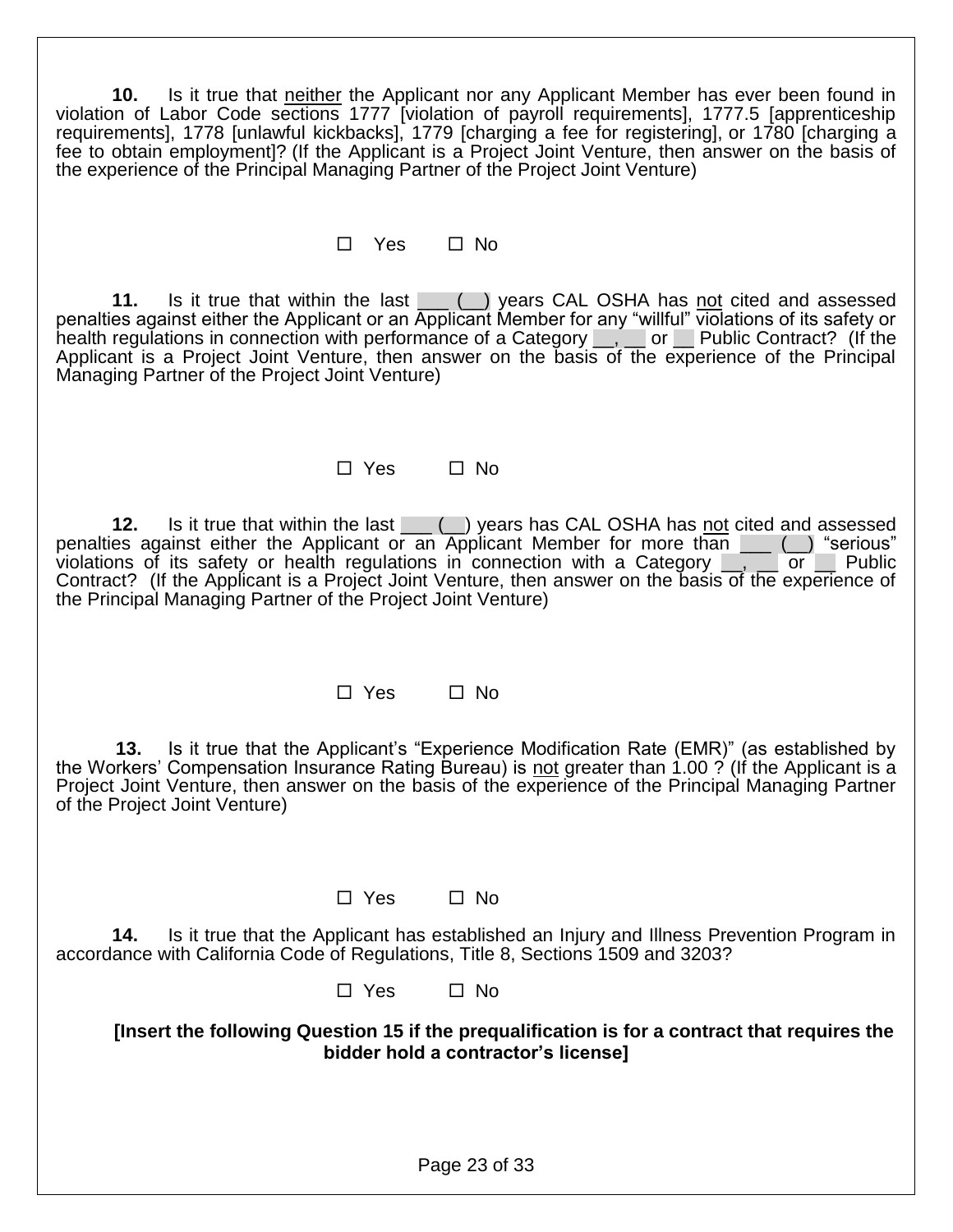| 15.<br>Is it true that within the last $\underline{\hspace{1cm}}$ ( $\underline{\hspace{1cm}}$ ) years no contractor license held by the Applicant or<br>any Applicant Member been revoked or suspended? (If the Applicant is a Project Joint Venture, then<br>answer on the basis of the experience of the Principal Managing Partner of the Project Joint Venture)                                                           |
|--------------------------------------------------------------------------------------------------------------------------------------------------------------------------------------------------------------------------------------------------------------------------------------------------------------------------------------------------------------------------------------------------------------------------------|
| $\square$ No<br>$\square$ Yes                                                                                                                                                                                                                                                                                                                                                                                                  |
| [Insert the following Question 16 if the District has adopted a<br>procedure for performance evaluations on District contract(s) or<br>project(s)]                                                                                                                                                                                                                                                                             |
| Is it true that within the past $\boxed{\phantom{a}}$ ( $\boxed{\phantom{a}}$ ) years neither the Applicant nor any Applicant<br>16.<br>Member has received an "unacceptable" rating on a performance evaluation conducted the District or<br>any of its Colleges? (If the Applicant is a Project Joint Venture, then answer on the basis of the<br>experience of the Principal Managing Partner of the Project Joint Venture) |
| $\Box$ Yes<br>$\Box$ No                                                                                                                                                                                                                                                                                                                                                                                                        |
| Is it true that neither the Applicant nor any Applicant Member has ever been denied an<br>17.<br>award of a Category <sub>1, 1</sub> or <sup>1</sup> Public Contract based on a finding by a public agency that they<br>were not a responsible bidder?                                                                                                                                                                         |
| $\Box$ Yes<br>$\Box$ No                                                                                                                                                                                                                                                                                                                                                                                                        |
| Is it true that at no time within the last $\underline{\hspace{1cm}}$ $(\underline{\hspace{1cm}})$ years has the Applicant or an Applicant<br>18.<br>Member refused to sign a Category _______ or ____ Public Contract awarded to it?                                                                                                                                                                                          |
| $\square$ Yes<br>$\Box$ No                                                                                                                                                                                                                                                                                                                                                                                                     |
| Is it true that within the last $\lfloor \cdot \rfloor$ years no claim or other demand been asserted<br>19.<br>against any bid bond, performance bond or labor and material payment bond posted by the Applicant<br>or an Applicant Member in connection with a Category <b>Fig. 1</b> or <b>Public Contract?</b>                                                                                                              |
| $\square$ Yes<br>$\Box$ No                                                                                                                                                                                                                                                                                                                                                                                                     |
| Is it true that within the last ___ (_) years CAL OSHA has not cited and assessed<br>20.<br>penalties against the Applicant or any Applicant Member for any "serious," "willful" or "repeat"<br>violations of its safety or health regulations in connection with a Public Works project?                                                                                                                                      |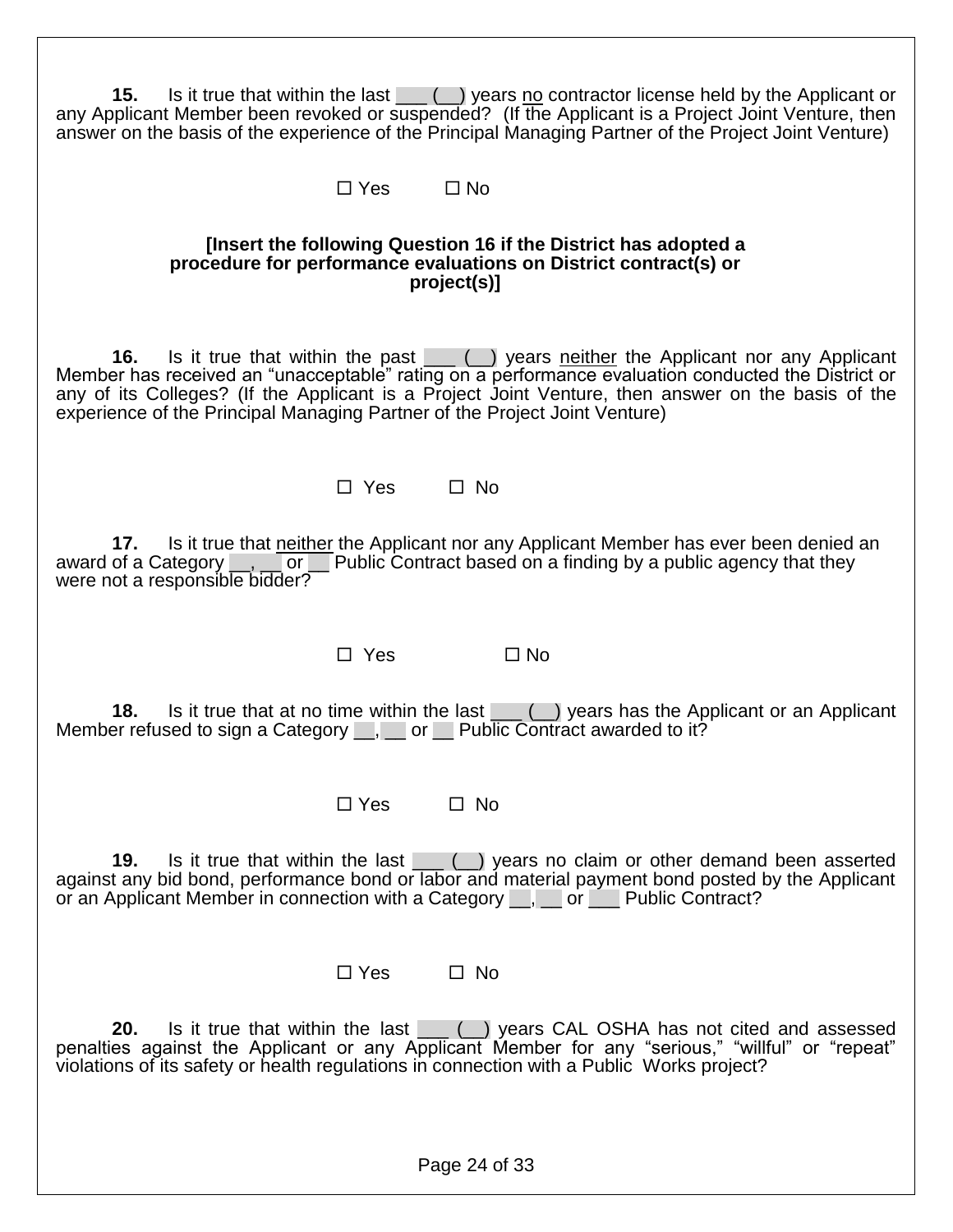*(NOTE to Applicant: If you have filed an appeal of a citation, and the Occupational*  **Safety and Health Appeals Board has not yet ruled on your appeal, you need not** *include information about it.)*

#### $\Box$  Yes  $\Box$  No

#### **[SPACE RESERVED FOR ADDITIONAL QUESTIONS RELATING TO PROJECT-SPECIFIC MINIMUM/PASS-FAIL REQUIREMENTS]**

#### **B. Past Project Experience**

The following questions concern the Applicant's general experience in public contracts. Failure or inability to provide the required number of past projects requested shall result in disqualification. In those instances where a question asks for further information that includes the name of a contact person, the Applicant is required to identify, whenever possible, the person available and most knowledgeable about the circumstances that are the subject of the question. If the Applicant is a Project Joint Venture, then answer on the basis of the experience of the Principal Managing Partner of the Project Joint Venture. .

**1.** List  $\Box$  ( $\Box$ ) Category  $\Box$  Public Contracts, having a contract value of more than that the Applicant (or, if the Applicant is a Project Joint Venture, its Principal Managing Partner) has completed in the past  $\Box$  ( $\Box$ ) years. For each such Public Contract listed state: (a) the project name; (b) a general description of the Applicant's scope of performance required under the contract; (c) the total dollar amount of the contract; (d) the name, address and telephone number of a representative for the project owner who may be contacted as a reference; (e) the date of actual completion of the contract and (f) whether the contract was completed within the contractual time and the budget or price provided for in the contract.

| Project<br>Name | Scope | Price | <b>Owner Contact</b><br>(Name/Address/Telephone) | Completion<br>Date | Successful<br>Completion<br>(yes/no) |
|-----------------|-------|-------|--------------------------------------------------|--------------------|--------------------------------------|
|                 |       |       |                                                  |                    |                                      |
|                 |       |       |                                                  |                    |                                      |
|                 |       |       |                                                  |                    |                                      |
|                 |       |       |                                                  |                    |                                      |
|                 |       |       |                                                  |                    |                                      |
|                 |       |       |                                                  |                    |                                      |
|                 |       |       |                                                  |                    |                                      |
|                 |       |       |                                                  |                    |                                      |
|                 |       |       |                                                  |                    |                                      |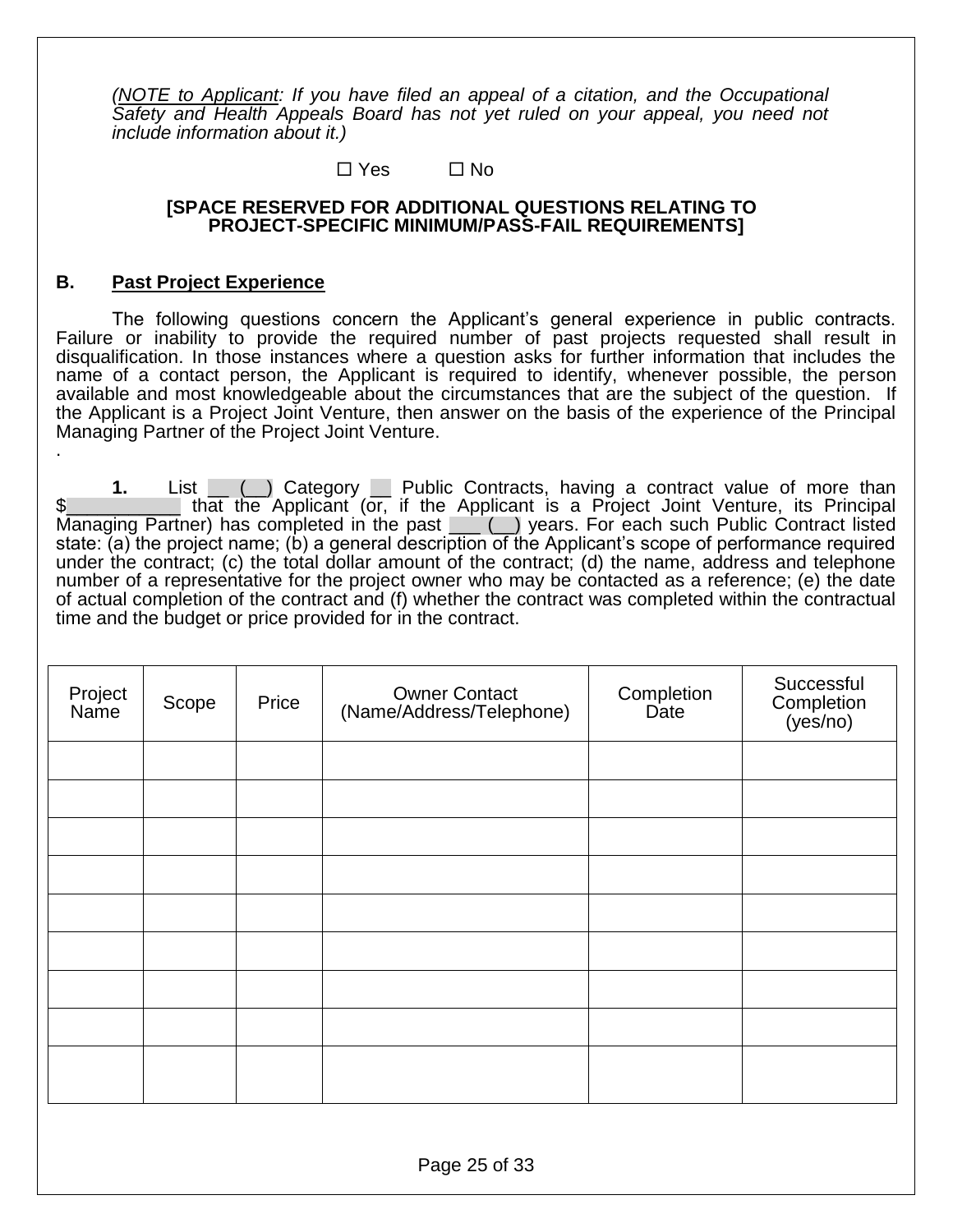## **B. PROJECT-SPECIFIC PUBLIC CONTRACTS EXPERIENCE**

#### **[SPACE RESERVED FOR ADDITIONAL PROJECT-SPECIFIC SCORED QUESTIONS]**

## **III. FINANCIAL INFORMATION**

## **A. General Information**

The general financial information requested in this Part A of Section III must be provided by the Applicant (or, if the Applicant is a Project Joint Venture, its Principal Managing Partner). Although this information is required, the responses provided will not be included in the scoring of the Applicant's **Prequalification Submittal.** 

|         | 1. | <b>Accounting</b>                                                                                                                                                            |  |  |
|---------|----|------------------------------------------------------------------------------------------------------------------------------------------------------------------------------|--|--|
|         |    | <b>a.</b> Name of Accounting firm: Phone: Phone: Fax:                                                                                                                        |  |  |
|         |    | <b>b.</b> How many years has this firm prepared financial statements for the Applicant?:_____                                                                                |  |  |
|         |    | c. How many years has this firm prepared tax returns for the Applicant?:                                                                                                     |  |  |
|         |    | d. Applicant's fiscal year end:                                                                                                                                              |  |  |
| reasons |    | <b>e.</b> Are all Applicant's current taxes obligations fully paid?: $\Box$ Yes $\Box$ No. If no, explain<br>the contract of the contract of the contract of the contract of |  |  |
|         |    | f. Accounting Method:                                                                                                                                                        |  |  |
|         |    |                                                                                                                                                                              |  |  |
|         |    | g. Method of Reporting Income:                                                                                                                                               |  |  |
|         |    |                                                                                                                                                                              |  |  |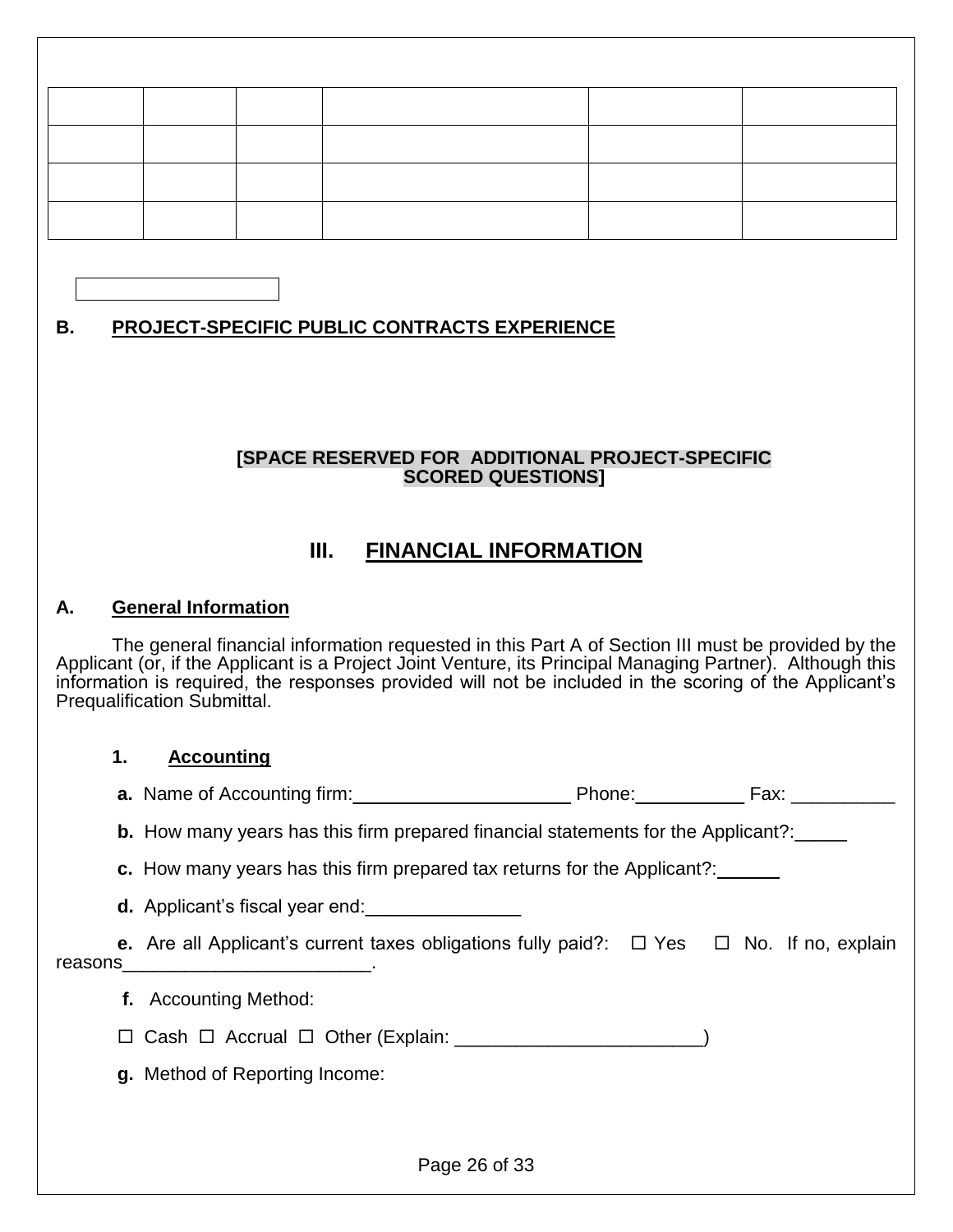$\Box$  Completed Contracts  $\Box$  % of Completion  $\Box$  Other (Explain:

 **h.** Do the methods used in preparing the Statement of Financial Condition or independent accountant's report conform to the methods of accounting and reporting of income used by the person or entity audited for the year audited?

| 2.<br><b>Bank</b>                                                                                                                                                                                                                         |                                           |
|-------------------------------------------------------------------------------------------------------------------------------------------------------------------------------------------------------------------------------------------|-------------------------------------------|
| <b>a.</b> Name of Bank <b>and the Second State and State State and State State and State State State State State State State State State State State State State State State State State State State State State State State State St</b> | Account Manager<br><u>Account Manager</u> |
| <b>b.</b> Address                                                                                                                                                                                                                         | Phone Number (___)___________             |
| c. Account Numbers:                                                                                                                                                                                                                       |                                           |
| How secured: <u>contract and the secure of</u>                                                                                                                                                                                            | Amount in use \$<br>Expiration date:      |

#### **B. Minimum Financial Ability Requirements**

The questions appearing under this Part B constitute minimum requirements in order for the Applicant to prequalify. Evaluation is on a pass/fail basis and failure to meet any of these minimum requirements shall result in automatic disqualification. There is no separate scoring of the Applicant's responses.

**1**. Within the last  $\boxed{\phantom{a}}$   $\boxed{\phantom{a}}$  years has the Applicant or any Applicant Member either: (1) declared bankruptcy; (2) had filed against it a petition for involuntary bankruptcy; (3) been placed in receivership; or (4) entered into an assignment of substantially all of its assets for the benefit of its creditors? (If the Applicant is a Project Joint Venture, then answer on the basis of the experience of the Principal Managing Partner of the Project Joint Venture)

 $\Box$  Yes  $\Box$  No

**2.** If the Applicant is not a Project Joint Venture (as described in Paragraph 4.4 of the Instruction to Applicants), is the estimated total amount of the contract for which prequalification is required herein of \$\_\_\_\_\_\_\_\_\_ exceeded by either: (a) the product of ten (10) times the Applicant's working capital (current assets); or (b) the product of four (4) times the Applicant's net worth\* (assets less liabilities)?

 $\Box$  Yes  $\Box$  No  $\Box$  Not Applicable-Applicant is a Project Joint Venture

*[Note: An answer to the preceding question that "Applicant is a Project*  Joint Venture" shall not result in disqualification unless the answer to the *next Question No. 3 is "No".]*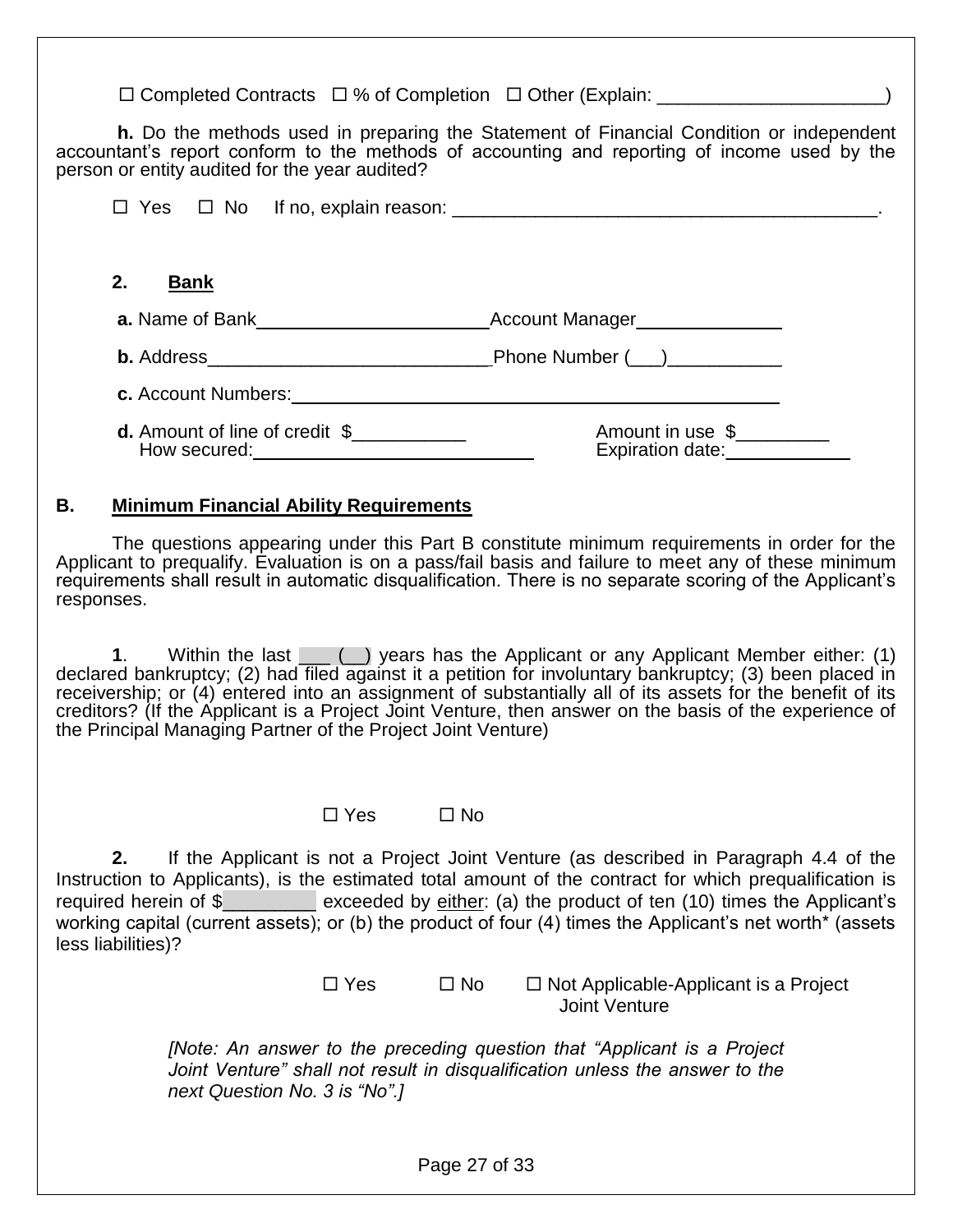**3.** If the Applicant is a Project Joint Venture (as described in Paragraph 4.4 of the Instructions to Applicants), is the estimated total amount of the contract for which prequalification is required herein of \$\_\_\_\_\_\_\_\_\_ exceeded by either: (1) the product of ten (10) times the working capital (current assets) of the Principal Managing Partner; or (2) the product of four (4) times the net worth\* (assets less liabilities) of the Principal Managing Partner?

> $\Box$  Yes  $\Box$  No  $\Box$  Not Applicable-Applicant is not a Project Joint Venture

*[Note: An answer to the preceding question that "Applicant is not a joint Project Joint Venture" shall not result in disqualification unless the answer to the preceding Question No. 2 is other than "Yes".]*

 \* If the Applicant is submitting Supplemental Financial Resources in the form of a letter of credit, the amount of the letter credit shall be deemed an additional asset of the Applicant for purposes of determining the Applicant's "net worth" and "working capital."

## **C. Statement of Financial Condition**

The following Statement of Financial Condition and Certificate of Accountant, or an independent accountant's report, is required in order to verify that the Applicant has met the minimum financial requirements for prequalification.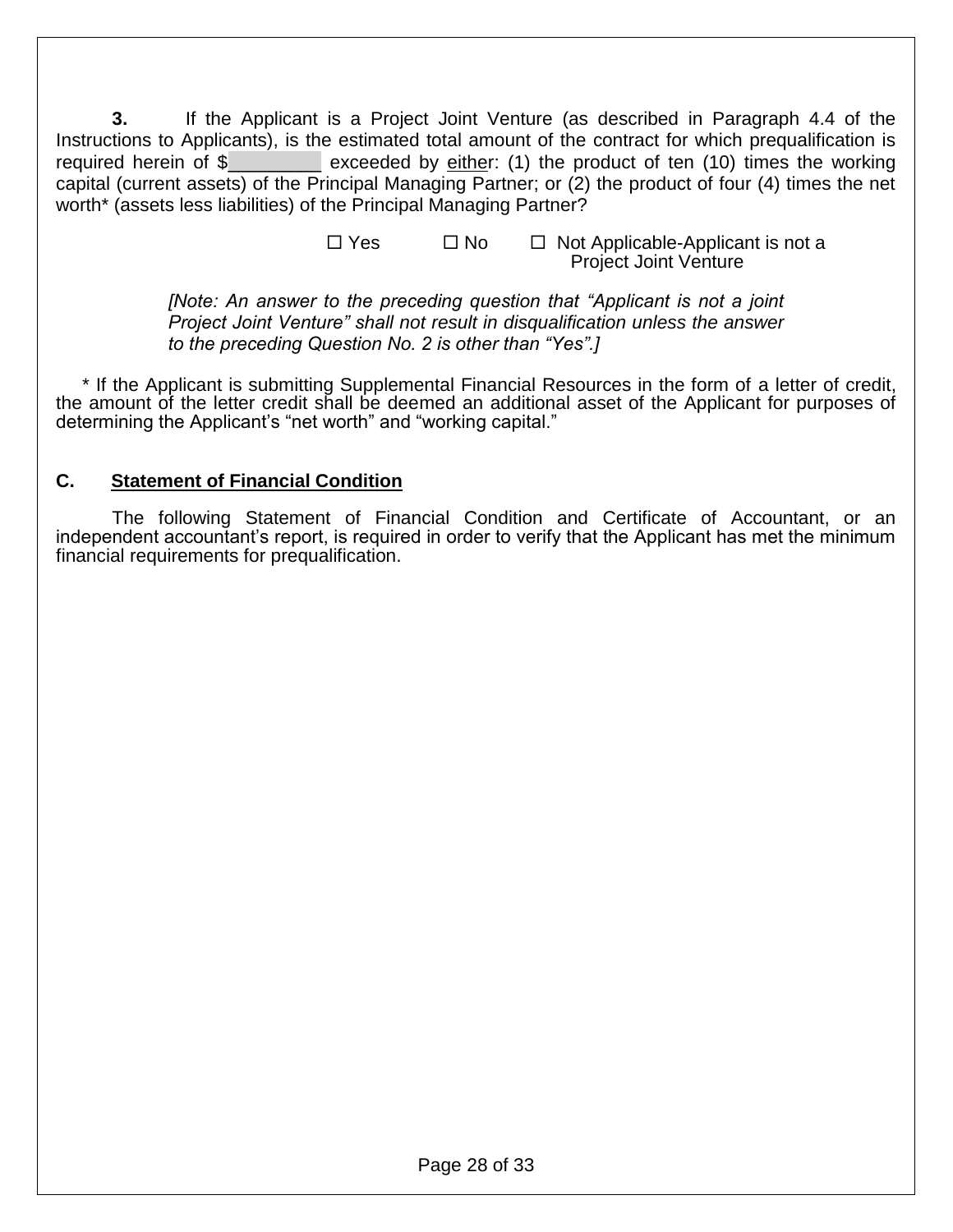## **STATEMENT OF FINANCIAL CONDITION**

| <b>CURRENT ASSETS</b>      |  |  |  |  |  |  |  | the contract of the contract of the contract of the contract of the contract of the contract of the contract of |  |  |  |  |
|----------------------------|--|--|--|--|--|--|--|-----------------------------------------------------------------------------------------------------------------|--|--|--|--|
| <b>CURRENT LIABILITIES</b> |  |  |  |  |  |  |  |                                                                                                                 |  |  |  |  |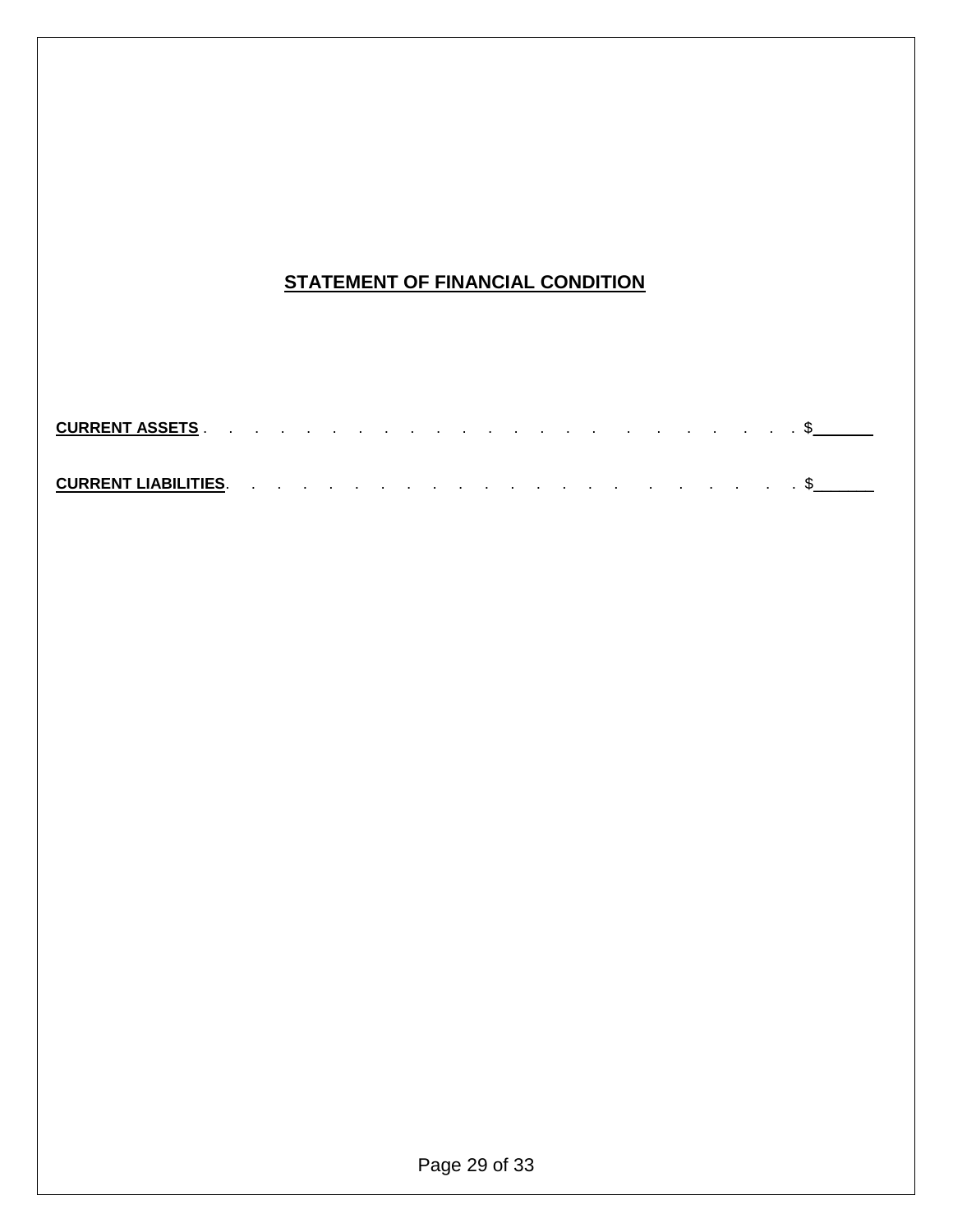## **ATTACHMENT NO. \_\_**

## **CERTIFICATE OF ACCOUNTANT (AUDIT)**

I (We) have audited the Statement of Financial Condition of ("Company") as of \_\_\_\_\_\_\_\_\_\_\_\_\_\_\_\_\_\_\_\_. The Statement of Financial Condition is the responsibility of the Company. My (our) responsibility is to express an opinion on the Statement of Financial Condition.

My (our) audit was made in accordance with generally accepted auditing standards, and accordingly included such tests of the accounting records and such other auditing procedures as I (we) considered necessary in the circumstances.

In my (our) opinion, the accompanying financial statement included on pages \_\_\_ to<br>clusive, sets forth fairly the financial condition of \_\_\_\_\_\_\_\_\_\_\_\_\_ \_\_\_, inclusive, sets forth fairly the financial condition of \_\_\_\_\_\_\_\_\_\_\_\_\_\_\_\_\_\_\_\_\_\_\_\_\_ as of  $\blacksquare$ , in conformity with generally accepted accounting principles.

 $\overline{\phantom{a}}$  ,  $\overline{\phantom{a}}$  ,  $\overline{\phantom{a}}$  ,  $\overline{\phantom{a}}$  ,  $\overline{\phantom{a}}$  ,  $\overline{\phantom{a}}$  ,  $\overline{\phantom{a}}$  ,  $\overline{\phantom{a}}$  ,  $\overline{\phantom{a}}$  ,  $\overline{\phantom{a}}$  ,  $\overline{\phantom{a}}$  ,  $\overline{\phantom{a}}$  ,  $\overline{\phantom{a}}$  ,  $\overline{\phantom{a}}$  ,  $\overline{\phantom{a}}$  ,  $\overline{\phantom{a}}$ (Print Name of CPA) (CPA to sign here)

\_\_\_\_\_\_\_\_\_\_\_\_\_\_\_\_\_\_\_\_\_\_\_\_\_\_ \_\_\_\_\_\_\_\_\_\_\_\_\_\_\_\_\_\_\_\_\_\_\_\_\_\_\_\_\_\_\_\_ (Name of CPA Firm) (Date signed)

\_\_\_\_\_\_\_\_\_\_\_\_\_\_\_\_\_\_\_\_\_\_\_\_\_\_ \_\_\_\_\_\_\_\_\_\_\_\_\_\_\_\_\_\_\_\_\_\_\_\_\_\_\_\_\_\_\_

(Address of CPA) (CPA License No.)

\_\_\_\_\_\_\_\_\_\_\_\_\_\_\_\_\_\_\_\_\_\_\_\_\_\_ (CPA Telephone No.)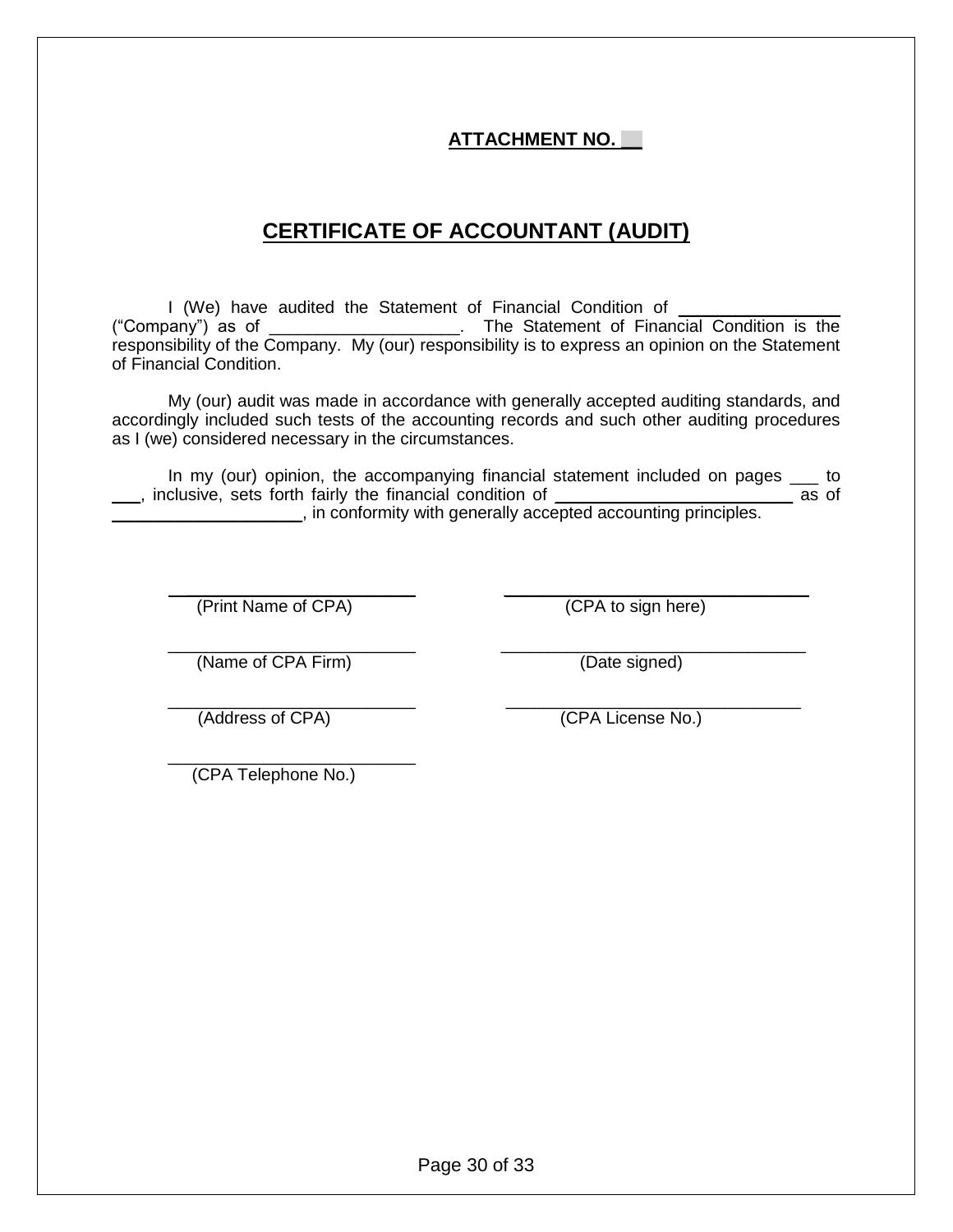## **ATTACHMENT NO. \_\_**

# **CERTIFICATE OF ACCOUNT (REVIEW)**

I (We) have reviewed the accompanying financial statement of ("Company") as of \_\_\_\_\_\_\_\_\_\_\_\_\_\_\_\_. The information included in the financial statement is the representation of the management of the Company.

Based on my (our) review, I am (we are) not aware of any material modifications that should be made to the accompanying Statement of Financial Condition in order for it to be in conformity with generally accepted accounting principles.

NOTE THIS REVIEW CONSISTS PRINCIPALLY OF INQUIRIES OF COMPANY MANAGEMENT AND APPROPRIATE ANALYTICAL PROCEDURES APPLIED TO FINANCIAL DATA. IT IS SUBSTANTIALLY LESS IN SCOPE THAN AN EXAMINATION IN ACCORDANCE WITH GENERALLY ACCEPTED AUDITING STANDARDS, THE OBJECTIVE OF WHICH IS THE EXPRESSION OF AN OPINION REGARDING THE FINANCIAL STATEMENTS TAKEN AS A WHOLE. ACCORDINGLY, I (WE) HAVE NOT EXPRESSED SUCH AN OPINION.

 $\overline{\phantom{a}}$  ,  $\overline{\phantom{a}}$  ,  $\overline{\phantom{a}}$  ,  $\overline{\phantom{a}}$  ,  $\overline{\phantom{a}}$  ,  $\overline{\phantom{a}}$  ,  $\overline{\phantom{a}}$  ,  $\overline{\phantom{a}}$  ,  $\overline{\phantom{a}}$  ,  $\overline{\phantom{a}}$  ,  $\overline{\phantom{a}}$  ,  $\overline{\phantom{a}}$  ,  $\overline{\phantom{a}}$  ,  $\overline{\phantom{a}}$  ,  $\overline{\phantom{a}}$  ,  $\overline{\phantom{a}}$ (Print Name of CPA) (CPA to sign here)

\_\_\_\_\_\_\_\_\_\_\_\_\_\_\_\_\_\_\_\_\_\_\_\_\_\_ \_\_\_\_\_\_\_\_\_\_\_\_\_\_\_\_\_\_\_\_\_\_\_\_\_\_\_\_\_\_\_\_ (Name of CPA Firm) (Date signed)

\_\_\_\_\_\_\_\_\_\_\_\_\_\_\_\_\_\_\_\_\_\_\_\_\_\_ \_\_\_\_\_\_\_\_\_\_\_\_\_\_\_\_\_\_\_\_\_\_\_\_\_\_\_\_\_\_\_ (Address of CPA) (CPA License No.)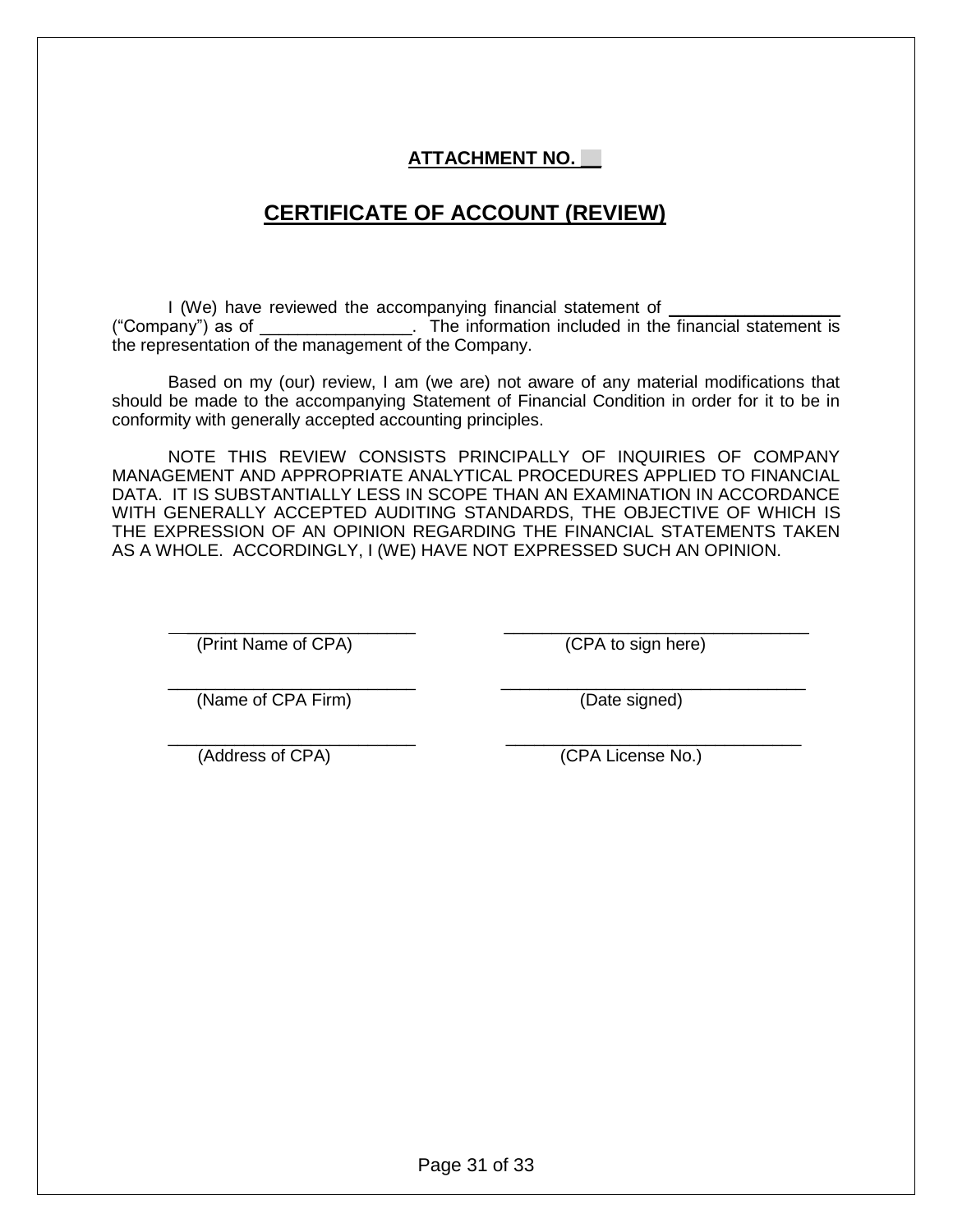## **ATTACHMENT NO. \_\_**

## **AUTHORIZATION TO RELEASE INFORMATION**

The undersigned Applicant hereby authorizes and consents to the District obtaining information from third parties, including, but not limited to any individual(s) or individual representative(s) of any firm(s), entity(ies) or organization(s) listed in the Applicant's Prequalification Submittal, for the purpose of verifying the information provided by the Applicant or for any other purpose related to the evaluation of Applicant's qualifications. Applicant recognizes that to ensure the effectiveness of the prequalification process, such individuals must be able to speak frankly and openly. Accordingly, Applicant hereby fully and unconditionally releases and discharges the third party individuals and the firms, entities and organizations they represent, from any claim or liability relating to information provided by it/him/her/them to the District in connection with the processing, investigation and evaluation by District of the Applicant's Prequalification Submittal.

| Name of Applicant |  |
|-------------------|--|

 $\frac{1}{\sqrt{2}}$  ,  $\frac{1}{\sqrt{2}}$  ,  $\frac{1}{\sqrt{2}}$  ,  $\frac{1}{\sqrt{2}}$  ,  $\frac{1}{\sqrt{2}}$  ,  $\frac{1}{\sqrt{2}}$  ,  $\frac{1}{\sqrt{2}}$  ,  $\frac{1}{\sqrt{2}}$  ,  $\frac{1}{\sqrt{2}}$  ,  $\frac{1}{\sqrt{2}}$  ,  $\frac{1}{\sqrt{2}}$  ,  $\frac{1}{\sqrt{2}}$  ,  $\frac{1}{\sqrt{2}}$  ,  $\frac{1}{\sqrt{2}}$  ,  $\frac{1}{\sqrt{2}}$ **Signature** 

 $\overline{\phantom{a}}$  , which is a set of the set of the set of the set of the set of the set of the set of the set of the set of the set of the set of the set of the set of the set of the set of the set of the set of the set of th **Title** The Communication of the Title

\_\_\_\_\_\_\_\_\_\_\_\_\_\_\_\_\_\_\_\_\_\_\_\_ **Date Date Date**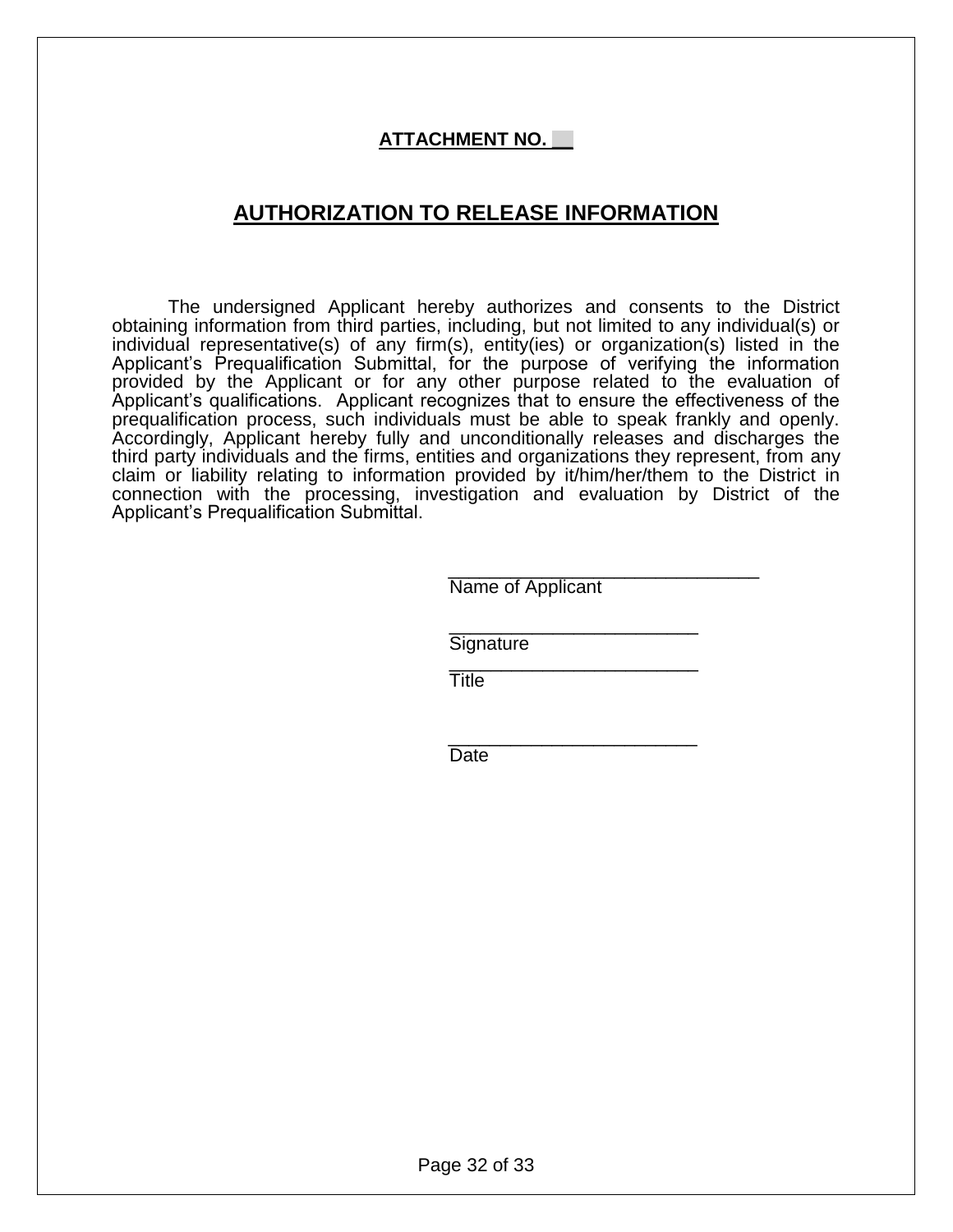## **ATTACHMENT NO.\_\_\_**

## **VERIFICATION**

STATE OF CALIFORNIA, COUNTY OF

I have read the foregoing **PREQUALIFICATION QUESTIONNAIRE (including, without limitation all attached pages)** and know its/their contents.

- $\Box$  The matters stated in the foregoing document are true of my own knowledge except as to those matters which are stated on information and belief, and to those matters I believe them to be true.
- $\Box$  I am an  $\Box$  officer,  $\Box$  a partner,  $\Box$  a member,  $\Box$  sole proprietor of \_\_\_\_\_\_\_, a \_\_\_\_\_\_\_\_\_\_\_\_\_ \_\_\_\_\_\_\_\_\_, and am authorized to make this verification for and on its behalf, and I make this verification for that reason.
	- $\Box$  I am informed and believe and on that ground allege that the statements made in the foregoing document are true.
	- $\Box$  The matters stated in the foregoing document are true of my own knowledge except as to those matters which are stated on information and belief, and as to those matters I believe them to be true.

Executed on \_\_\_\_\_\_\_\_\_\_\_\_\_\_\_\_\_\_\_\_\_ (date), at \_\_\_\_\_\_\_\_\_\_\_\_\_\_\_\_\_\_\_\_ (city), California.

I declare under penalty of perjury under the laws of the State of California that the foregoing is true and correct.

Type of Print Name Signature

\_\_\_\_\_\_\_\_\_\_\_\_\_\_\_\_\_\_\_\_\_\_\_\_\_\_\_\_\_

\_\_\_\_\_\_\_\_\_\_\_\_\_\_\_\_\_\_\_\_\_\_\_\_\_\_\_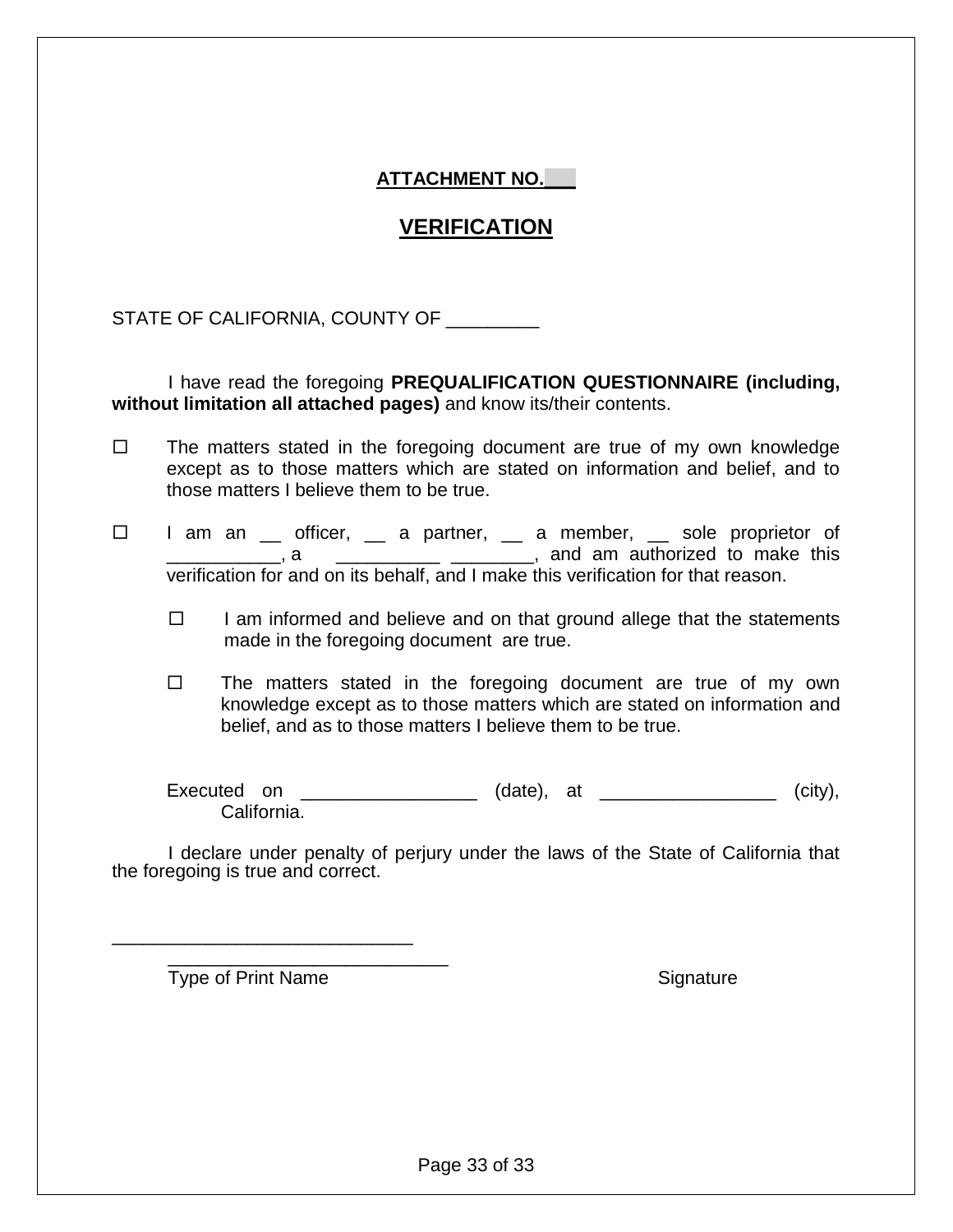# **STANDARD PREQUALIFICATION SCORING SHEET**

## **I. CONTACT AND BUSINESS INFORMATION**

Section I is a non-scored portion of the Prequalification Questionnaire.

## **II. PUBLIC WORKS EXPERIENCE**

## **A. Minimum/Pass-Fail Experience Requirements**

 The questions appearing under Part A of Section II of the Prequalification Questionnaire constitute minimum requirements in order for the Applicant to prequalify. Evaluation is on a pass/fail basis. A "no" answer to any question shall result in automatic disqualification. There is no other or separate scoring of the Applicant's responses to this Part A of Section II.

## **B. General Public Works Experience**

 The questions appearing under Part B of Section II concern the Applicant's and Applicant Members' general experience in Public Works (as that term is defined in the Prequalification Documents). The Applicant's responses to the questions in this Part B will be scored. The maximum possible score for this Part B is  $\boxed{\phantom{a} \phantom{a}}$  points. Failure to achieve a minimum score of  $\boxed{\phantom{a}}$ points for this Part B shall result in disqualification. The District is not obligated to conduct further investigation into an Applicant's responses. However, points assigned to an Applicant's response are subject to being reduced (not below "0" points for any single response) for any information received in the course of any investigation of the Applicant's responses that the District, in its sole discretion, determines to reflect inordinately poor past performance or conduct.

| <b>Question</b> | Quantity                                                                                                                                                         | <b>Yes</b> | N <sub>0</sub> | <b>Base</b><br><b>Score</b> | Investigation*<br>(Optional)                                    | <b>Total</b><br><b>Score</b> |
|-----------------|------------------------------------------------------------------------------------------------------------------------------------------------------------------|------------|----------------|-----------------------------|-----------------------------------------------------------------|------------------------------|
| II, B, 1        | 2 Contracts $= 0$ pts.<br>$3-4$ Contracts = 1 pt.<br>5-6 Contracts = $2$ pts.<br>7-8 Contracts = $3$ pts.<br>$8-9$ Contracts = 4 pts.<br>10 Contracts = $5$ pts. | N/A        | N/A            |                             | subtract $\equiv$ pts.<br>(date/name of person)<br>interviewed: |                              |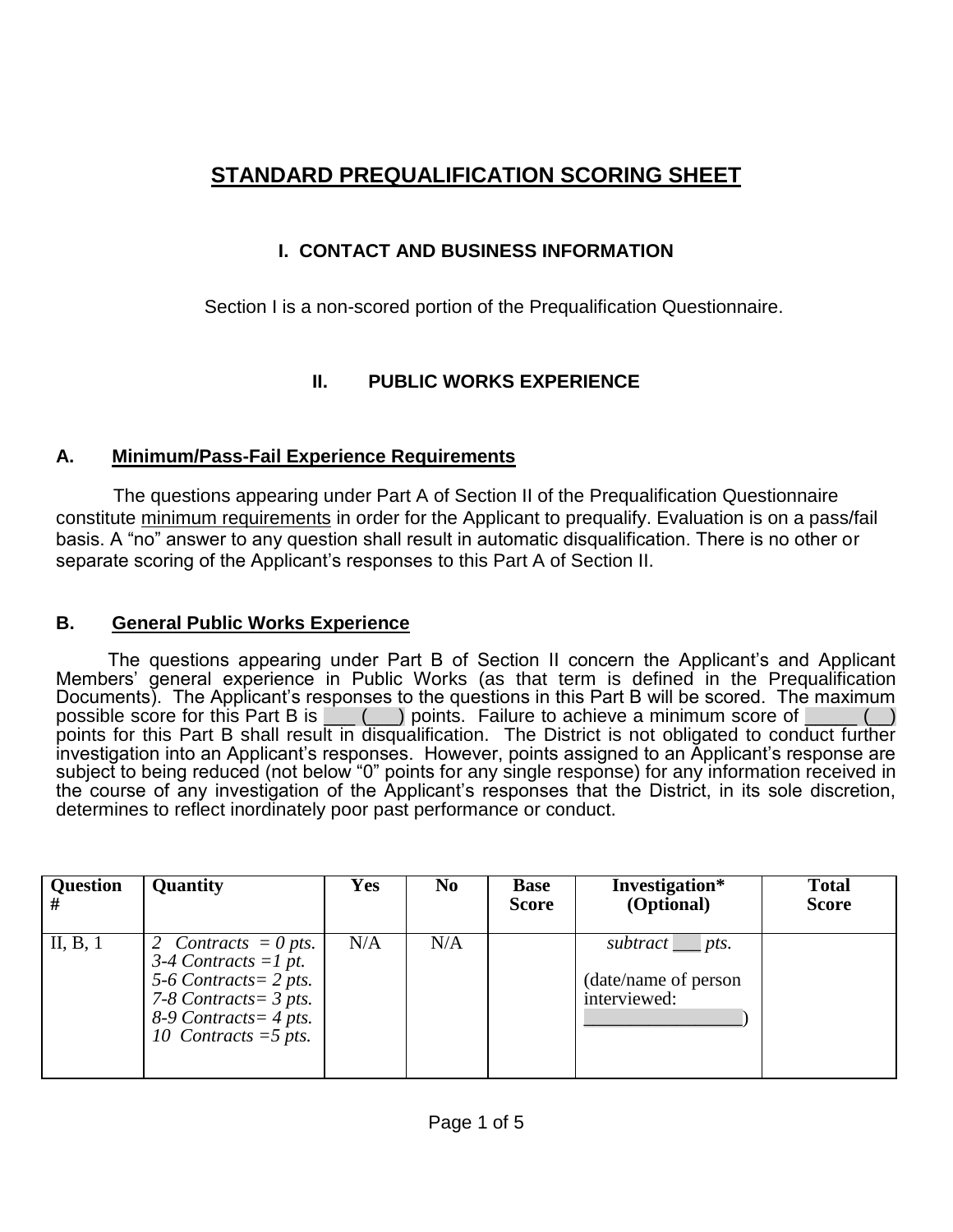| $\overline{\text{Question}}$ # | Quantity                                                                                                                            | Yes         | $\overline{\bf N}$ <sub>0</sub> | <b>Base</b><br><b>Score</b> | Investigation*<br>(Optional) | <b>Total</b><br><b>Score</b> |
|--------------------------------|-------------------------------------------------------------------------------------------------------------------------------------|-------------|---------------------------------|-----------------------------|------------------------------|------------------------------|
| II, B, 2                       | $0$ Contracts $=\Box$ pts.<br>$1$ Contract $=$ $\mu$ ts.<br>2 Contracts = $\Box$ pts.<br>$>$ 2 Contracts = _pts.                    | N/A         | N/A                             | pts.                        | N/A                          | $\Box$ pts.                  |
| II, $B$ , $3$                  | N/A                                                                                                                                 | pts.        | $\Box$ pts.                     | pts.                        | N/A                          | $\equiv$ pts.                |
| II, $B$ , $4$                  | $0$ Contracts $=\underline{\phantom{a}}$ pts.<br>$1$ Contract $=$ $p$ ts.<br>2 Contracts = $\Box$ pts.<br>>2 Contracts = $_{pts.}$  | N/A         | N/A                             | pts.                        | N/A                          | pts.                         |
| II, $B, 5$                     | $0$ Contracts $=$ $p$ ts.<br>1 Contract $=$ $p$ ts.<br>2 Contracts = $\Box$ pts.<br>$>$ 2 Contracts = _pts.                         | N/A         | N/A                             | pts.                        | N/A                          | pts.                         |
| II, B, 6                       | N/A                                                                                                                                 | $\Box$ pts. | pts.                            | pts.                        | N/A                          | pts.                         |
| II, B, $7$                     | N/A                                                                                                                                 | pts.        | $\_pts.$                        | pts.                        | N/A                          | pts.                         |
| II, B, 8                       | $0$ Contracts = $\underline{\qquad}$ pts.<br>1 Contract $=$ $\sqrt{p}$ ts.<br>2 Contracts = $\Box$ pts.<br>>2 Contracts = $_{pts.}$ | N/A         | N/A                             | $p$ ts.                     | N/A                          | pts.                         |
| II, B, 9                       | $Claims = \underline{\hspace{2cm}} pts.$<br>$\theta$<br>$1-2$ Claims = __pts.<br>$>$ 2 Claims = $\mu$ ts.                           | N/A         | N/A                             | $\Box$ pts.                 | N/A                          | pts.                         |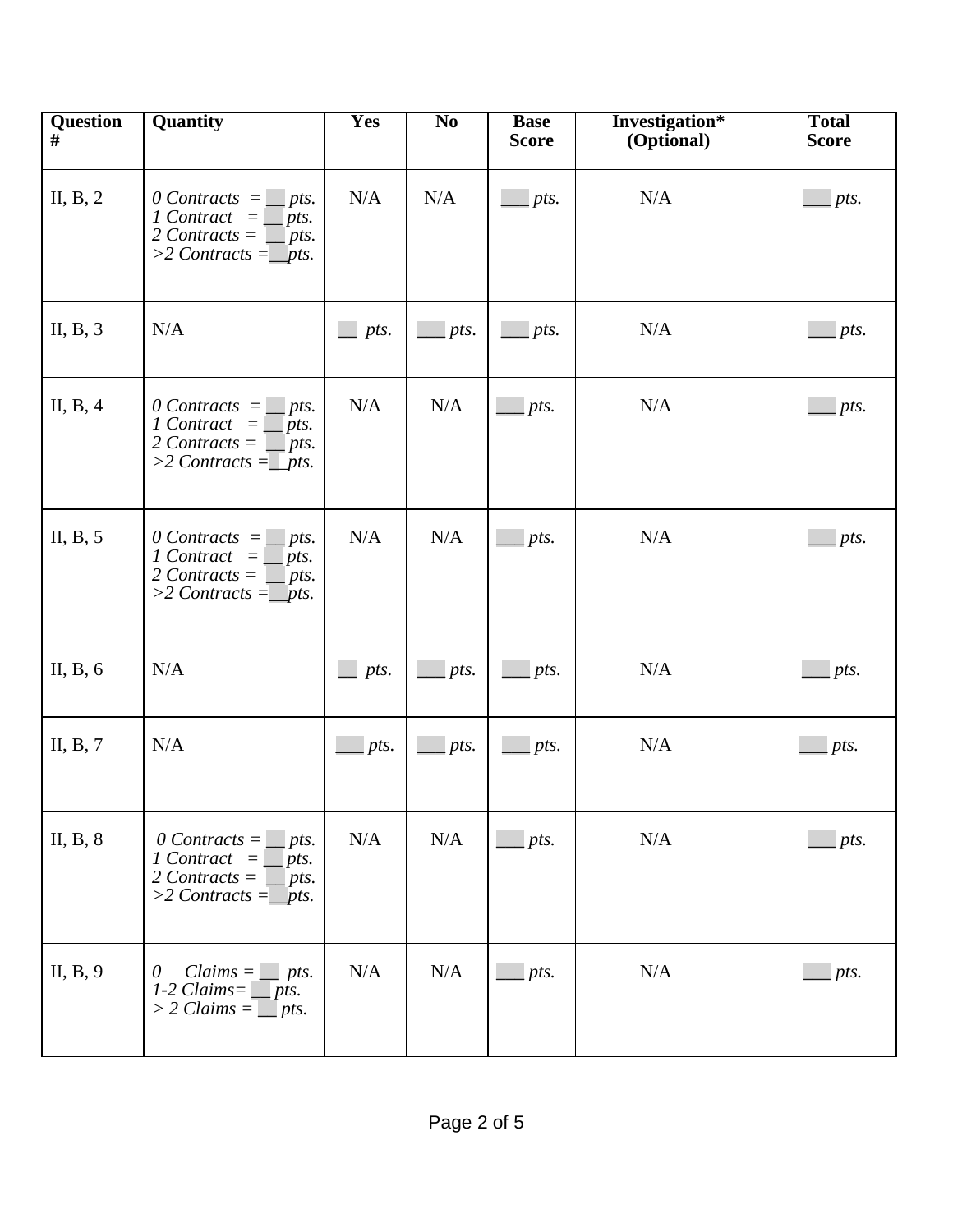| Question<br>$\overline{H}$                                     | Quantity                                                                                                          | <b>Yes</b> | N <sub>0</sub> | <b>Base</b><br><b>Score</b> | Investigation*<br>(Optional) | <b>Total</b><br><b>Score</b> |
|----------------------------------------------------------------|-------------------------------------------------------------------------------------------------------------------|------------|----------------|-----------------------------|------------------------------|------------------------------|
| II, B, 10                                                      | 0 $Cites = \underline{\hspace{1cm}} pts.$<br>1-2 Cites = $\frac{\ }{\ }$ pts.<br>> 2 Cites = $\frac{\ }{\ }$ pts. | N/A        | N/A            | pts.                        | N/A                          | pts.                         |
| II, B, 11                                                      | $\leq 50\% = \Box$ pts.<br>$51-100\% =$ pts.                                                                      | N/A        | N/A            | $\rightharpoonup$ pts.      | N/A                          | pts.                         |
| II, B, 12                                                      | $<\!\!50\% = \Box$ pts.<br>$51-100\% =$ pts.                                                                      | N/A        | N/A            | pts.                        | N/A                          | pts.                         |
| II. B, 13                                                      | $1.0 - 1.24 = 0$ pts.<br>$0.8 - 1.0 = 0$ pts.<br>$< 0.8 = \Box$ pts.                                              | N/A        | N/A            | $\equiv$ pts.               | N/A                          | $\Box$ pts.                  |
| SPACE RESERVED FOR SCORING OF PROJECT-SPECIFIC QUESTIONS       | $\equiv$ pts.                                                                                                     |            |                |                             |                              |                              |
| <b>Total Score</b><br>(Disqualified if total less than points) |                                                                                                                   |            |                |                             |                              |                              |

\*The District has the discretion to conduct or not conduct additional reference interviews of at least two (2) of the project contacts listed in the Applicant's response to Question No. 1 of Part B, of Section II of the Prequalification Questionnaire. These additional reference interviews are separate from and in addition to any interviews that the District may conduct of the project references furnished by the Applicant in response to Part D of Section II of the Prequalification Questionnaire. If additional reference interviews based on the Applicant's responses to Question No. 1 of Part B of Section II are conducted for any Applicant, they will be conducted for all Applicants. Scoring of such additional reference interviews will be as follows: The Applicant's 'base score' for Question No. 1 is based on the number of projects completed. Points will not to be added to the Applicant's base score based on information provided in additional reference interviews. However, based on the information received from the interview, the interviewer will rate the Applicant's performance on a scale of 1 to 10. For each such reference interview, if the interviewer's rating is less than "5", then the District will make deductions from the Applicant's base score for Question No. 1 as follows: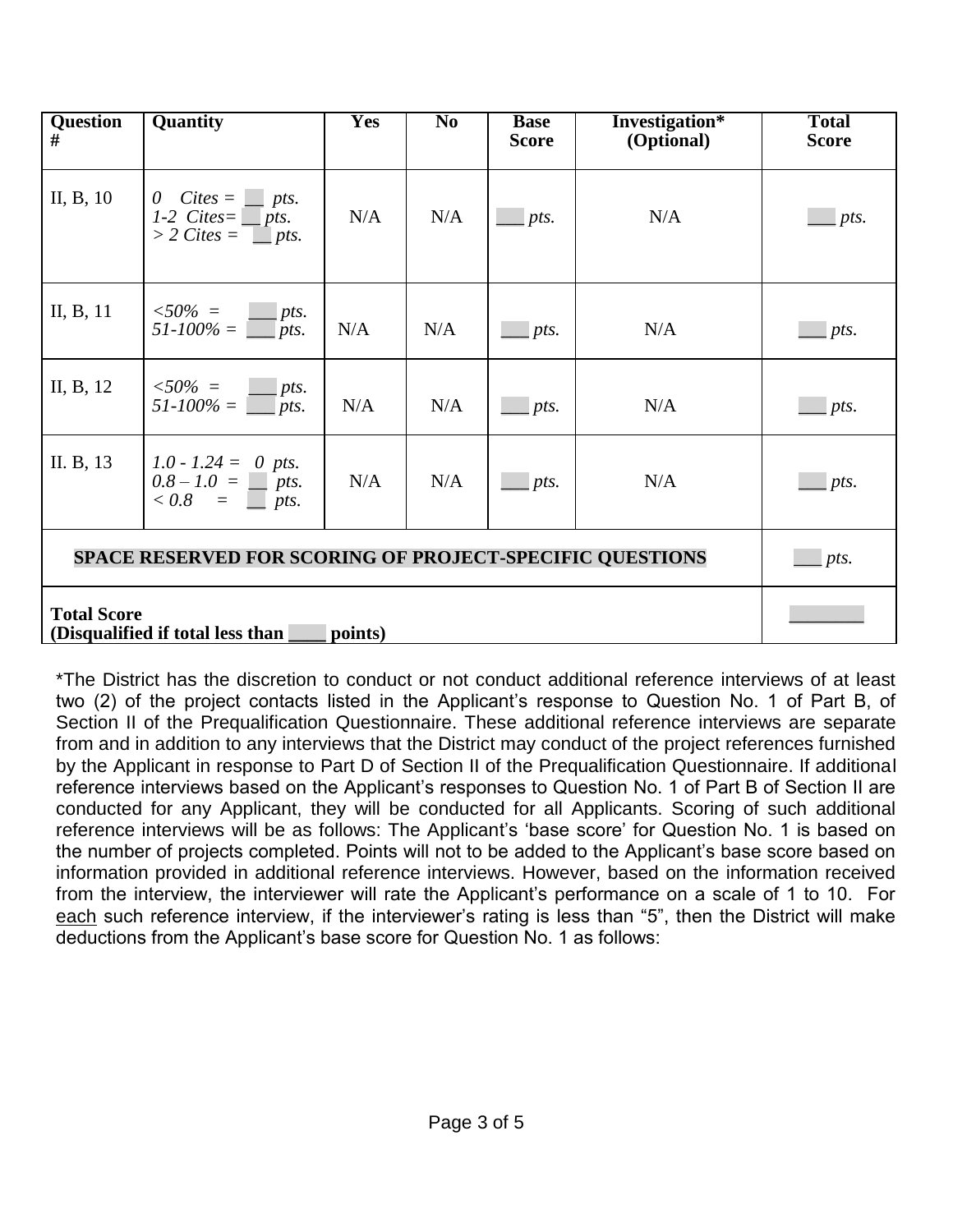| Rating | <b>Points Deducted</b><br>(for each interview) (for each interview) |
|--------|---------------------------------------------------------------------|
| 5      |                                                                     |
|        |                                                                     |
| 3      | З                                                                   |
|        |                                                                     |
|        | 5                                                                   |

If the total number of point reductions received for both such reference interviews exceeds the Applicant's base score for Question No. 1, the Applicant's score for Question No. 1 will be "0"; no additional points will be deducted.

## **C. PROJECT-SPECIFIC PUBLIC WORKS EXPERIENCE**

## **[SPACE RESERVED FOR ADDITIONAL SCORING]**

## **D. REFERENCES**

 The District has the discretion to conduct or not conduct interviews of project references listed in Part D of Section II. If such additional interviews are conducted for any Applicant, they must be conducted of all such references and for all Applicants. Based on the information obtained from each interview, the Interviewer will rate for each interview the Applicant's performance on a scale of 1 to 10. If the Applicant receives a score of less than "5" on an interview, the Applicant will be automatically disqualified. The interviews are scored on a "pass/fail" basis. Scores are not added to other scores received on other Parts of the Prequalification Questionnaire. The scoring of the interviews of project references listed in Part D of Section II of the Prequalification Questionnaire, if conducted, are scored separately from the scoring of additional project references provided in the Applicant's response to Question No. 1 of Part B of Section II of the Prequalification Questionnaire, discussed above.

## **III. FINANCIAL INFORMATION**

## **A. General Information**

Part A of Section III is a non-scored portion of the Prequalification Questionnaire.

## **B. Minimum/Pass-Fail Financial Ability Requirements**